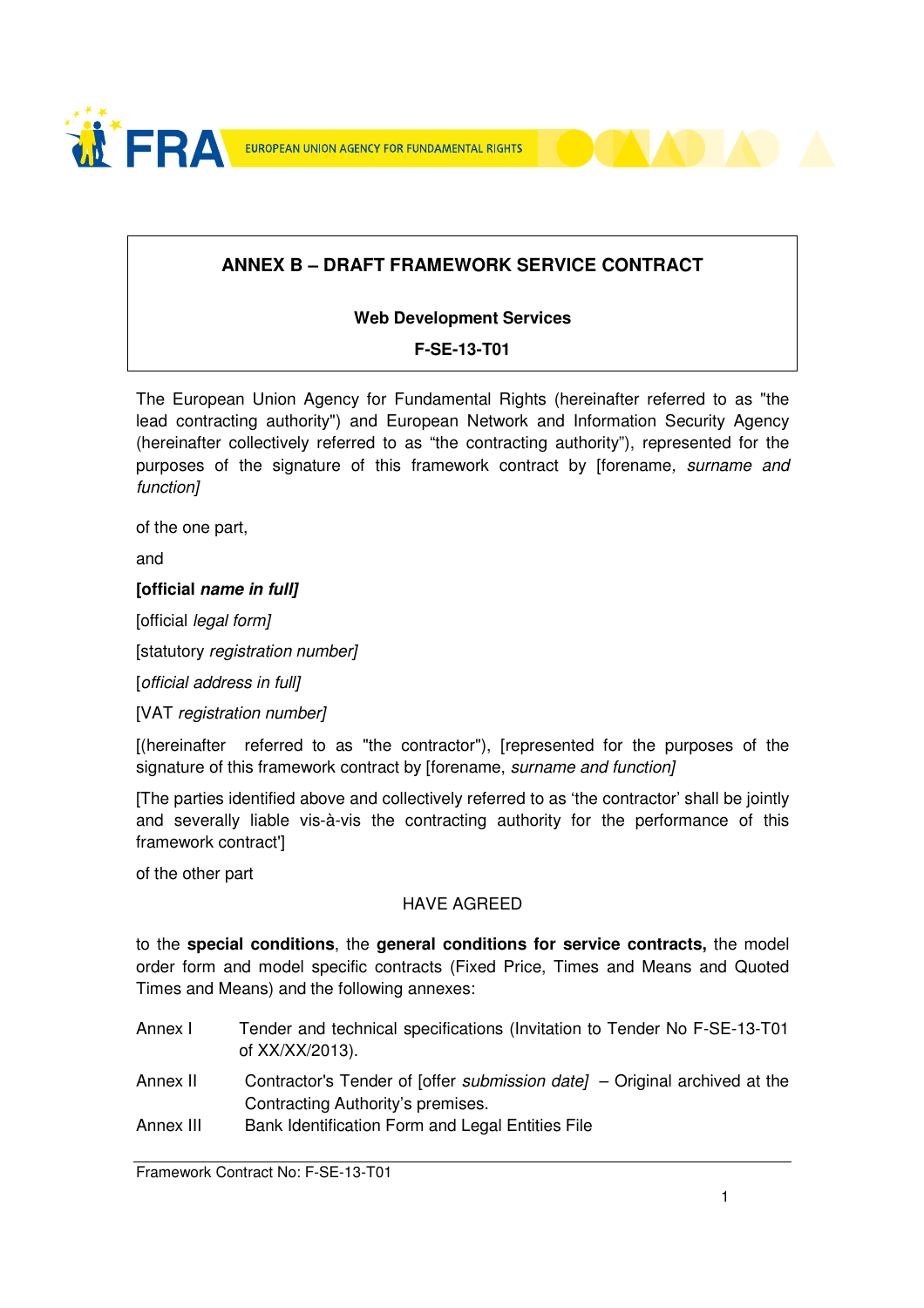#### Annex IV Power of Attorney [if applicable]

which form an integral part of this framework contract (hereinafter referred to as "the FWC").

- The terms set out in the special conditions shall take precedence over those in the other parts of the FWC.
- The terms set out in the general conditions shall take precedence over those in the model order form and model specific contract
- The terms set out in the model order form and model specific contract shall take precedence over those in the other annexes.
- The terms set out in the tender specifications (Annex I) shall take precedence over those in the tender (Annex II).
- The terms set out in the framework contract shall take precedence over those in the order forms and specific contracts.
- The terms set out in the specific contracts shall take precedence over those in the requests for services.
- The terms set out in the requests for services shall take precedence over those in the specific tenders.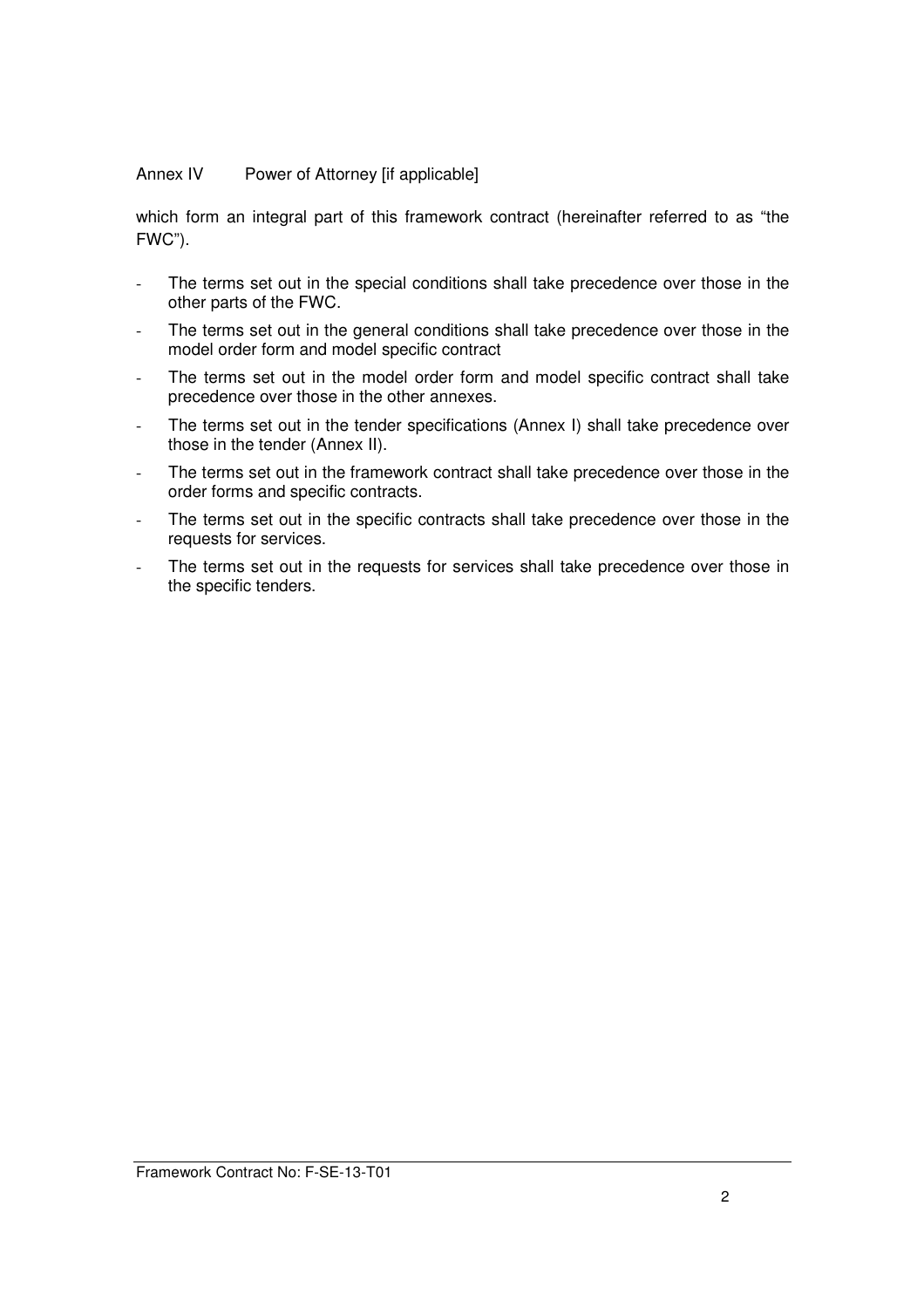#### **SPECIAL CONDITIONS**

#### **1.1 SUBJECT MATTER**

**1.1.1.** The subject matter of the FWC is the provision of Web Development Services to the contracting authority as set out in the Tender and Technical Specifications (Annex I), divided in 2 Lots as follows:

Lot 1: Intranet Web Development Services.

Lot 2: Internet Web Development Services.

**1.1.2** Signature of the contract imposes no obligation on the contracting authority to purchase. Only implementation of the contract through specific contracts and order forms is binding on the contracting authority.

#### **1.1.3 Multiple Framework Contract**

The contractor is selected for a multiple FWC in cascade in [complete] position**.** 

#### **1.2 ENTRY INTO FORCE AND DURATION**

- **1.2.1** The FWC shall enter into force on the date on which it is signed by the last contracting party.
- **1.2.2** Under no circumstances may performance commence before the date on which the FWC enters into force. Execution of the tasks may under no circumstances begin before the date on which the order or specific contract enters into force.
- **1.2.3** The FWC is concluded for a period of 1 year with effect from the date on which it enters into force. Unless otherwise specified, all periods specified in the FWC are calculated in calendar days.
- **1.2.4** The order forms or specific contracts shall be signed by both parties before the FWC expires.

The FWC shall continue to apply to such order forms and specific contracts after its expiry. They shall be executed no later than six months after its expiry.

#### **1.2.5 FWC renewal**

The FWC shall be renewed automatically up to 3 times under the same conditions, unless written notification to the contrary is sent by one of the parties and received by the other three months before expiry of the period indicated in Article 1.2.3. Renewal does not imply any modification or deferment of existing obligations.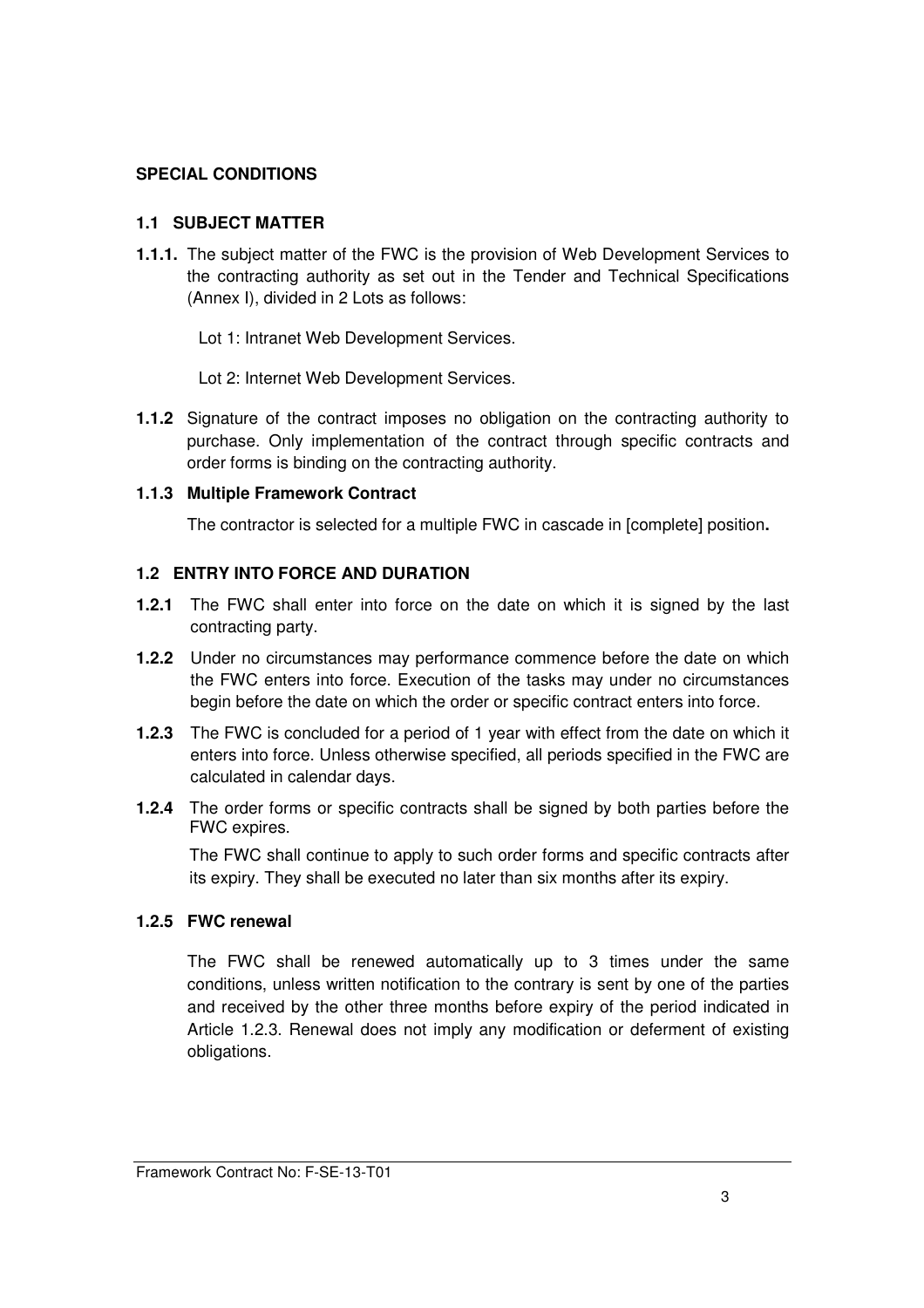#### **1.3 PRICES**

**1.3.1** The maximum amount of the FWC shall be EUR [amount in figures and in words]. However, this must in no way be construed as a commitment on the contracting authority to purchase for the maximum amount.

The maximum prices of the services shall be as listed in Annex II.

#### **1.3.2 Prices revision**

Prices shall be fixed and not subject to revision during the first year of duration of the FWC.

At the beginning of the second and every following year of performance of the Contract, 80% of each price may be revised upwards or downwards, if such revision is requested by one of the parties in writing no later than three months before the anniversary of the date on which it was signed. The other party shall acknowledge receipt within 15 days of reception of the request. The new prices shall be communicated as soon as the final index is available. The contracting authority shall purchase on the basis of the prices in force on the date on which order forms or specific contracts are signed by both parties. Such prices shall not be subject to revision.

This revision shall be determined by the trend in the harmonised consumer price index (HICP) (MUICP) published for the first time by the Eurostat monthly 'Data in focus' publication at http://www.ec.europa.eu/eurostat/.

Revision shall be calculated in accordance with the following formula:

$$
\Pr = \Pr (0, 2+0, 8 - )
$$
\nlo

where:

Pr = revised price;

Po = price in the original tender;

 Io = index for the month corresponding to the final date for submission of tenders;

 $Ir = index$  for the month corresponding to the date of receipt of the request to revise prices.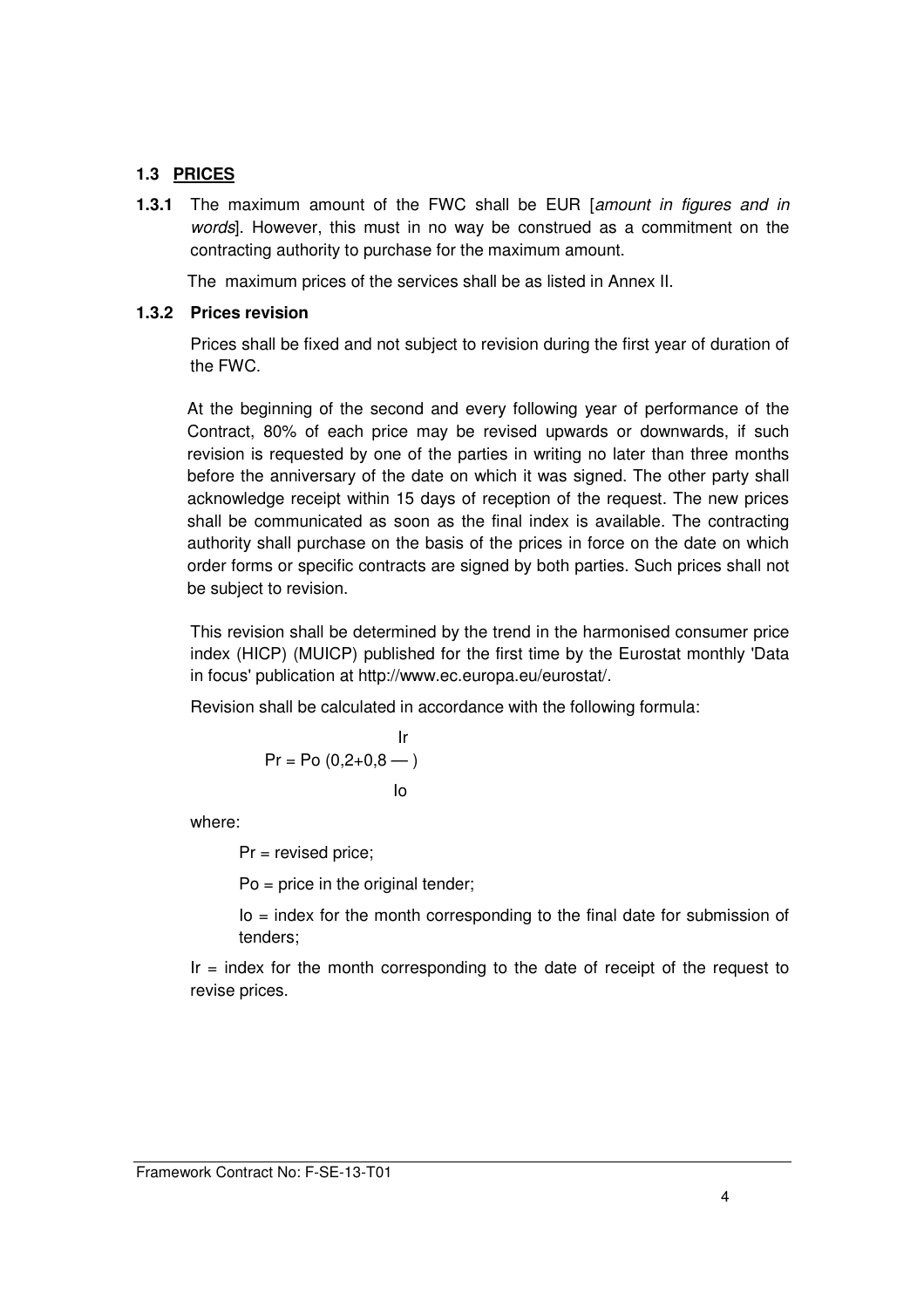### **1.4 PAYMENT ARRANGEMENTS AND PERFORMANCE OF THE FRAMEWORK CONTRACT**

#### **1.4.1 Multiple framework contract in cascade**

Within 5 working days of an order form or a request for services being sent by the contracting authority to the contractor, the contracting authority shall receive the completed order form or a specific tender back, duly signed and dated.

Should the contractor be unavailable, it shall give reasons for refusal within the same period and the contracting authority shall be entitled to send the order form or request for services to the next contractor on the list. In the event of failure to observe this deadline, the contractor shall be considered unavailable.

Within 5 working days of a specific contract being sent by the contracting authority to the contractor, the contracting authority shall receive it back, duly signed and dated. In the event of failure to observe this deadline, the contractor shall be considered unavailable.

The period allowed for the execution of the tasks shall start to run on the date the contractor signs the order form, unless a different date is indicated on the form or on the date indicated in the specific contract.

#### **1.4.2 Pre-financing**

[Not applicable]

#### **1.4.3 Interim payment**

For order forms or specific contracts of an amount greater than EUR 25,000 and where implementation allows so, the contracting authority may consider interim payments. In these cases, the contractor shall submit an invoice for an interim payment equal to 20% of the total price referred to in the relevant order form or specific contract.

For order forms or specific contracts where no progress reports/deliverables are requested:

The contracting authority shall make the payment within 30 days from receipt of the invoice.

For order forms or specific contracts where progress reports/deliverables are requested:

The interim payment shall be accompanied by a progress report or any other deliverable in accordance with the relevant specific contract or order form. The contracting authority shall make the payment within 60 days from receipt of the invoice. The contractor shall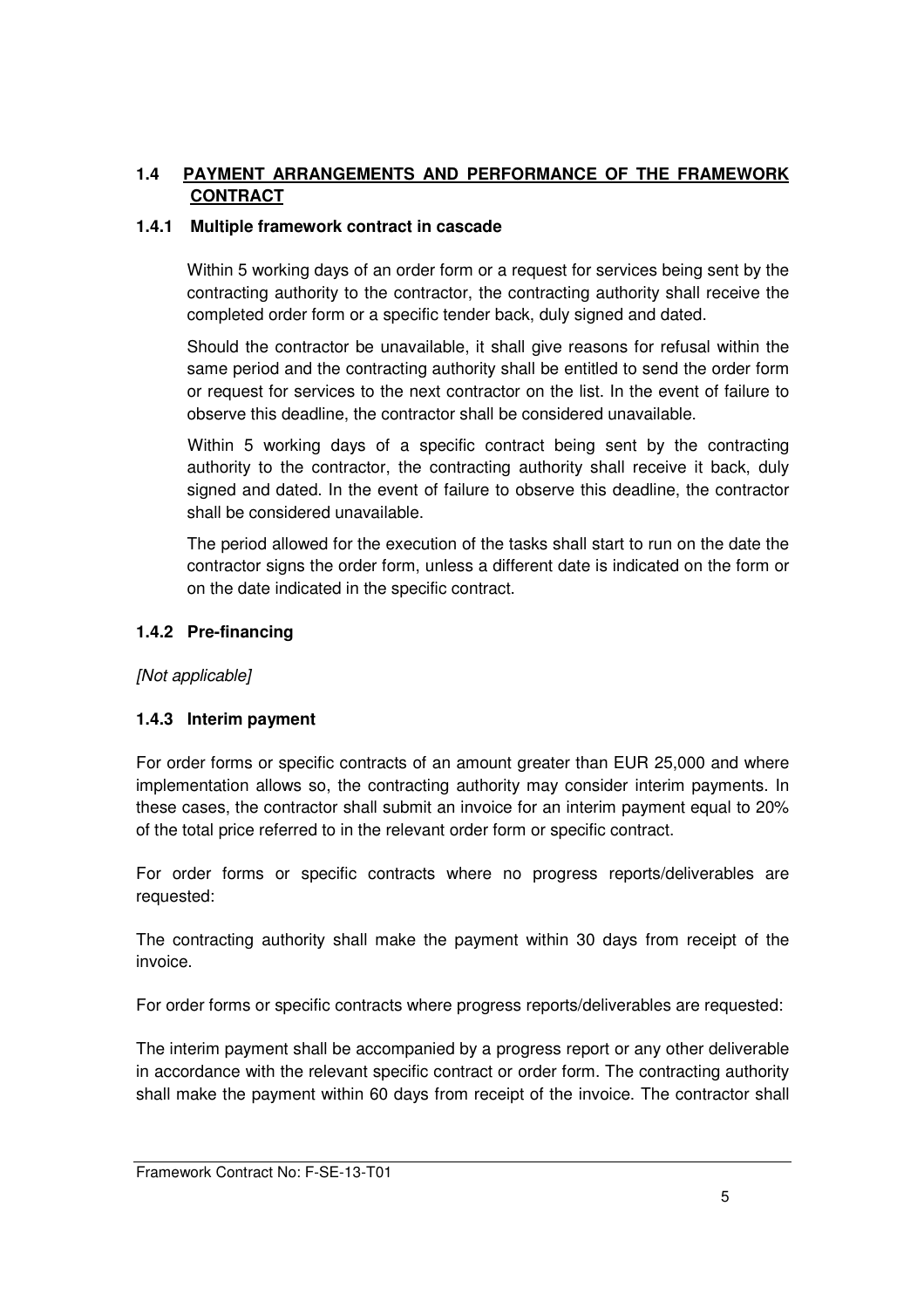have two weeks in which to submit additional information or corrections, a new progress report or other documents if it is required by the contracting authority.

### **1.4.4 Payment of the balance**

The contractor shall submit an invoice for payment of the balance.

For order forms or specific contracts where no final progress report/deliverables are requested:

The contracting authority shall make the payment within 30 days from receipt of the invoice.

For order forms or specific contracts where final progress report/deliverables are requested:

The invoice shall be accompanied by the final progress report or any other deliverable in accordance with the relevant specific contract or order form. The contracting authority shall make the payment within 60 days from receipt of the invoice. The contractor shall have two weeks in which to submit additional information or corrections, a new final progress report or other documents if it is required by the contracting authority.

### **1.5 BANK ACCOUNT**

Payments shall be made to the Contractor's bank account denominated in euro, identified as follows:

Name of bank: [to be completed]

Address of branch in full: [ to be completed]

Exact designation of account holder: [ to be completed]

Full account number including codes: [ to be completed]

IBAN code: [ to be completed]

BIC code: [ to be completed]

#### **1.6 COMMUNICATION DETAILS AND DATA CONTROLLER**

For the purpose of Article 2.6, the data controller shall be the European Union Agency for Fundamental Rights.

Communications shall be sent to the following addresses:

Contracting authority:

European Union Agency for Fundamental Rights to the attention of Mr Constantinos Manolopoulos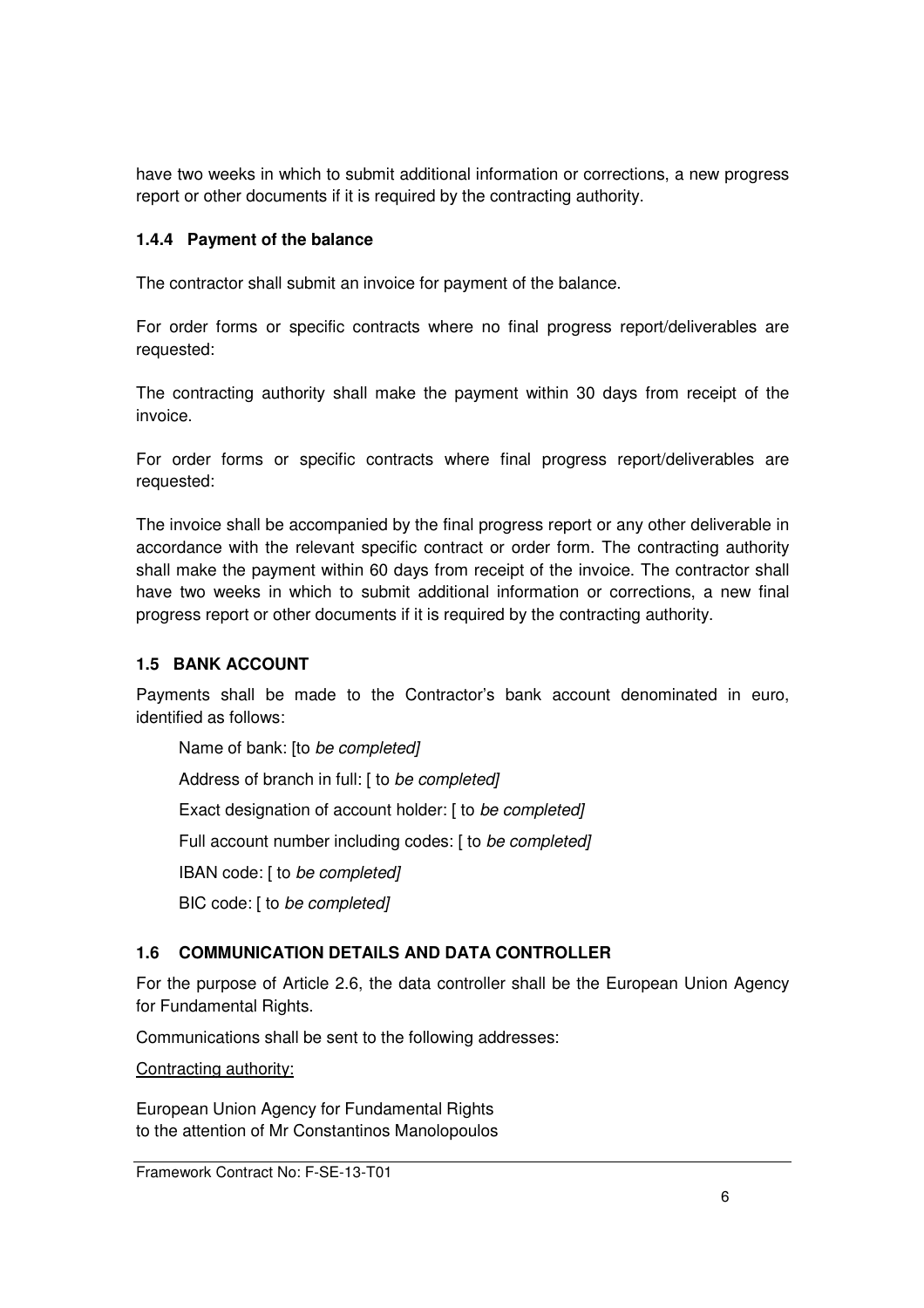Schwarzenbergplatz 11, Vienna 1040, Austria E-mail: procurement@fra.europa.eu

Contractor: Mr/Mrs/Ms [complete] [Function] [Company name] [Official address in full]

### **1.7 APPLICABLE LAW AND SETTLEMENT OF DISPUTES**

- **1.7.1** The FWC shall be governed by Union Law, complemented, where necessary, by the national law of Austria.
- **1.7.2** Any dispute between the parties in relation to the interpretation, application or validity of the FWC which cannot be settled amicably shall be brought before the Court of Justice of the European Union.

## **EXPLOITATION OF THE RESULTS OF THE FWC**

#### **1.8.1 Modes of exploitation**

In accordance with Article 2.10.2 whereby the Contracting authority acquires ownership of the results as defined in the tender specifications (Annex I), these results may be used for any of the following purposes:

- (a) use for its own purposes:
	- (i) making available to the staff of the contracting authority<br>(ii) making available to the persons and entities working
	- making available to the persons and entities working for the contracting authority or cooperating with it, including contractors, subcontractors whether legal or natural persons, Union institutions, agencies and bodies, Member States' institutions
	- (iii) installing, uploading, processing
	- (iv) arranging, compiling, combining, retrieving
	- (v) copying, reproducing in whole or in part and in unlimited number of copies
- (b) distribution to the public:

Not applicable

 (c) modifications by the contracting authority or by a third party in the name of the contracting authority:

(i) shortening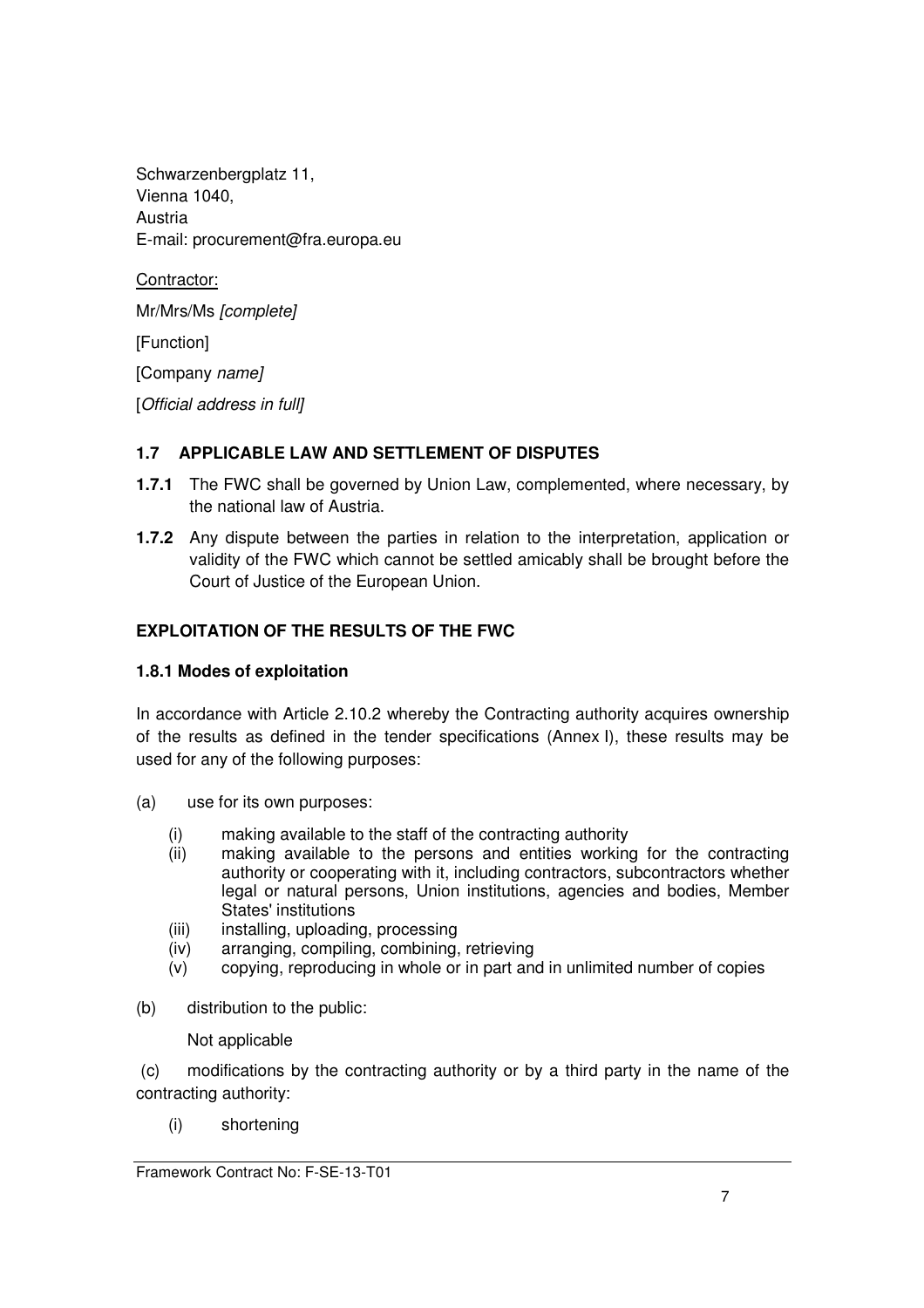- (ii) summarizing
- (iii) modifying of the content
- (iv) making technical changes to the content:
	- necessary correction of technical errors
	- adding new parts or functionalities
	- changing functionalities
	- providing third parties with additional information concerning the result (e.g. source code) with a view of making modifications
- (v) addition of new elements, paragraphs titles, leads, bolds, legend, table of content, summary, graphics, subtitles, sound, etc.
- (vi) preparation in audio form, preparation as a presentation, animation, pictograms story, slide-show, public presentation etc.
- (vii) extracting a part or dividing into parts
- (viii) use of a concept or preparation of a derivate work
- (ix) digitisation or converting the format for storage or usage purposes
- (x) modifying dimensions
- (xi) translating, inserting subtitles, dubbing in different language versions:
	- English, French, German

(d) the modes of exploitation listed in article 2.10.4

(e) rights to authorise, license, or sub-license in case of licensed pre-existing rights, the modes of exploitation set out in any of the points (a) to (d) to third parties.

Where the contracting authority becomes aware that the scope of modifications exceeds that envisaged in the FWC, specific contract or order form, the contracting authority shall consult the contractor. Where necessary, the contractor shall in turn seek the agreement of any creator or other right holder. The contractor shall reply to the contracting authority within one month and shall provide its agreement, including any suggestions of modifications, free of charge. The creator may refuse the intended modification only when it may harm his honour, reputation or distort integrity of the work.

#### **1.8.2 Pre-existing rights and transmission of rights**

All pre-existing rights shall be fully and irrevocably acquired by the Contracting Authority as provided for in Article 2.10.2 and by derogation to Article 2.10.3.

The contractor shall provide to the contracting authority a list of pre-existing rights and third parties' rights including its personnel, creators or other right holders as provided for in Article 2.10.5.

#### **1.9 TERMINATION BY EITHER PARTY**

Either party may, unilaterally and without being required to pay compensation, terminate either the FWC or the FWC and order forms or specific contracts by formally notifying the other party and by giving one month's notice. Should the contracting authority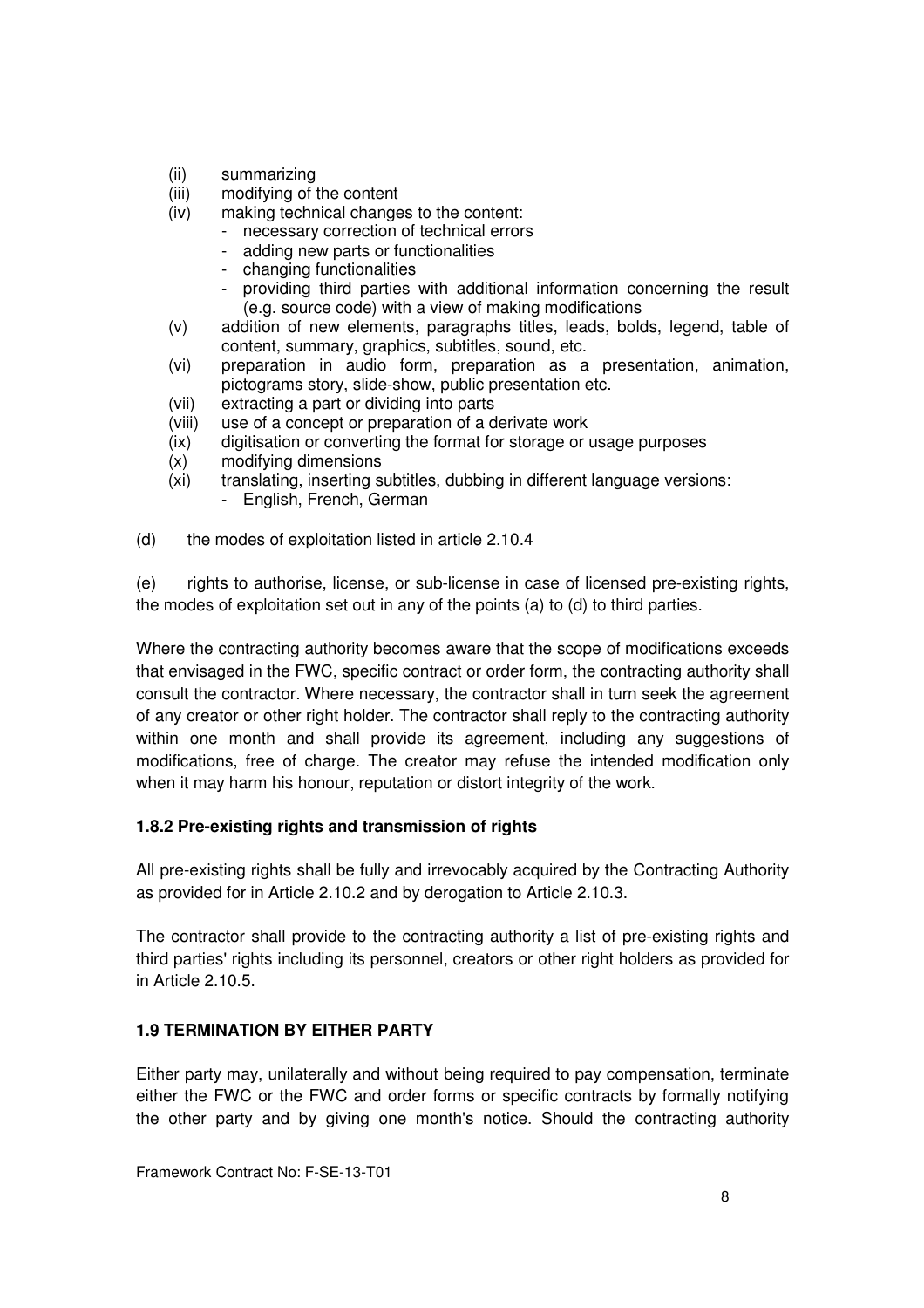terminate the FWC, order forms or specific contracts, the contractor shall only be entitled to payment corresponding to the part-performance of the services ordered before the termination date. The first paragraph of Article 2.14.3 shall apply.

### **1.10 INTER-INSTITUTIONAL FRAMEWORK CONTRACT**

- 1.10.1 This FWC is inter-institutional. The lead contracting authority acts on its own behalf and on behalf of the other contracting authority listed in the heading of the FWC, for which it has received power of attorney before FWC signature. The lead contracting authority signs the FWC and possible amendments on behalf of itself and the other contracting authority.
- 1.10.2 The lead contracting authority is responsible for the FWC, representing the other contracting authority. Each contracting authority is responsible for particular order forms or specific contracts they award.
- 1.10.3 In the event of the contractor having a complaint in relation to the conclusion, execution or termination of an order form or specific contract, the contractor remains bound to its obligations under the FWC and other order forms or specific contracts. Without prejudice to Article 1.7, the contractor expressly commits not to compensate or suspend the execution of other order forms or specific contracts.

#### **1.11 FISCAL PROVISIONS**

The contracting authority is in respect of its financial interest in this contract exempt from all duties and taxes, including value added tax.

The contractor is subject to Value Added Tax. The Value Added Tax registration No. of the contractor is: [to be completed].

If the contractor is not exempt from Value Added and other Taxes, he shall make available to the contracting authority, upon request, all supporting documents which the contracting authority might need in order to apply to the tax authorities for the reimbursement pursuant to Articles 3 and 4 of the Protocol on the Privileges and Immunities of the European Union of any duties and taxes paid in the course of the performance of this contract.

Where the contractor is exempt from Value Added Tax, he is required to submit proof from to this effect from his tax authorities or by a professional, who enjoys special public trust (certified accountant, attorney).

If the contract is subject to VAT outside the country where the Contracting Authority is established, but within the scope of application of Council Directive 2006/112/EC, the contractor declares to accept (for submission to the relevant tax authorities) the duly completed form according to Art. 151 of the specified directive, and to invoice the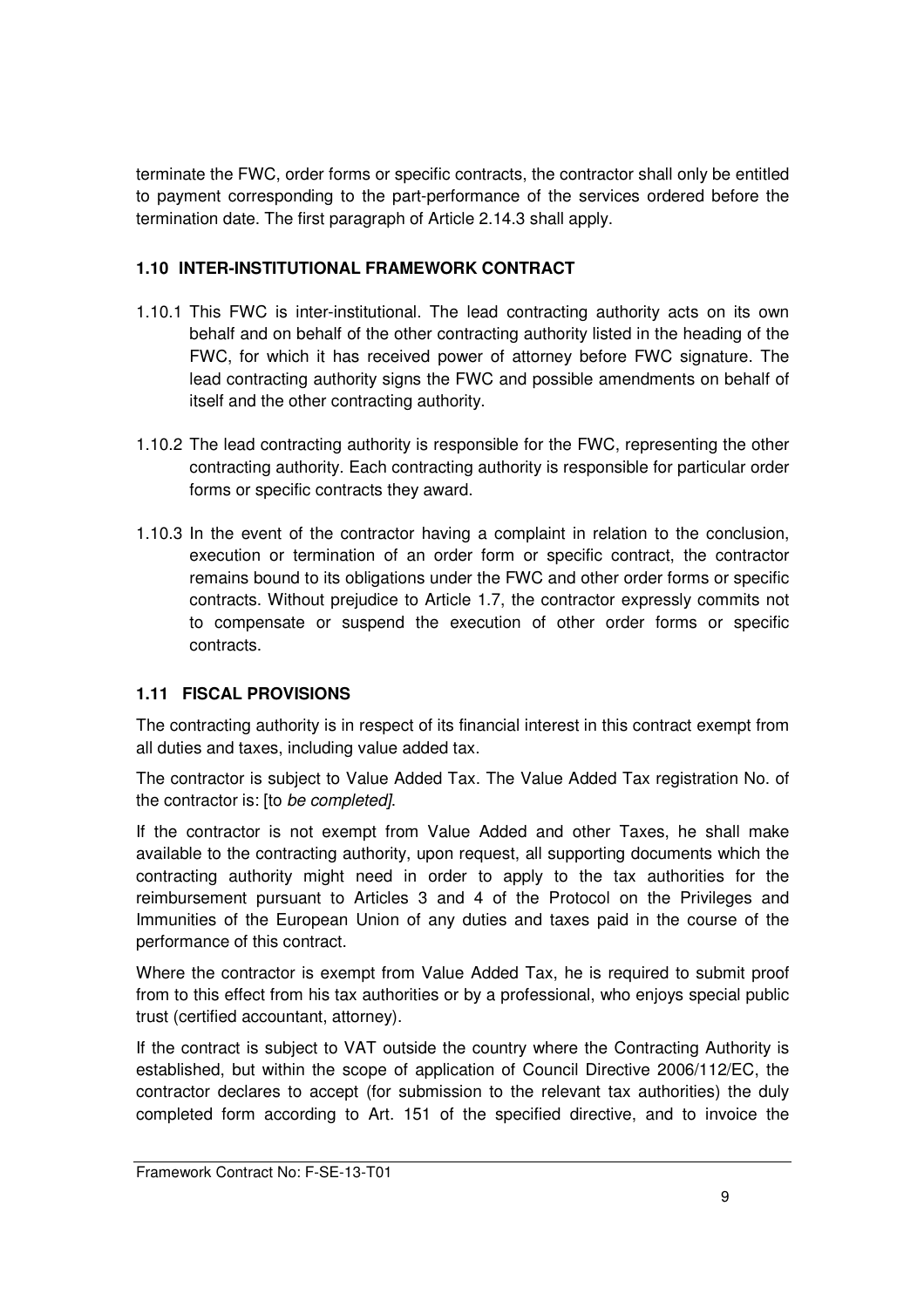contracting authority the net price of the contract i.e. excluding VAT. In this case, the contracting authority will only pay the net price of the contract.

#### **SIGNATURES**

| For the Contractor,      |               | For the Contracting Authority, |
|--------------------------|---------------|--------------------------------|
| [name]                   |               | [name]                         |
| [function]               |               | [function]                     |
|                          |               |                                |
|                          | Done at date: | Done at Vienna date:           |
| In duplicate in English. |               |                                |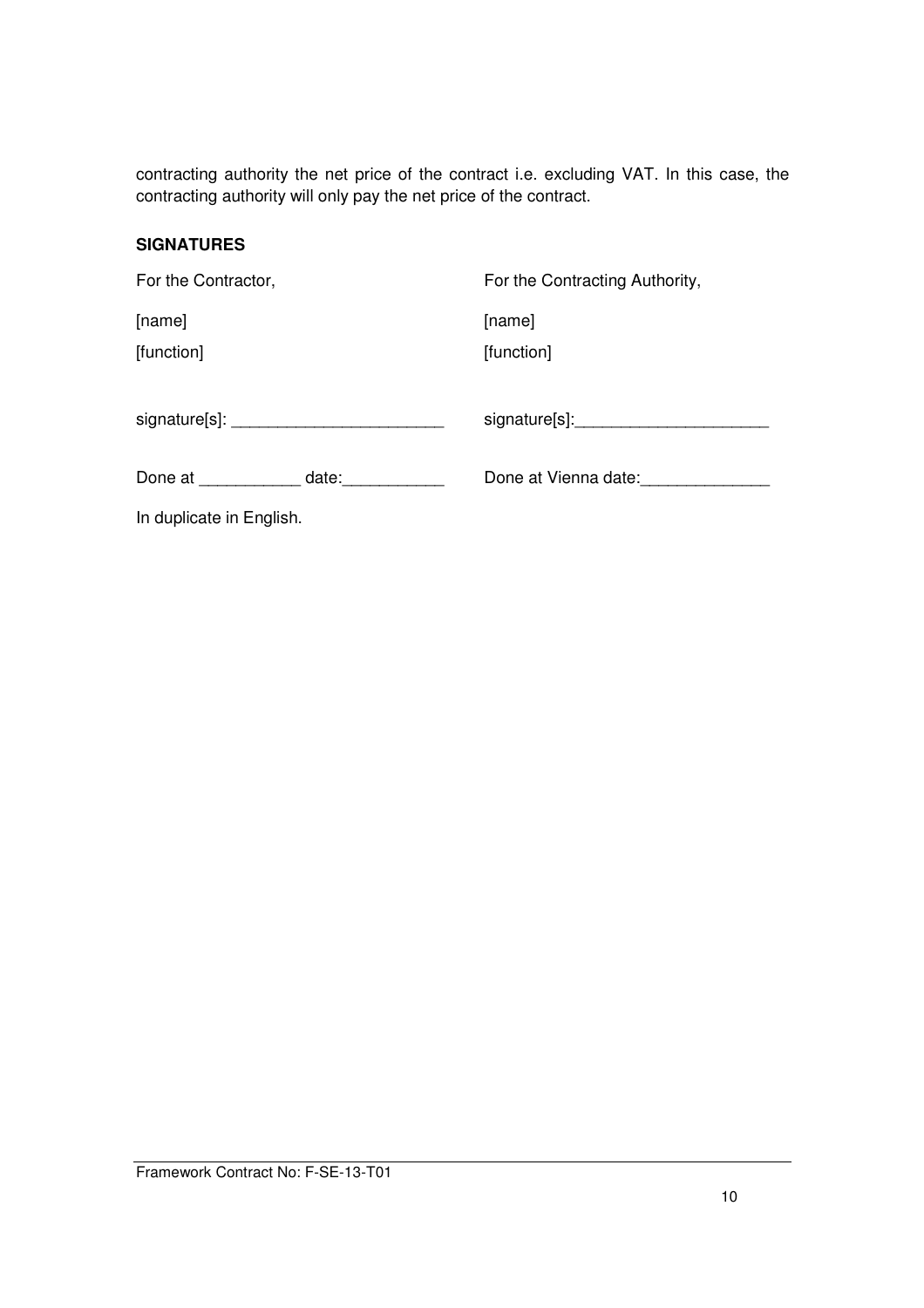## **2 GENERAL CONDITIONS FOR SERVICE FRAMEWORK CONTRACTS**

## **2.1 PERFORMANCE OF THE FWC**

- **2.1.1** The contractor shall perform the FWC to the highest professional standards.
- **2.1.2** The contractor shall be solely responsible for taking the necessary steps to obtain any permit or licence required for performance of the FWC under the laws and regulations in force at the place where the tasks assigned to him are to be executed.
- **2.1.3** Without prejudice to Article 2.4 any reference made to the contractor's personnel in the FWC shall relate exclusively to individuals involved in the performance of the FWC.
- **2.1.4** The contractor must ensure that the personnel performing the FWC possesses the professional qualifications and experience required for the execution of the tasks assigned to it.
- **2.1.5** The contractor shall neither represent the contracting authority nor behave in any way that would give such an impression. The contractor shall inform third parties that it does not belong to the European public service.
- **2.1.6** The contractor shall be solely responsible for the personnel who executes the tasks assigned to him.

The contractor shall stipulate the following employment or service relationships with its personnel:

- personnel executing the tasks assigned to the contractor may not be given orders directly by the contracting authority;
- the contracting authority may not under any circumstances be considered to be the employer of the personnel referred to in point (a) and the personnel shall undertake not to invoke against the contracting authority any right arising from the contractual relationship between the contracting authority and the contractor.
- **2.1.7** In the event of disruption resulting from the action of one of the contractor's personnel working on the contracting authority's premises or in the event that the expertise of one of the contractor's personnel fails to correspond to the profile required by the FWC, the contractor shall replace him without delay. The contracting authority shall have the right to make a reasoned request for the replacement of any such personnel. The replacement personnel must have the necessary qualifications and be capable of performing the FWC

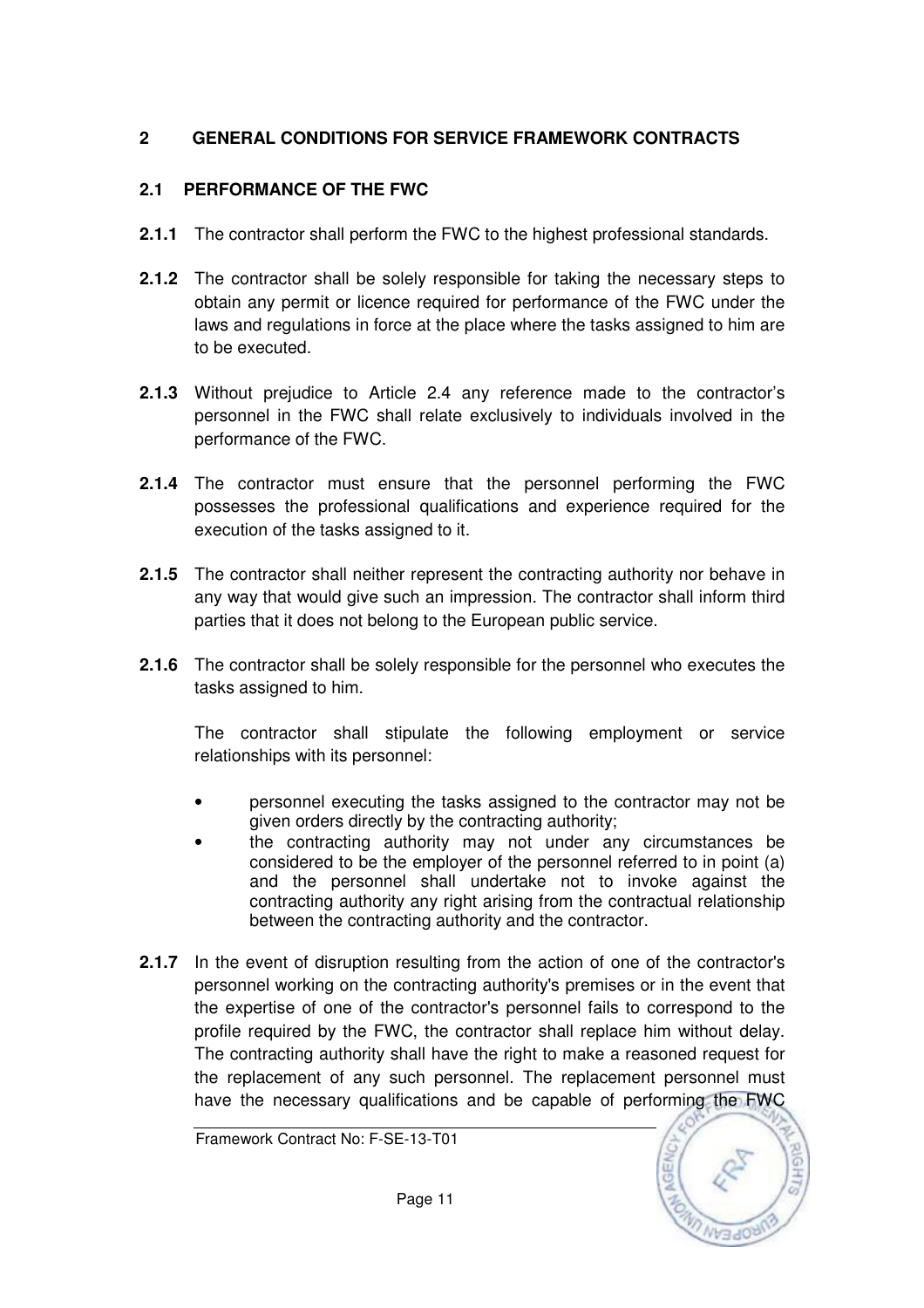under the same contractual conditions. The contractor shall be responsible for any delay in the execution of the tasks assigned to him resulting from the replacement of personnel.

- **2.1.8** Should the execution of the tasks be directly or indirectly hampered, either partially or totally, by any unforeseen event, action or omission, the contractor shall immediately and on its own initiative record it and report it to the contracting authority. The report shall include a description of the problem and an indication of the date on which it started and of the remedial action taken by the contractor to ensure full compliance with its obligations under this FWC. In such an event the contractor shall give priority to solving the problem rather than determining liability.
- **2.1.9** Should the contractor fail to perform its obligations under the FWC or order form or specific contract, the contracting authority may - without prejudice to its right to terminate the FWC order form or specific contract or - reduce or recover payments in proportion to the scale of the unperformed obligations. In addition, the contracting authority may claim compensation or impose liquidated damages in accordance with Article 2.12.

### **2.2 MEANS OF COMMUNICATION**

- **2.2.1** Any communication relating to the FWC or to its performance shall be made in writing and shall bear the FWC number, and if applicable the order form or specific contract number. Any communication is deemed to have been made when it is received by the receiving party unless otherwise provided for in this FWC.
- **2.2.2** Electronic communication shall be deemed to have been received by the parties on the day of dispatch of that communication provided it is sent to the addressees listed in Article 1.6. Without prejudice to the preceding, if the sending party receives a message of non-delivery to or of absence of the addressee, it shall make every effort to ensure the actual receipt of such communication by the other party.

Electronic communication shall be confirmed by an original signed paper version of that communication if requested by any of the parties provided that this request is submitted without unjustified delay. The sender shall send the original signed paper version without unjustified delay.

**2.2.3** Mail sent using the postal services is deemed to have been received by the contracting authority on the date on which it is registered by the department responsible referred to in Article 1.6.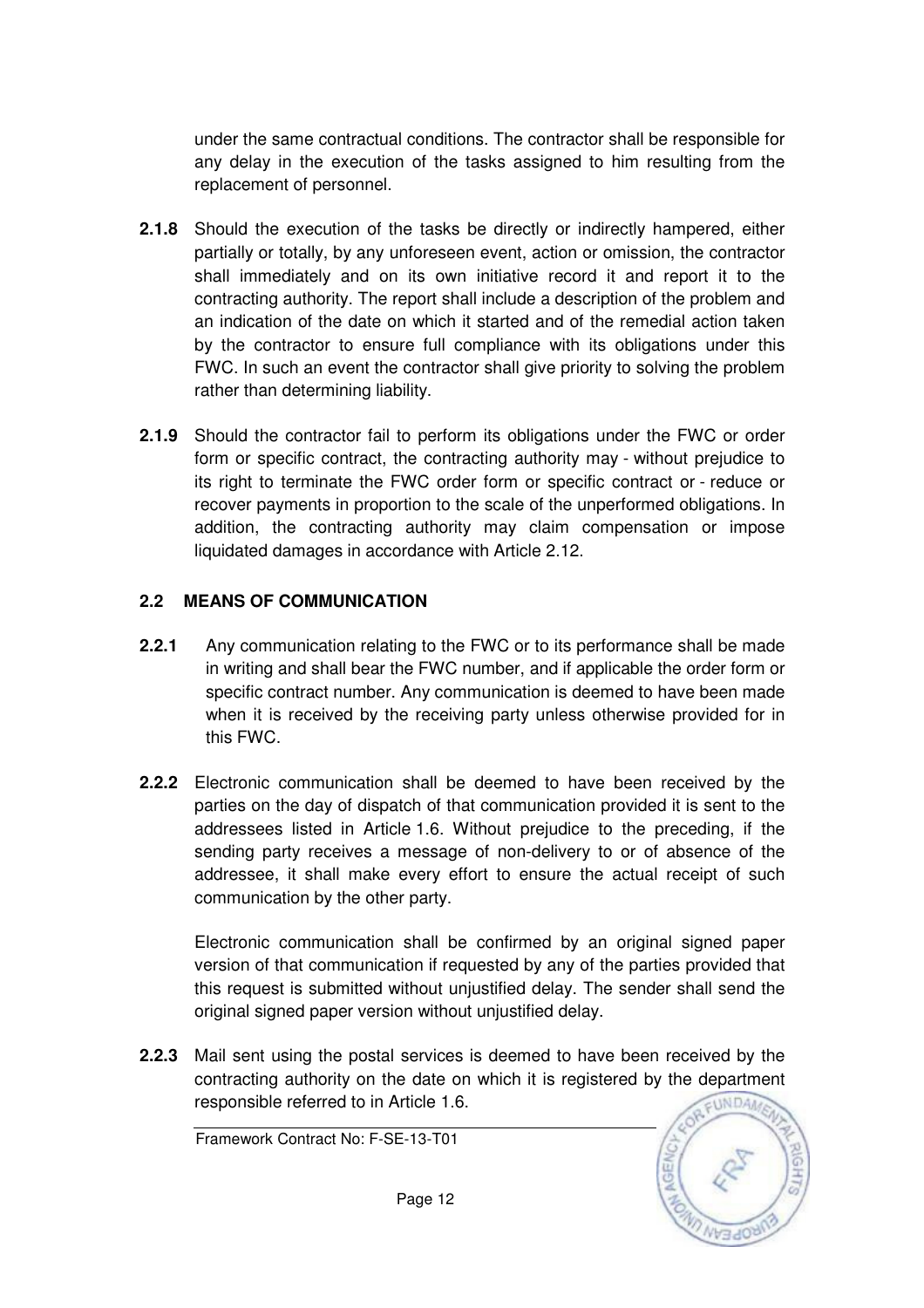Any formal notification shall be made by registered mail with return receipt or equivalent, or by equivalent electronic means.

## **2.3 LIABILITY**

- **2.3.1** The contractor shall be solely responsible for complying with any legal obligations incumbent on it.
- **2.3.2** The contracting authority shall not be held liable for any damage caused or sustained by the contractor, including any damage caused by the contractor to third parties during or as a consequence of performance of the FWC, except in the event of wilful misconduct or gross negligence on the part of the contracting authority.
- **2.3.3** The contractor shall be held liable for any loss or damage sustained by the contracting authority in performance of the FWC, including in the event of subcontracting, and for any claim by a third party, but only to an amount not exceeding three times the total amount of the relevant order form or specific contract. Nevertheless, if the damage or loss is caused by the gross negligence or wilful misconduct of the contractor or of its personnel or subcontractors, the contractor shall have unlimited liability for the amount of the damage or loss.
- **2.3.4** The contractor shall indemnify and hold the Contracting Authority harmless for all damages and costs incurred due to any claim. The contractor shall provide compensation in the event of any action, claim or proceeding brought against the contracting authority by a third party as a result of damage caused by the contractor during the performance of the FWC. In the event of any action brought by a third party against the contracting authority in connection with the performance of the FWC including any alleged breach of intellectual property rights, the contractor shall assist the contracting authority. Such expenditure incurred by the contractor may be borne by the contracting authority.
- **2.3.5** The contractor shall take out an insurance policy against risks and damage relating to the performance of the FWC if required by the relevant applicable legislation. It shall take out supplementary insurance as reasonably required by standard practice in the industry. A copy of all the relevant insurance contracts shall be sent to the contracting authority should it so request.

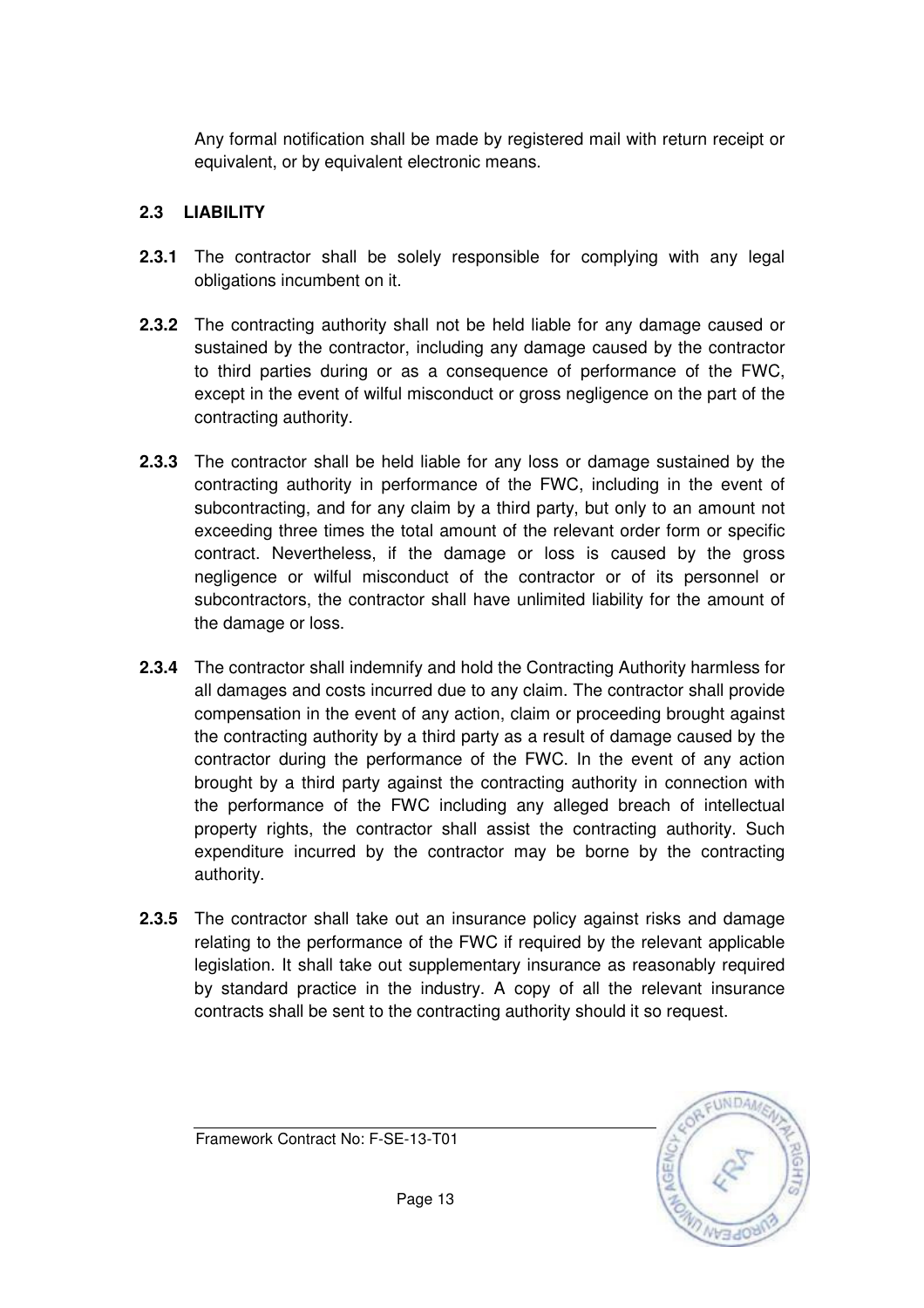## **2.4 CONFLICT OF INTERESTS**

- **2.4.1** The contractor shall take all the necessary measures to prevent any situation of conflict of interest. Such situation arises where the impartial and objective performance of the FWC is compromised for reasons involving economic interest, political or national affinity, family or emotional ties, or any other shared interest.
- **2.4.2** Any situation constituting or likely to lead to a conflict of interest during the performance of the FWC shall be notified to the contracting authority in writing without delay. The contractor shall immediately take all the necessary steps to rectify the situation. The contracting authority reserves the right to verify that the steps taken are appropriate and may require that additional steps be taken within a specified deadline.
- **2.4.3** The contractor declares that it has not granted and will not grant, has not sought and will not seek, has not attempted and will not attempt to obtain and has not accepted and will not accept, any advantage, financial or in kind, to or from any party whatsoever, when such advantage constitutes an illegal practice or involves corruption, either directly or indirectly, in so far as it serves as an incentive or reward relating to the performance of the FWC.
- **2.4.4** The contractor shall pass on all the relevant obligations in writing to its personnel and to any natural person with the power to represent it or take decisions on its behalf and ensure that it is not placed in a situation which could give rise to conflicts of interest. The contractor shall also pass on all the relevant obligations in writing to third parties involved in the performance of the FWC including subcontractors.

## **2.5 CONFIDENTIALITY**

**2.5.1.** The contracting authority and the contractor shall treat with confidentiality any information and documents, in any form, disclosed in writing or orally in relation to the performance of the FWC and identified in writing as confidential.

The contractor shall:

(a) not use confidential information and documents for any purpose other than fulfilling its obligations under the FWC, order form or specific contract without prior written agreement of the contracting authority;



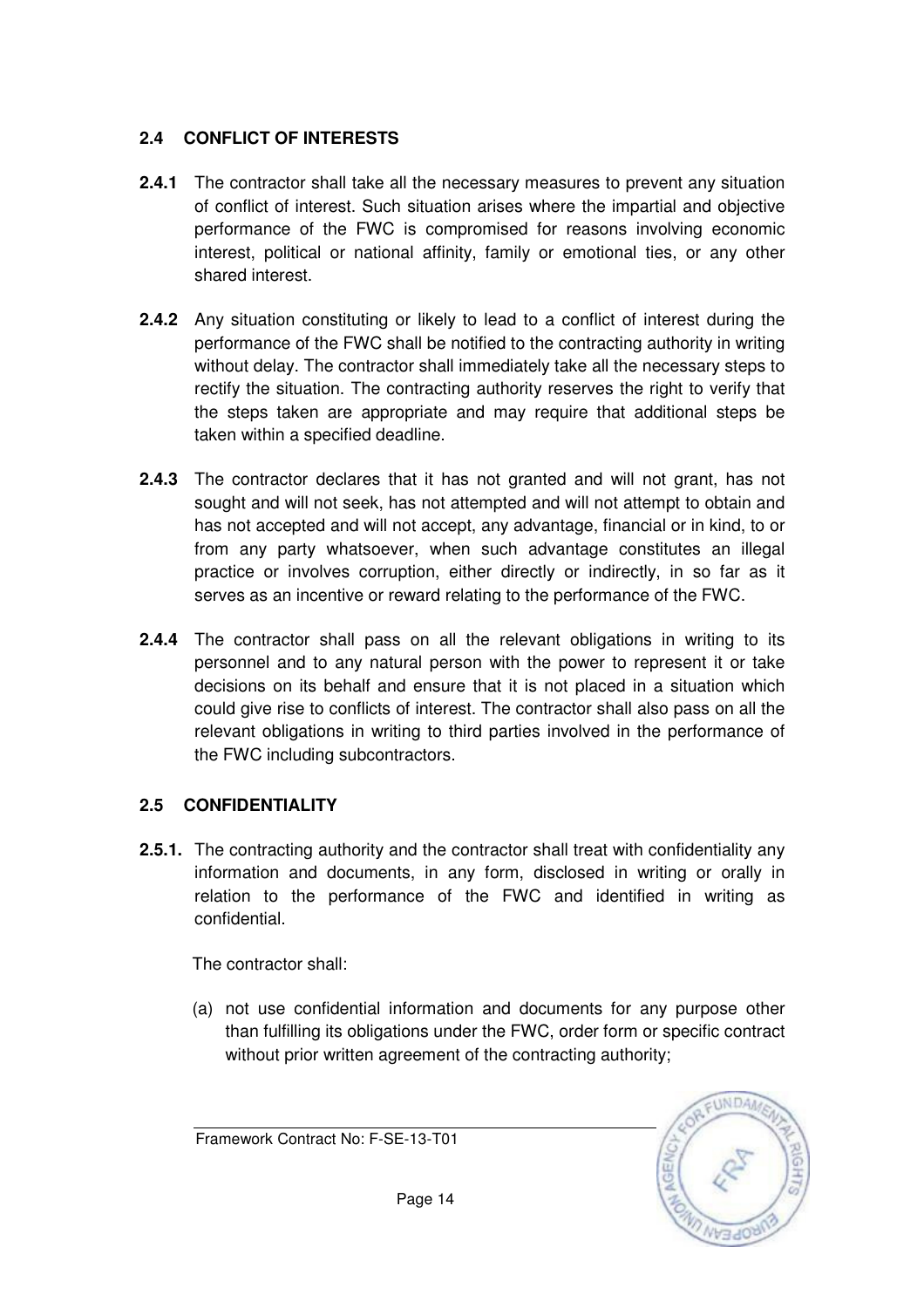- (b) ensure the protection of such confidential information and documents with the same level of protection it uses to protect its own confidential information, but in no case any less than reasonable care;
- (c) not disclose directly or indirectly confidential information and documents to third parties without prior written agreement of the contracting authority.
- **2.5.2** The confidentiality obligation set out in Article 2.5.1 shall be binding on the contracting authority and the contractor during the performance of the FWC and for five years starting from the date of the payment of the balance unless:
	- (a) the disclosing party agrees to release the other party from the confidentiality obligation earlier;
	- (b) the confidential information becomes public through other means than in breach of the confidentiality obligation, through disclosure by the party bound by that obligation;
	- (c) the disclosure of the confidential information is required by law.
- **2.5.3** The contractor shall obtain from any natural person with the power to represent it or take decisions on its behalf, as well as from third parties involved in the performance of the FWC, order form or specific contract an undertaking that they will comply with the confidentiality obligation set out in Article 2.5.1.

#### **2.6 PROCESSING OF PERSONAL DATA**

- **2.6.1** Any personal data included in the FWC shall be processed pursuant to Regulation (EC) 45/2001 of the European Parliament and of the Council of 18 December 2000 on the protection of individuals with regard to the processing of personal data by the Community institutions and bodies and on the free movement of such data. Such data shall be processed by the data controller solely for the purposes of the performance, management and monitoring of the FWC without prejudice to its possible transmission to the bodies charged with monitoring or inspection tasks in application of Union law.
- **2.6.2** The contractor shall have the right to access its personal data and the right to rectify any such data. The contractor should address any queries concerning the processing of its personal data to the data controller.
- **2.6.3** The contractor shall have right of recourse at any time to the European Data Protection Supervisor.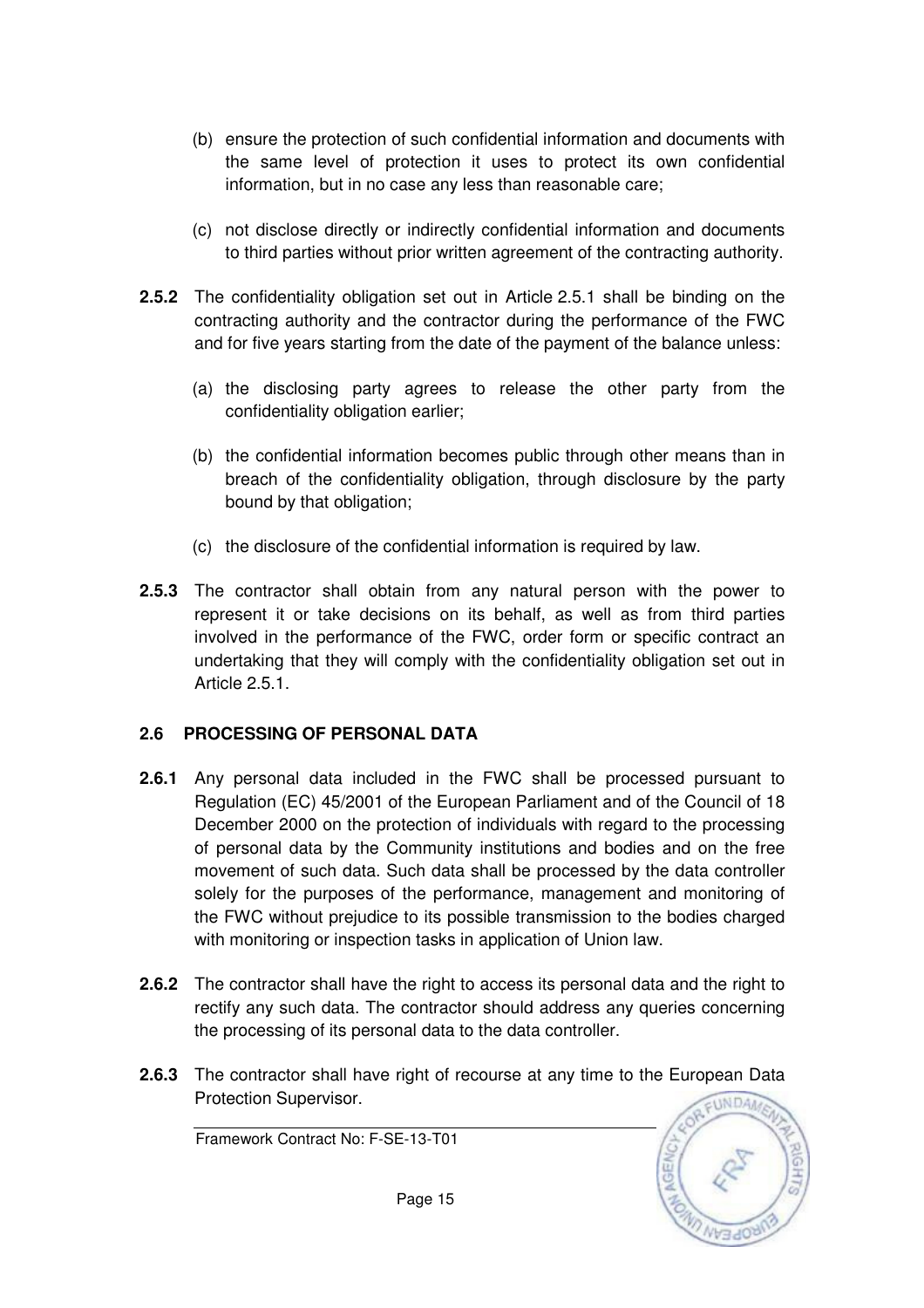- **2.6.4** Where the FWC requires the processing of personal data by the contractor, the contractor may act only under the supervision of the data controller, in particular with regard to the purposes of the processing, the categories of data which may be processed, the recipients of the data and the means by which the data subject may exercise his rights.
- **2.6.5** The contractor shall grant personnel access to the data to the extent strictly necessary for the performance, management and monitoring of the FWC.
- **2.6.6** The contractor undertakes to adopt appropriate technical and organisational security measures having regard to the risks inherent in the processing and to the nature of the personal data concerned in order to:
	- (a) prevent any unauthorised person from gaining access to computer systems processing personal data, and especially:
		- i. unauthorised reading, copying, alteration or removal of storage media;
		- ii. unauthorised data input, as well as any unauthorised disclosure, alteration or erasure of stored personal data;
		- iii. unauthorised use of data-processing systems by means of data transmission facilities;
	- (b) ensure that authorised users of a data-processing system can access only the personal data to which their access right refers;
	- (c) record which personal data have been communicated, when and to whom;
	- (d) ensure that personal data being processed on behalf of third parties can be processed only in the manner prescribed by the contracting authority;
	- (e) ensure that, during communication of personal data and transport of storage media, the data cannot be read, copied or erased without authorisation;
	- (f) design its organisational structure in such a way that it meets data protection requirements.

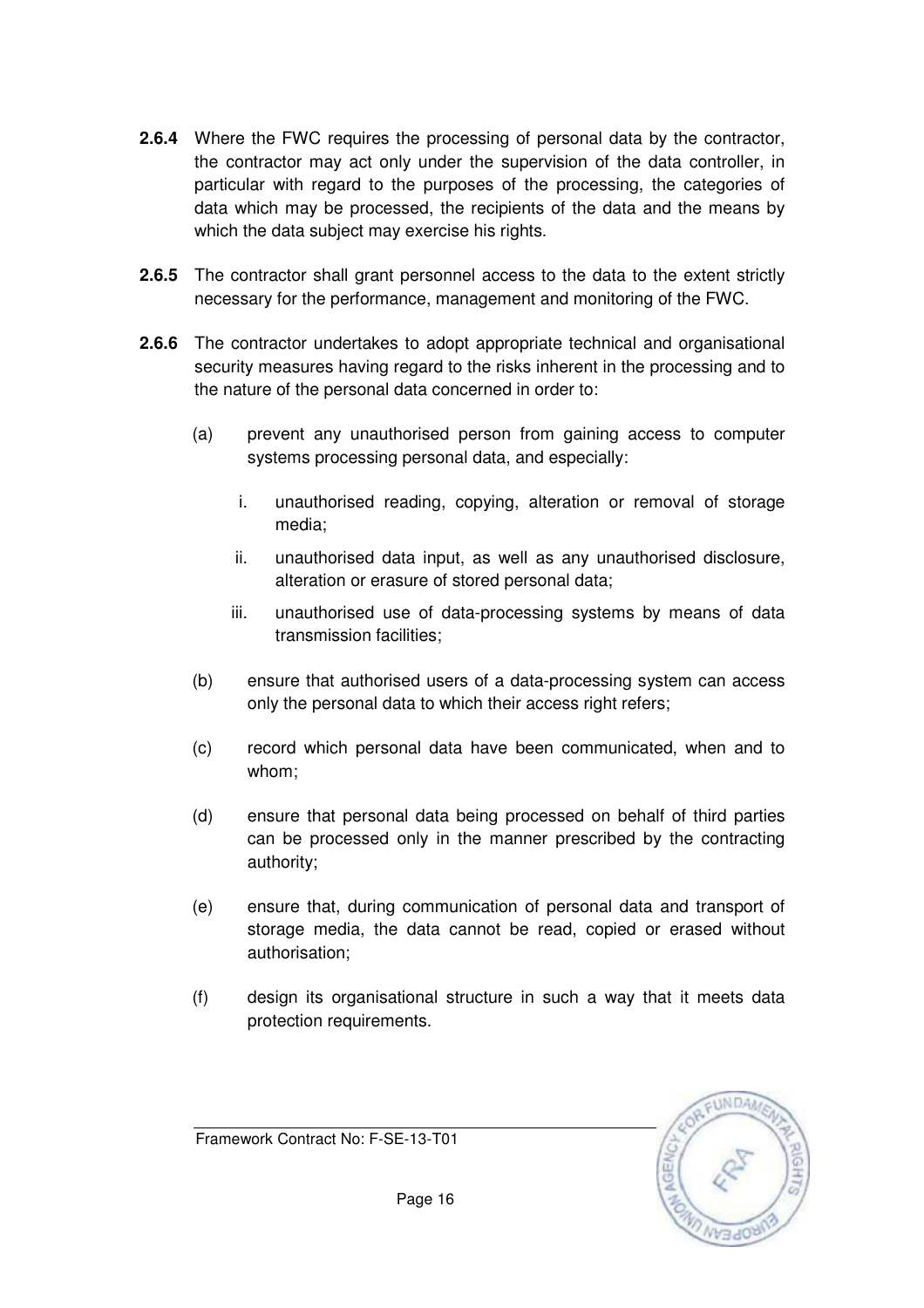## **2.7 SUBCONTRACTING**

- **2.7.1** The contractor shall not subcontract without prior written authorisation from the contracting authority nor cause the FWC to be de facto performed by third parties.
- **2.7.2** Even where the contracting authority authorises the contractor to subcontract to third parties, it shall nevertheless remain bound by its contractual obligations and shall be solely responsible for the proper performance of this FWC.
- **2.7.3** The contractor shall make sure that the subcontract does not affect rights and guarantees granted to the contracting authority by virtue of this FWC, notably by Article 2.18.

## **2.8 AMENDMENTS**

- **2.8.1** Any amendment to the FWC or order form or specific contract shall be made in writing before fulfilment of all contractual obligations. An order form or a specific contract may not be deemed to constitute an amendment to the FWC.
- **2.8.2** The amendment may not have the purpose or the effect of making changes to the FWC or to order forms or specific contracts which might call into question the decision awarding the FWC, order form or specific contract or result in unequal treatment of tenderers or contractors.

## **2.9 ASSIGNMENT**

- **2.9.1** The contractor shall not assign the rights, including claims for payments, and obligations arising from the FWC, in whole or in part, without prior written authorisation from the contracting authority.
- **2.9.2** In the absence of such authorisation, or in the event of failure to observe the terms thereof, the assignment of rights or obligations by the contractor shall not be enforceable against the contracting authority and shall have no effect on it.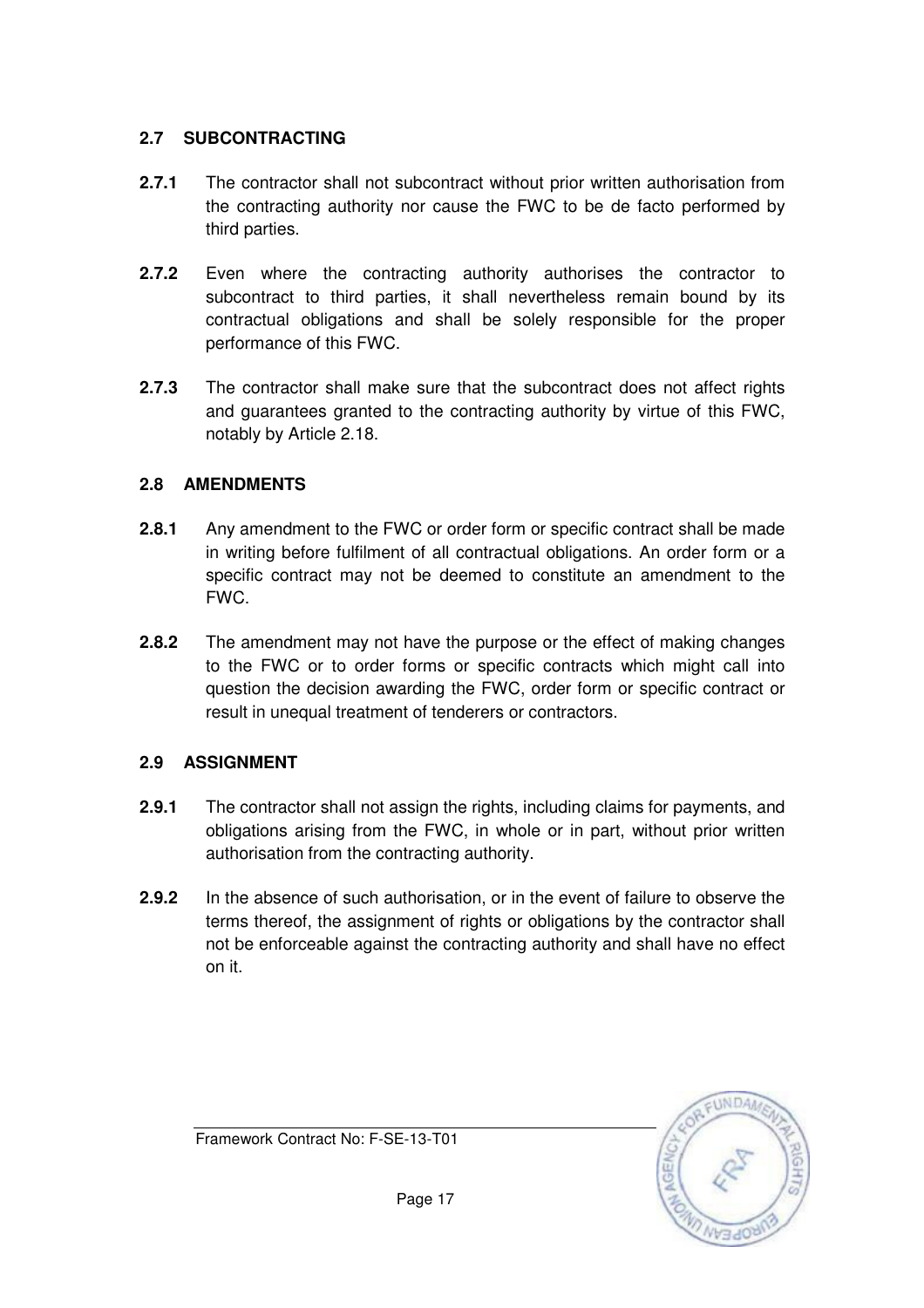## **2.10 OWNERSHIP OF THE RESULTS - INTELLECTUAL AND INDUSTRIAL PROPERTY**

### **2.10.1 Definitions**

In this FWC the following definitions apply:

- (1) 'results' means any intended outcome of the performance of the FWC which is delivered and finally accepted by the contracting authority.
- (2) 'creator' means any natural person who contributed to the production of the result and includes personnel of the contracting authority or a third party.
- (3) 'pre-existing rights' means any industrial and intellectual property rights, including background technology, which exist prior to the contracting authority or the contractor ordering them for the purpose of the FWC performance and include rights of ownership and use by the contractor, the creator, the contracting authority and any other third parties.

### **2.10.2 Ownership of the results**

The ownership of the results shall be fully and irrevocably acquired by the Contracting Authority under the FWC including any rights in any of the results listed in the FWC and order forms or specific contracts, including copyright and other intellectual or industrial property rights, and all technological solutions and information contained therein, produced in performance of the FWC. The contracting authority may exploit them as stipulated in this FWC or order forms or specific contracts. All the rights shall be acquired by the Contracting Authority from the moment the results are delivered by the contractor and accepted by the contracting authority. Such delivery and acceptance are deemed to constitute an effective assignment of rights from the contractor to the Contracting Authority.

The payment of the price as set out in the order forms or specific contracts is deemed to include any fees payable to the contractor in relation to the acquisition of ownership of rights by the Contracting Authority including all forms of use of the results.

The acquisition of ownership of rights by the Contracting Authority under this FWC covers all territories worldwide.

Any intermediary sub-result, raw data, intermediary analysis made available by the contractor cannot be used by the contracting authority without the written consent of the contractor, unless the FWC or specific contract or order form explicitly provides for it to be treated as a self-contained result.

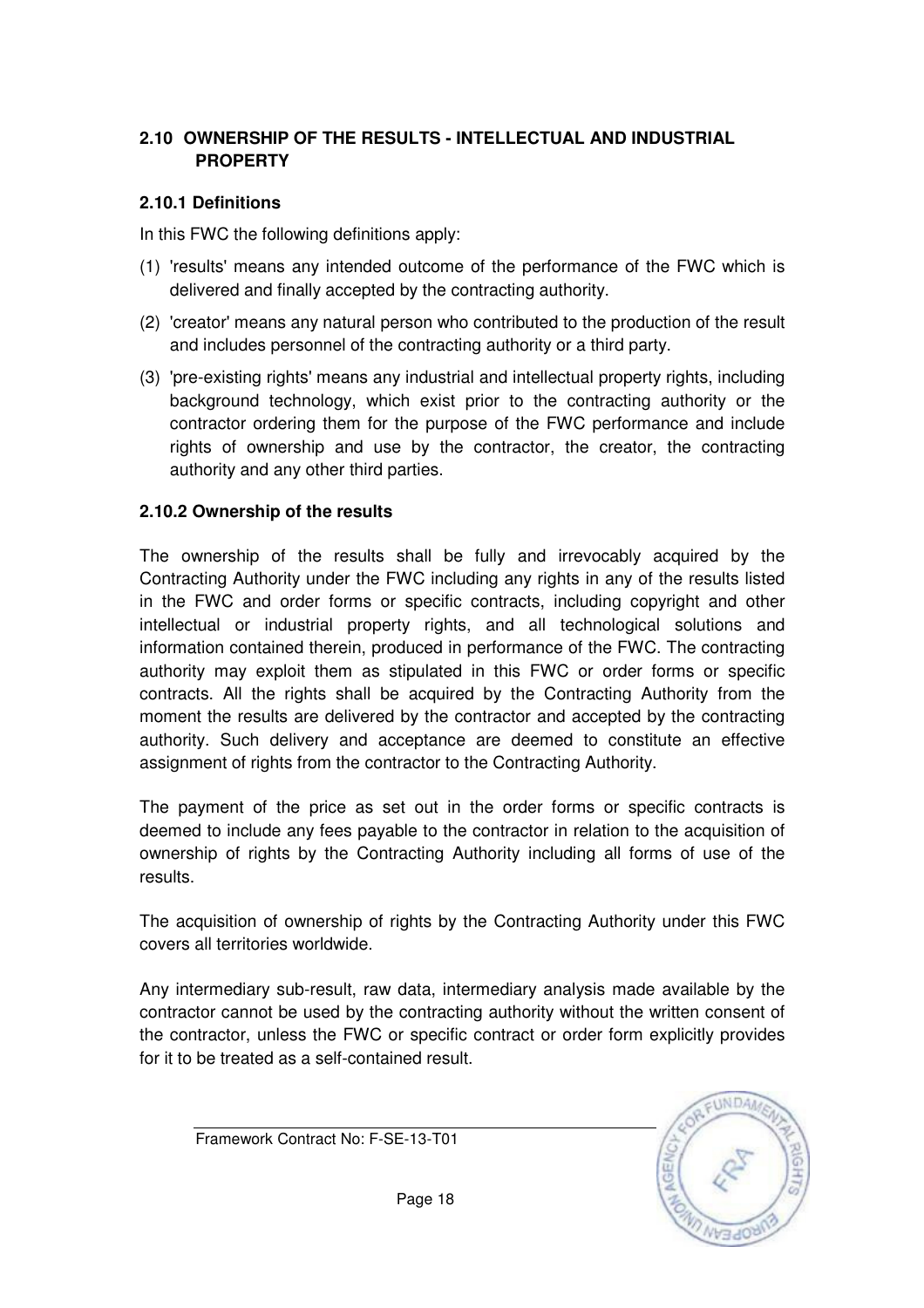## **2.10.3 Licensing of pre-existing rights**

The Contracting Authority shall not acquire ownership of the pre-existing rights.

The contractor shall license the pre-existing rights on a royalty-free, non-exclusive and irrevocable basis to the Contracting Authority which may use the pre-existing right as foreseen in Article 1.8.1 or in order forms or specific contracts. All the preexisting rights shall be licensed to the Contracting Authority from the moment the results were delivered and accepted by the contracting authority.

The licensing of pre-existing rights to the Contracting Authority under this FWC covers all territories worldwide and is valid for the whole duration of intellectual property rights protection.

## **2.10.4 Modes of exploitation**

The Contracting Authority shall acquire ownership of each of the results produced as an outcome of the FWC which may be used for any of the following purposes:

- (1) giving access upon individual requests without the right to reproduce or exploit, as provided for by Regulation 1049/2001 of the European Parliament and of the Council of 30 May 2001 regarding public access to European Parliament, Council and Commission documents;
- (2) storage of the original and copies made in accordance with this FWC or specific contract or order form;
- (3) archiving in line with the document management rules applicable to the contracting authority.

## **2.10.5 Identification and evidence of granting of pre-existing rights and rights of third parties**

When delivering the results, the contractor shall warrant that they are free of rights or claims from creators and third parties including in relation to pre-existing rights, for any use envisaged by the contracting authority. This does not concern the moral rights of natural persons.

The contractor shall establish to that effect a list of all pre-existing rights and rights of creators and third parties on the results of this FWC or parts thereof. This list shall be provided no later than the date of delivery of the final results.

In the result the contractor shall clearly point out all quotations of existing textual works. The complete reference should include as appropriate: name of the author, title of the work, date and place of publication, date of creation, address of publication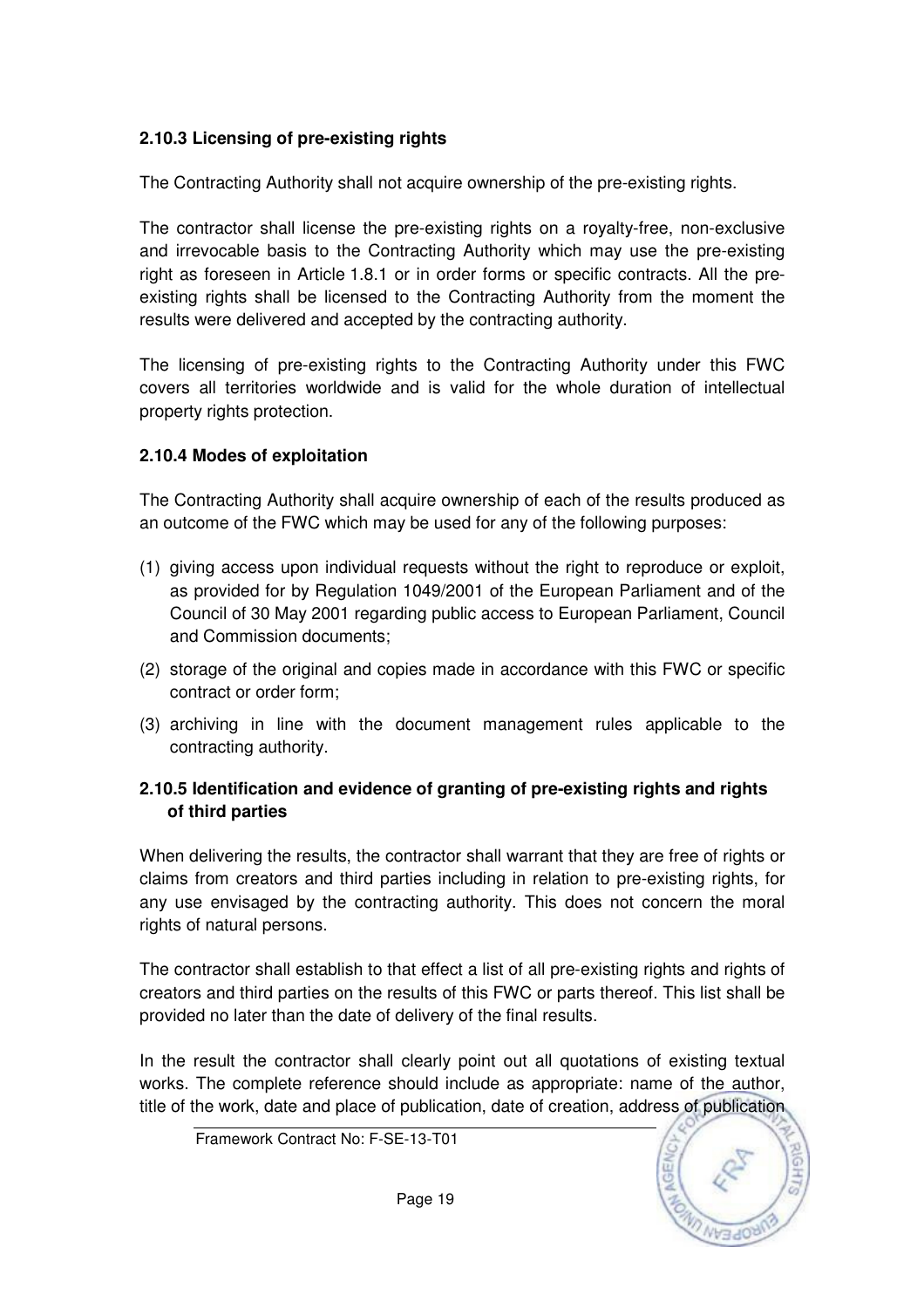on internet, number, volume and other information which allows the origin to be easily identified.

Upon request by the contracting authority, the contractor shall provide evidence of ownership or rights to use all the listed pre-existing rights and rights of third parties except for the rights owned by the Union.

This evidence may refer, inter alia, to rights to: parts of other documents, images, graphs, tables, data, software, technical inventions, know-how etc. (delivered in paper, electronic or other form), IT development tools, routines, subroutines and/or other programs ("background technology"), concepts, designs, installations or pieces of art, data, source or background materials or any other parts of external origin.

The evidence shall include, as appropriate:

- (a) the name and version number of a software product;
- (b) the full identification of the work and its author, developer, creator, translator, data entry person, graphic designer, publisher, editor, photographer, producer;
- (c) a copy of the licence to use the product or of the agreement granting the relevant rights to the contractor or a reference to this licence;
- (d) a copy of the agreement or extract from the employment contract granting the relevant rights to the contractor where parts of the results were created by its personnel;
- (e) the text of the disclaimer notice if any.

Provision of evidence does not release the contractor from its responsibilities in case it is found that it does not hold the necessary rights, regardless of when and by whom this fact was revealed.

The contractor also warrants that it possesses the relevant rights or powers to execute the transfer and that it has paid or has verified payment of all due fees including fees due to collecting societies, related to the final results.

#### **2.10.6 Creators**

By delivering the results the contractor warrants that the creators undertake not to oppose that their names be recalled when the results are presented to the public and confirms that the results can be divulged. Names of authors shall be recalled on request in the manner communicated by the contractor to the contracting authority.

The contractor shall obtain the consent of creators regarding the granting of the relevant rights and be ready to provide documentary evidence upon request.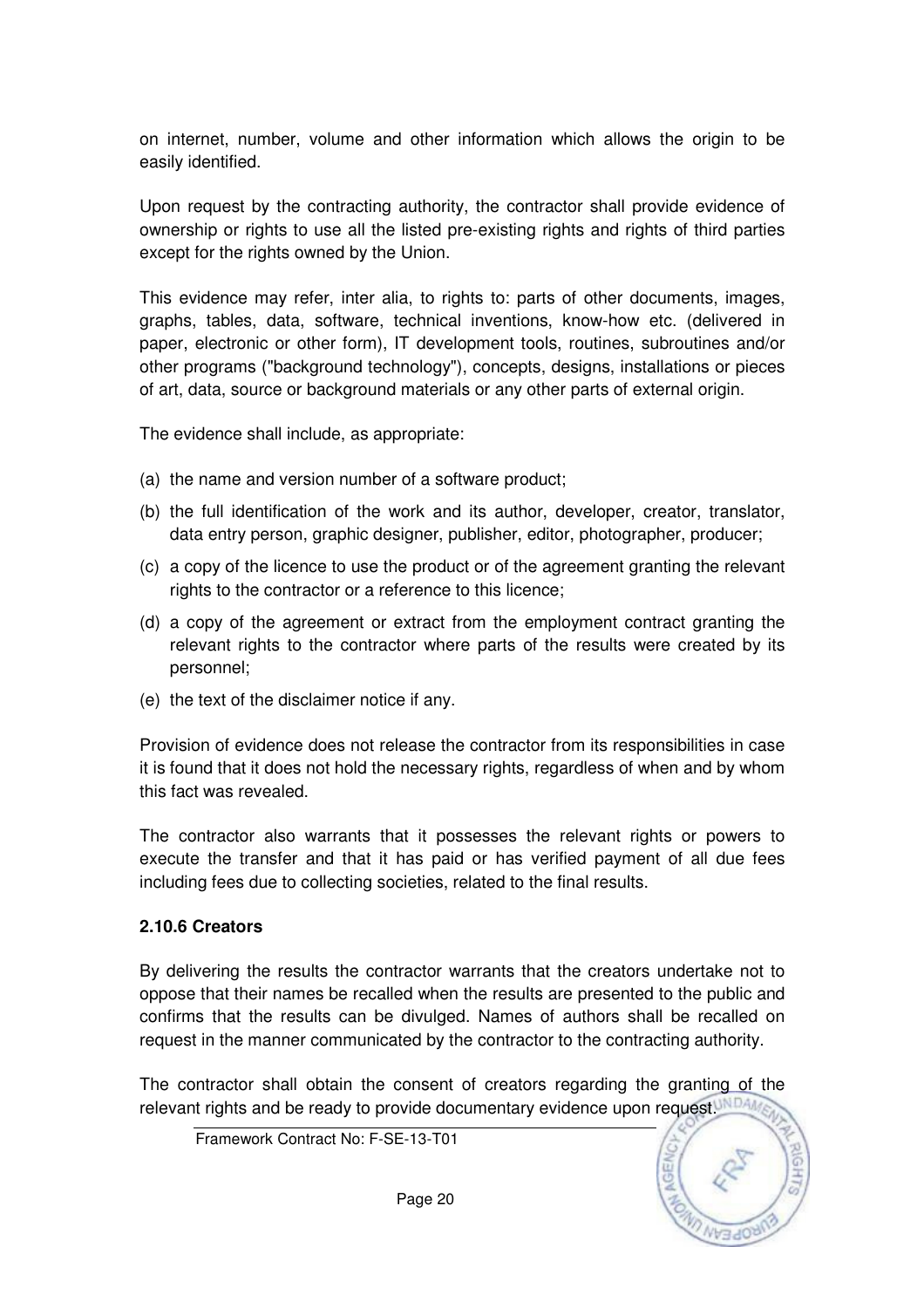## **2.10.7 Persons appearing in photographs or films**

If natural, recognisable persons appear in a result or their voice is recorded the contractor shall submit a statement of these persons (or of the persons exercising parental authority in case of minors) where they give their permission for the described use of their image or voice on request by the contracting authority. This does not apply to persons whose permission is not required in line with the law of the country where photographs were taken, films shot or audio records made.

## **2.10.8 Copyright for pre-existing rights**

When the contractor retains pre**-**existing rights on parts of the results, reference shall be inserted to that effect when the result is used as set out in Article 1.8.1 with the following disclaimer: © - year – European Union Agency for Fundamental Rights. All rights reserved. Certain parts are licensed under conditions to the European Union Agency for Fundamental Rights.

## **2.10.9 Visibility of contracting authority funding and disclaimer**

When making use of the results, the contractor shall declare that they have been produced within a contract with the contracting authority and that the opinions expressed are those of the contractor only and do not represent the contracting authority's official position. The contracting authority may waive this obligation in writing.

## **2.11 FORCE MAJEURE**

- **2.11.1** 'Force majeure' means any unforeseeable and exceptional situation or event beyond the parties' control which prevents either of them from fulfilling any of their obligations under the FWC, which was not attributable to error or negligence on their part or on the part of subcontractors and which proves to be inevitable in spite of exercising due diligence. Any default of a service, defect in equipment or material or delays in making them available, unless they stem directly from a relevant case of force majeure, as well as labour disputes, strikes or financial difficulties, cannot be invoked as force majeure.
- **2.11.2** A party faced with force majeure shall formally notify the other party without delay, stating the nature, likely duration and foreseeable effects.
- **2.11.3** The party faced with force majeure shall not be held in breach of its contractual obligations if it has been prevented from fulfilling them by force majeure. Where the contractor is unable to fulfil its contractual obligations

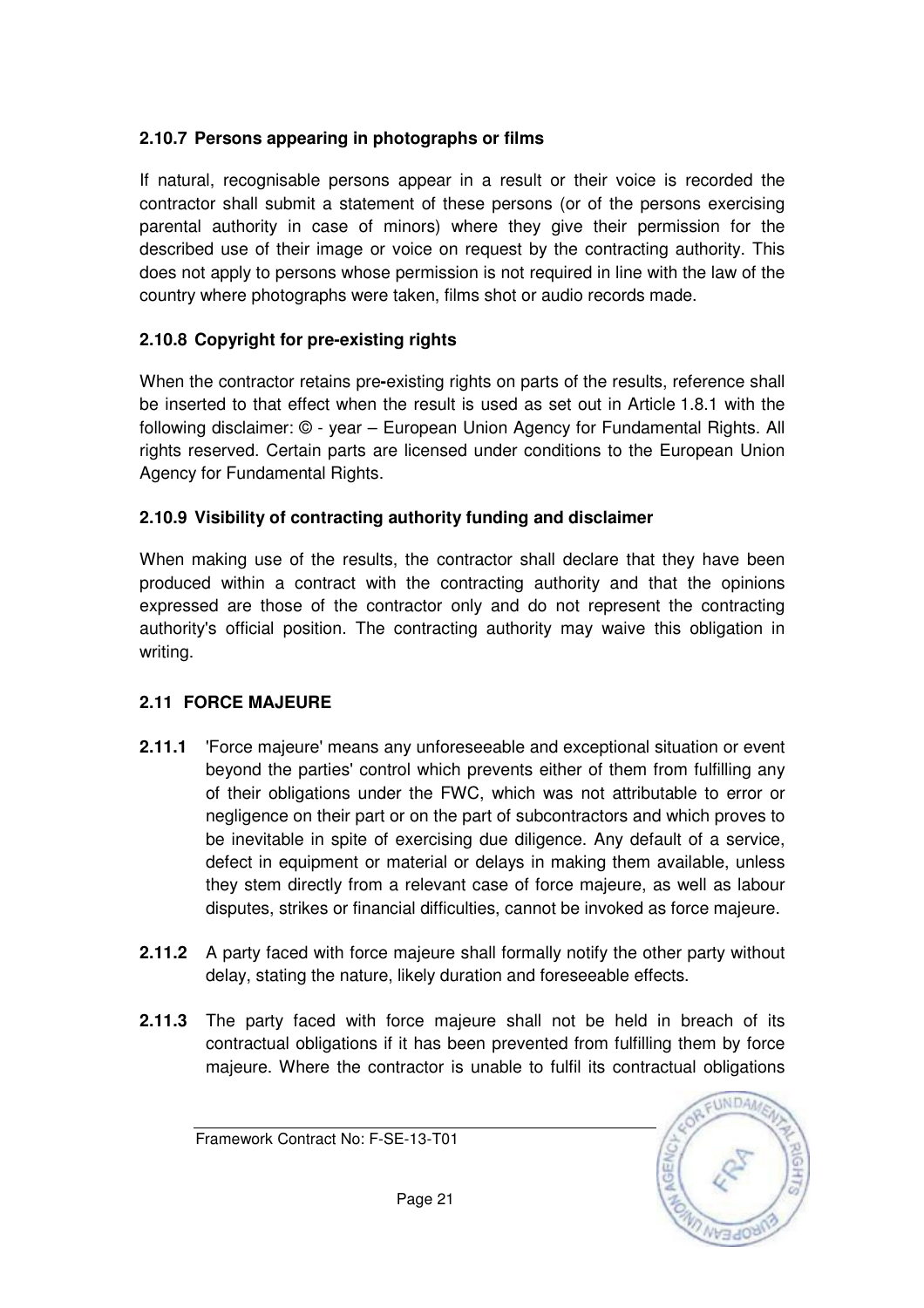owing to force majeure, it shall have the right to remuneration only for the tasks actually executed.

**2.11.4** The parties shall take all the necessary measures to limit any damage due to force majeure.

## **2.12 LIQUIDATED DAMAGES**

The contracting authority may impose liquidated damages should the contractor fail to complete its contractual obligations, also with regard to the required quality level, according to the tender specifications.

Should the contractor fail to perform its contractual obligations within the time limits set by the FWC or the relevant order form or specific contract, then, without prejudice to the contractor's actual or potential liability or to the contracting authority's right to terminate the FWC or the relevant order form or specific contract, the contracting authority may impose liquidated damages for each and every calendar day of delay according to the following formula:

 $0.3 \times (V/d)$ 

V is the price of the relevant purchase;

 $d$  is the duration specified in the relevant order form or specific contract or, failing that, the period between the date specified in Article 2.4.1 and the date of delivery or performance specified in the relevant order form or specific contract, expressed in calendar days

The contractor may submit arguments against this decision within 30 days of receipt of the formal notification. In the absence of a reaction on its part or of written withdrawal by the contracting authority within 30 days of the receipt of such arguments, the decision imposing the liquidated damages shall become enforceable.

The parties expressly acknowledge and agree that any sums payable under this article are in the nature of liquidated damages and not penalties, and represent a reasonable estimate of fair compensation for the losses incurred due to failure to fulfil obligations which may be reasonably anticipated.

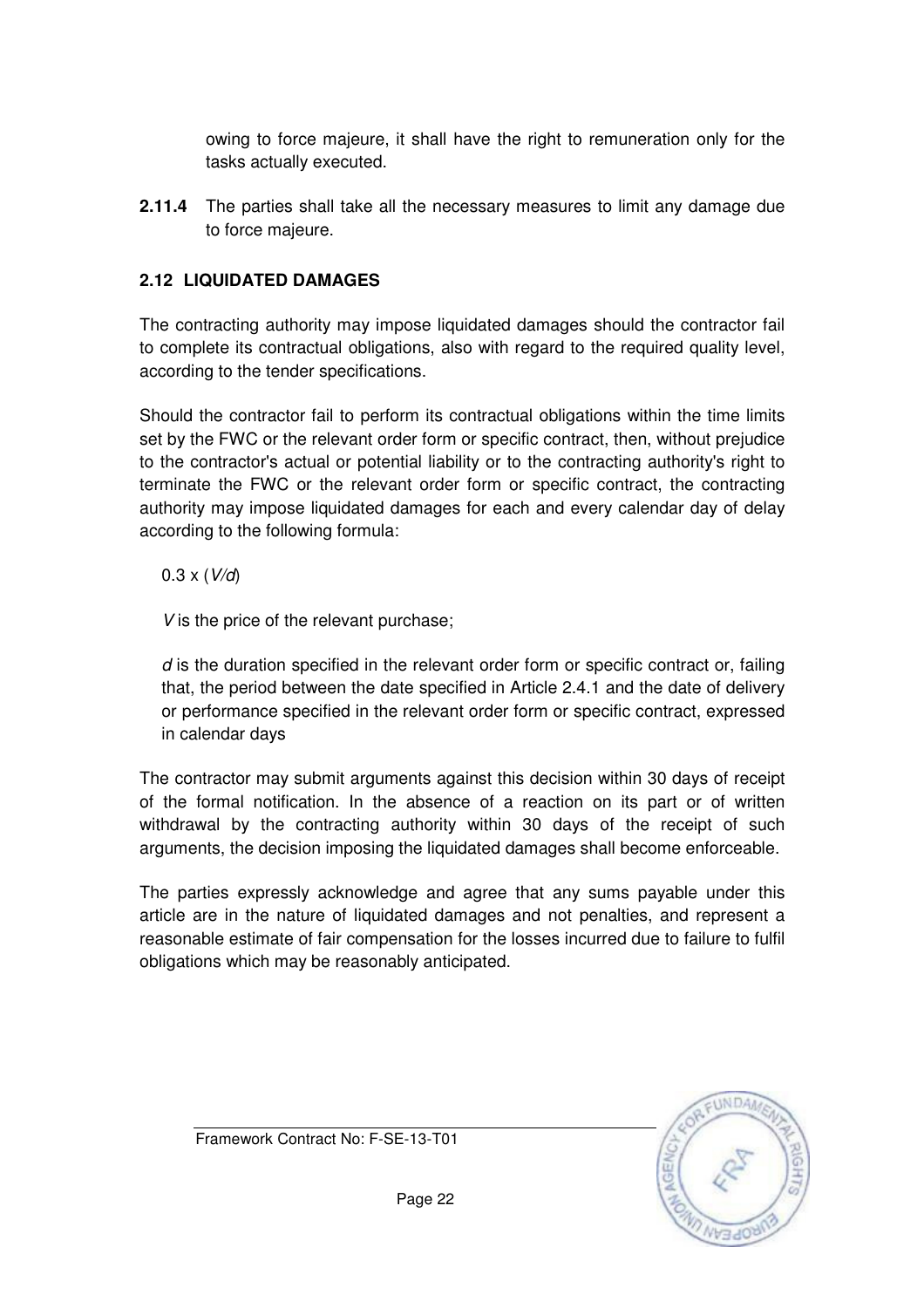## **2.13 SUSPENSION OF THE CONTRACT**

## **2.13.1 Suspension by the contractor**

The contractor may suspend the performance of the FWC or order form or specific contract or any part thereof if a case of force majeure makes such performance impossible or excessively difficult. The contractor shall inform the contracting authority about the suspension without delay, giving all the necessary reasons and details and the envisaged date for resuming the performance of the FWC, order form or specific contract.

Once the circumstances allow resuming performance, the contractor shall inform the contracting authority immediately, unless the contracting authority has already terminated the FWC, order form or specific contract.

## **2.13.2 Suspension by the contracting authority**

The contracting authority may suspend the performance of the FWC or order form or specific contract or any part thereof:

- (a) if the FWC or order form or specific contract award procedure or the performance of the FWC prove to have been subject to substantial errors, irregularities or fraud;
- (b) in order to verify whether presumed substantial errors, irregularities or fraud have actually occurred.

Suspension shall take effect on the day the contractor receives formal notification, or at a later date where the notification so provides. The contracting authority shall as soon as possible give notice to the contractor to resume the service suspended or inform the contractor that it is proceeding with termination of the FWC or order form or specific contract. The contractor shall not be entitled to claim compensation on account of suspension of the FWC or order form or specific contract or of part thereof.

## **2.14 TERMINATION BY THE CONTRACTING AUTHORITY**

## **2.14.1 Grounds for termination**

The contracting authority may terminate the FWC, an order form or a specific contract respectively in the following circumstances:

(a) if a change to the contractor's legal, financial, technical or organisational or ownership situation is likely to affect the performance of the FWC or order

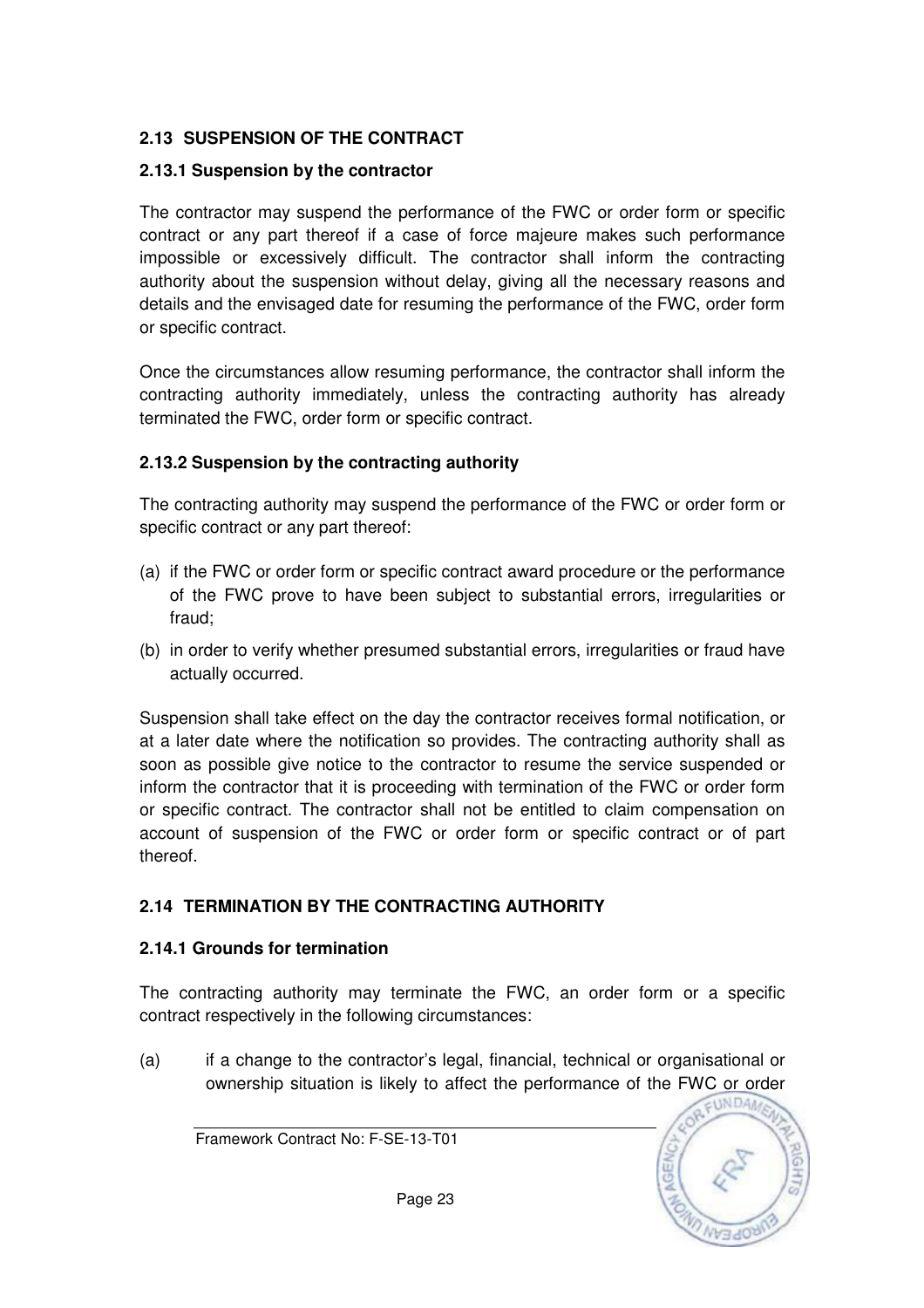form or specific contract substantially or call into question the decision to award the FWC;

- (b) if execution of the tasks under a pending order form or a specific contract has not actually commenced within 15 days of the date foreseen, and the new date proposed, if any, is considered unacceptable by the contracting authority, taking into account article 2.8.2;
- (c) if the contractor does not perform the FWC or an order form or specific contract as established in the tender specifications or request for service or fails to fulfil another substantial contractual obligation; termination of three of more order forms or specific contracts on this ground shall constitute ground for termination of the FWC;
- (d) in the event of force majeure notified in accordance with article 2.11 or if the performance of the FWC or order form or specific contract has been suspended by the contractor as a result of force majeure, notified in accordance with article 2.13, where either resuming performance is impossible or the modifications to the FWC or order form or specific contract might call into question the decision awarding the FWC or order form or specific contract, or result in unequal treatment of tenderers or contractors;
- (e) if the contractor is declared bankrupt, is being wound up, is having its affairs administered by the courts, has entered into an arrangement with creditors, has suspended business activities, is the subject of proceedings concerning those matters, or is in any analogous situation arising from a similar procedure provided for in national legislation or regulations;
- (f) if the contractor or any natural person with the power to represent it or take decisions on its behalf has been found guilty of professional misconduct proven by any means;
- (g) if the contractor is not in compliance with its obligations relating to the payment of social security contributions or the payment of taxes in accordance with the legal provisions of the country in which it is established or with those of the country of the applicable law of this FWC or those of the country where the FWC is to be performed;
- (h) if the contracting authority has evidence that the contractor or any natural persons with the power to represent it or take decisions on its behalf have committed fraud, corruption, or are involved in a criminal organisation, money laundering or any other illegal activity detrimental to the Union's financial interests;

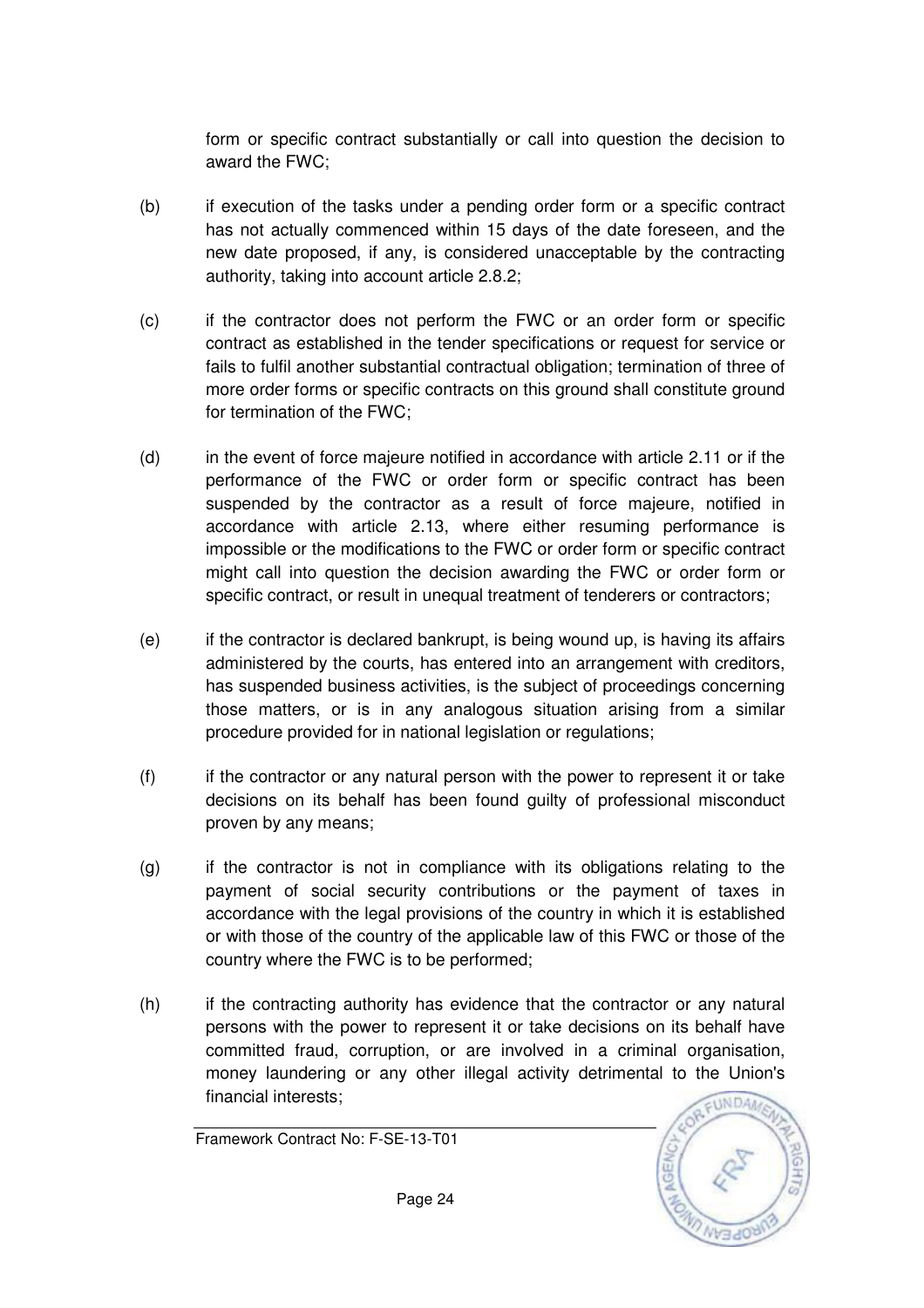- (i) if the contracting authority has evidence that the contractor or any natural persons with the power to represent it or take decisions on its behalf have committed substantial errors, irregularities or fraud in the award procedure or the performance of the FWC, including in the event of submission of false information;
- (j) if the contractor is unable, through its own fault, to obtain any permit or licence required for performance of the FWC or order form or specific contract;
- (k) if the needs of the contracting authority change and it no longer requires new services under the FWC;
- (l) when due to the termination of the FWC with one or more of the contractors there is no minimum required competition within the multiple framework contract with reopening of competition.

### **2.14.2 Procedure for termination**

When the contracting authority intends to terminate the FWC or order form or specific contract it shall formally notify the contractor of its intention specifying the grounds thereof. The contracting authority shall invite the contractor to make any observations and, in the case of point (c) of Article 2.14.1, to inform the contracting authority about the measures taken to continue the fulfilment of its contractual obligations, within 30 days from receipt of the notification.

If the contracting authority does not confirm acceptance of these observations by giving written approval within 30 days of receipt, the termination procedure shall proceed. In any case of termination the contracting authority shall formally notify the contractor about its decision to terminate the FWC or order form or specific contract. In the cases referred to in points (a), (b), (c), (e), (g), (j), (k) and (l) of Article 2.14.1 the formal notification shall specify the date on which the termination takes effect. In the cases referred to in points (d), (f), (h), and (i) of Article 2.14.1 the termination shall take effect on the day following the date on which notification of termination is received by the contractor.

#### **2.14.3 Effects of termination**

In the event of termination, the contractor shall waive any claim for consequential damages, including any loss of anticipated profits for uncompleted work. On receipt of the notification of termination, the contractor shall take all the appropriate measures to minimise costs, prevent damages, and cancel or reduce its commitments. The contractor shall have 60 days from the date of termination to draw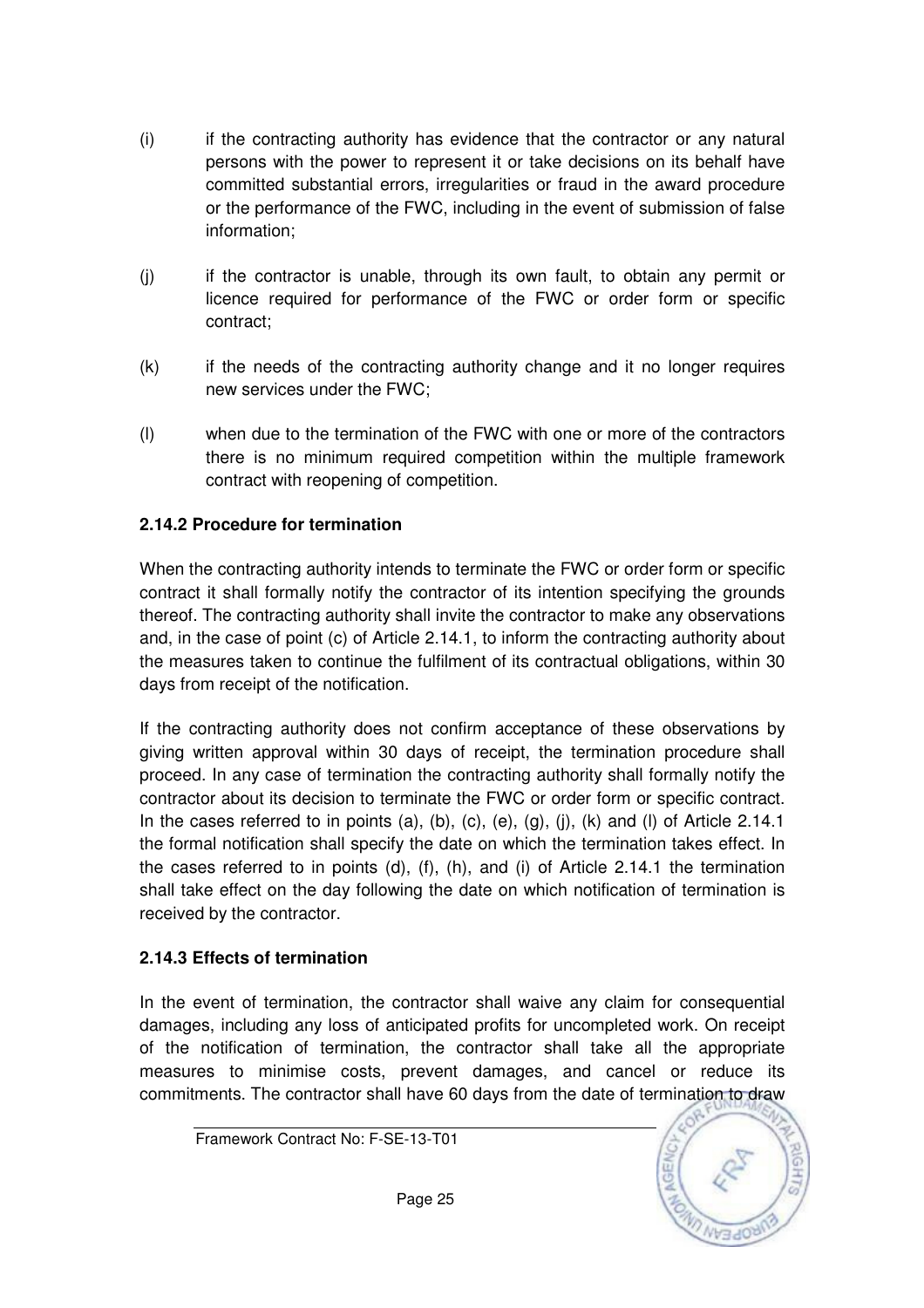up the documents required by the special conditions or order forms or specific contracts for the tasks already executed on the date of termination and produce an invoice if necessary. The contracting authority may recover any amounts paid under the FWC.

The contracting authority may claim compensation for any damage suffered in the event of termination.

On termination the contracting authority may engage any other contractor to execute or complete the services. The contracting authority shall be entitled to claim from the contractor all extra costs incurred in this regard, without prejudice to any other rights or guarantees it may have under the FWC.

### **2.15 REPORTING AND PAYMENTS**

#### **2.15.1 Date of payment**

Payments shall be deemed to be effected on the date when they are debited to the contracting authority's account.

#### **2.15.2 Currency**

The FWC shall be in euros.

Payments shall be executed in euros or in the local currency as provided for in Article 1.5.

Conversion between the euro and another currency shall be made according to the daily euro exchange rate published in the Official Journal of the European Union or, failing that, at the monthly accounting exchange rate established by the European Commission and published on its website, applicable on the day on which the payment order is issued by the contracting authority.

#### **2.15.3 Costs of transfer**

The costs of the transfer shall be borne in the following way:

- (a) costs of dispatch charged by the bank of the contracting authority shall be borne by the contracting authority,
- (b) cost of receipt charged by the bank of the contractor shall be borne by the contractor,
- (c) costs for repeated transfer caused by one of the parties shall be borne by the party causing repetition of the transfer.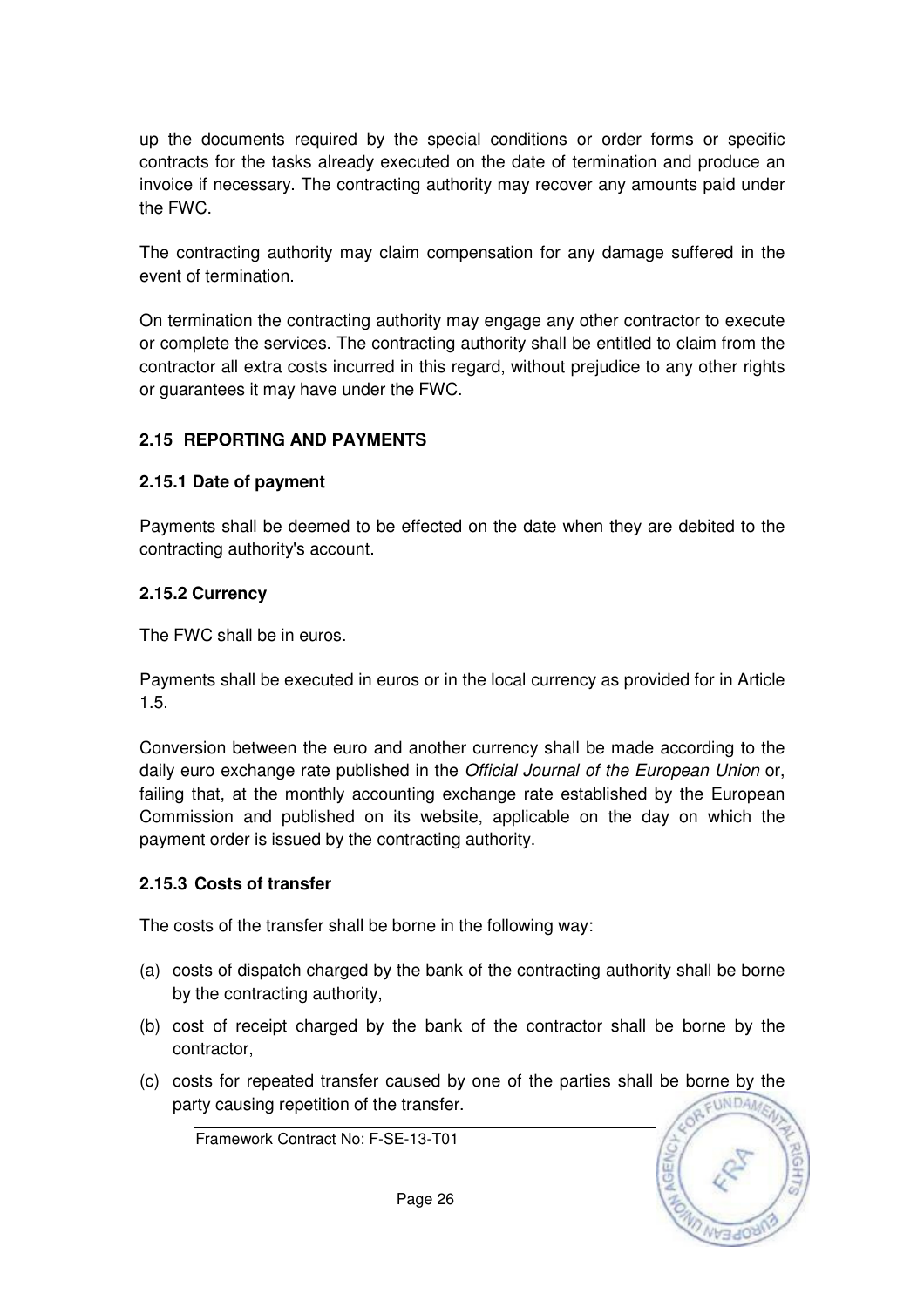## **2.15.4 Invoices and Value Added Tax**

Invoices shall contain the contractor's identification, the amount, the currency and the date, as well as the FWC reference and reference to the order form or specific contract.

Invoices shall indicate the place of taxation of the contractor for value added tax (VAT) purposes and shall specify separately the amounts not including VAT and the amounts including VAT.

The contracting authority is, as a rule, exempt from all taxes and duties, including VAT, pursuant to the provisions of Articles 3 and 4 of the Protocol on the Privileges and Immunities of the European Union.

The contractor shall accordingly complete the necessary formalities with the relevant authorities to ensure that the supplies and services required for performance of the FWC are exempt from taxes and duties, including VAT exemption.

### **2.15.5 Pre-financing and performance guarantees**

Pre-financing guarantees shall remain in force until the pre-financing is cleared against interim payments or payment of the balance and, in case the latter takes the form of a debit note, three months after the debit note is notified to the contractor. The contracting authority shall release the guarantee within the following month.

Performance guarantees shall cover performance of the service in accordance with the terms set out in the request for services until its final acceptance by the contracting authority. The amount of the performance guarantee shall not exceed the total price of the order form or specific contract. The guarantee shall provide that it remains in force until final acceptance. The contracting authority shall release the guarantee within a month following the date of final acceptance.

Where, in accordance with Article 1.4, a financial guarantee is required for the payment of pre-financing, or as performance guarantee, it shall fulfil the following conditions:

- (a) the financial guarantee is provided by a bank or an approved financial institution or, at the request of the contractor and agreement by the contracting authority, by a third party;
- (b) the guarantor stands as first-call guarantor and does not require the contracting authority to have recourse against the principal debtor (the contractor).

The cost of providing such guarantee shall be borne by the contractor.

Framework Contract No: F-SE-13-T01

EUNDA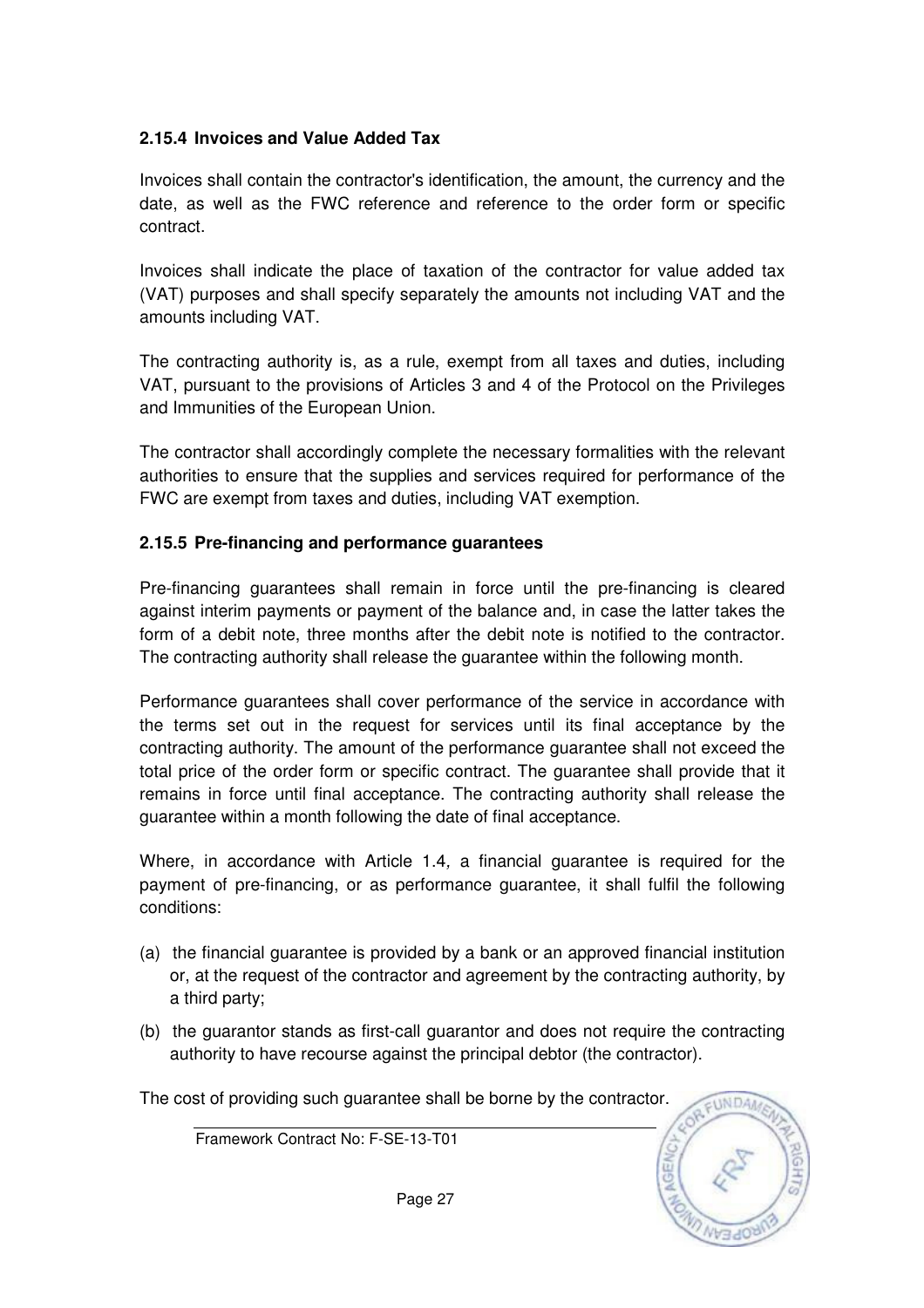### **2.15.6 Interim payments and payment of the balance**

The contractor shall submit an invoice for interim payment upon delivery of intermediary results, accompanied by a progress report or any other documents, as provided for in Article 1.4 or in the tender specifications or in the order form or specific contract.

The contractor shall submit an invoice for payment of the balance within 60 days following the end of the period referred to in Article 1.2.2, accompanied by a final progress report or any other documents provided for in Article 1.4 or in the tender specifications or in the order form or specific contract.

Upon receipt, the contracting authority shall pay the amount due as interim or final payment, within the periods specified in Article 1.4, provided the invoice and documents have been approved and without prejudice to Article 2.15.7. Approval of the invoice and documents shall not imply recognition of the regularity or of the authenticity, completeness and correctness of the declarations and information they contain.

Payment of the balance may take the form of recovery.

### **2.15.7 Suspension of the time allowed for payment**

The contracting authority may suspend the payment periods specified in Article 1.4 at any time by notifying the contractor that its invoice cannot be processed, either because it does not comply with the provisions of the FWC, or because the appropriate documents have not been produced.

The contracting authority shall inform the contractor in writing as soon as possible of any such suspension, giving the reasons for it.

Suspension shall take effect on the date the notification is sent by the contracting authority. The remaining payment period shall start to run again from the date on which the requested information or revised documents are received or the necessary further verification, including on-the-spot checks, is carried out. Where the suspension period exceeds two months, the contractor may request the contracting authority to justify the continued suspension.

Where the payment periods have been suspended following rejection of a document referred to in the first paragraph and the new document produced is also rejected, the contracting authority reserves the right to terminate the order form or specific contract in accordance with Article 2.14.1(c).

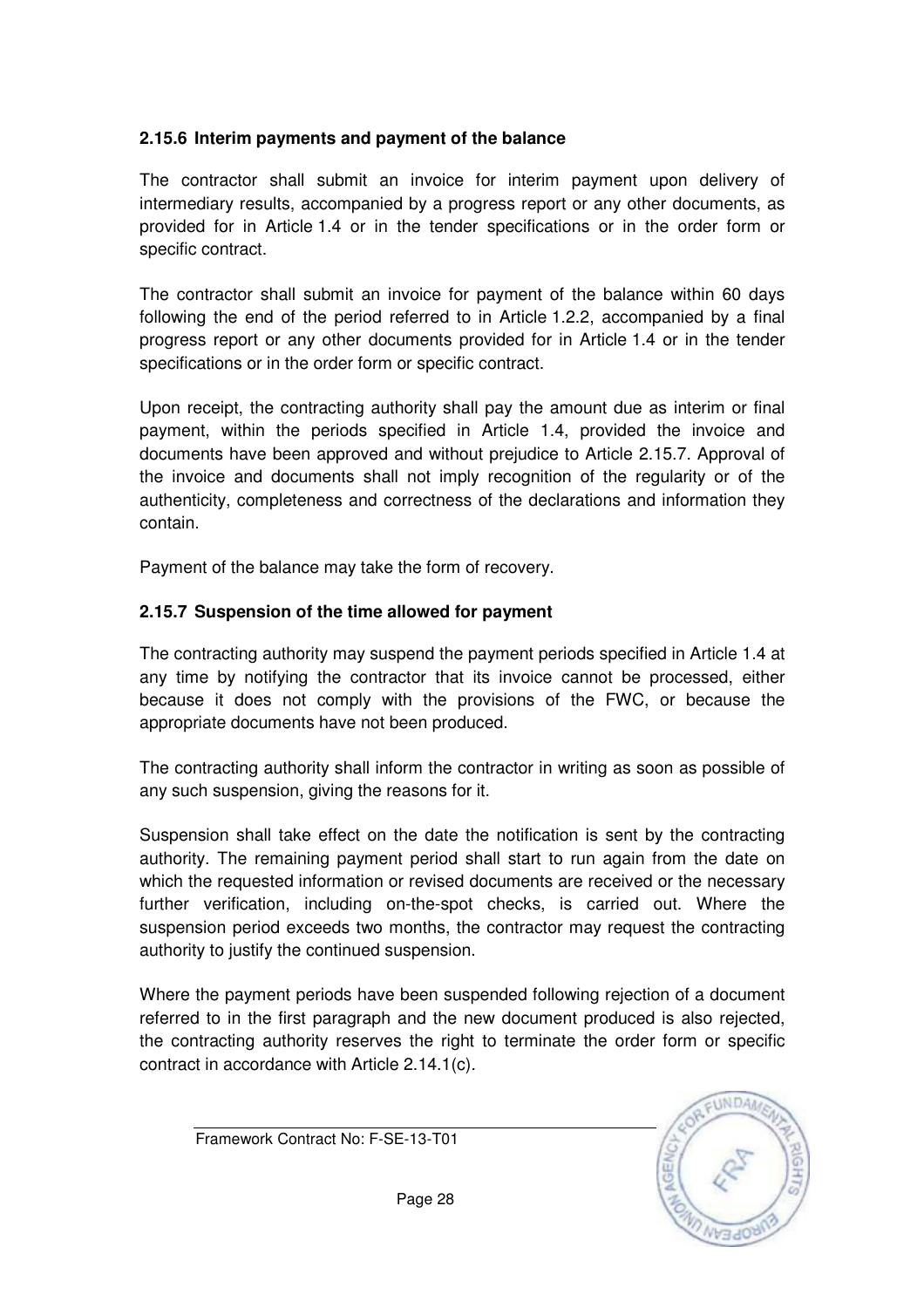### **2.15.8 Interest on late payment**

On expiry of the payment periods specified in Article 1.4, and without prejudice to Article 2.15.7, the contractor is entitled to interest on late payment at the rate applied by the European Central Bank for its main refinancing operations in Euros (the reference rate) plus eight points. The reference rate shall be the rate in force on the first day of the month in which the payment period ends, as published in the C series of the Official Journal of the European Union.

The suspension of the payment period in accordance with Article 2.15.7 may not be considered as a late payment.

Interest on late payment shall cover the period running from the day following the due date for payment up to and including the date of actual payment as defined in Article 2.15.1.

However, when the calculated interest is lower than or equal to EUR 200, it shall be paid to the contractor only upon request submitted within two months of receiving late payment.

## **2.16 REIMBURSEMENTS**

- **2.16.1** Where provided by the special conditions or by the tender specifications, the contracting authority shall reimburse the expenses that are directly connected with execution of the tasks on production of original supporting documents, including receipts and used tickets, or failing that, on production of copies or scanned originals, or on the basis of flat rates.
- **2.16.2** Travel and subsistence expenses shall be reimbursed, where appropriate, on the basis of the shortest itinerary and the minimum number of nights necessary for overnight stay at the destination.
- **2.16.3** Travel expenses shall be reimbursed as follows:
- (a) travel by air shall be reimbursed up to the maximum cost of an economy class ticket at the time of the reservation;
- (b) travel by boat or rail shall be reimbursed up to the maximum cost of a first class ticket;
- (c) travel by car shall be reimbursed at the rate of one first class rail ticket for the same journey and on the same day;



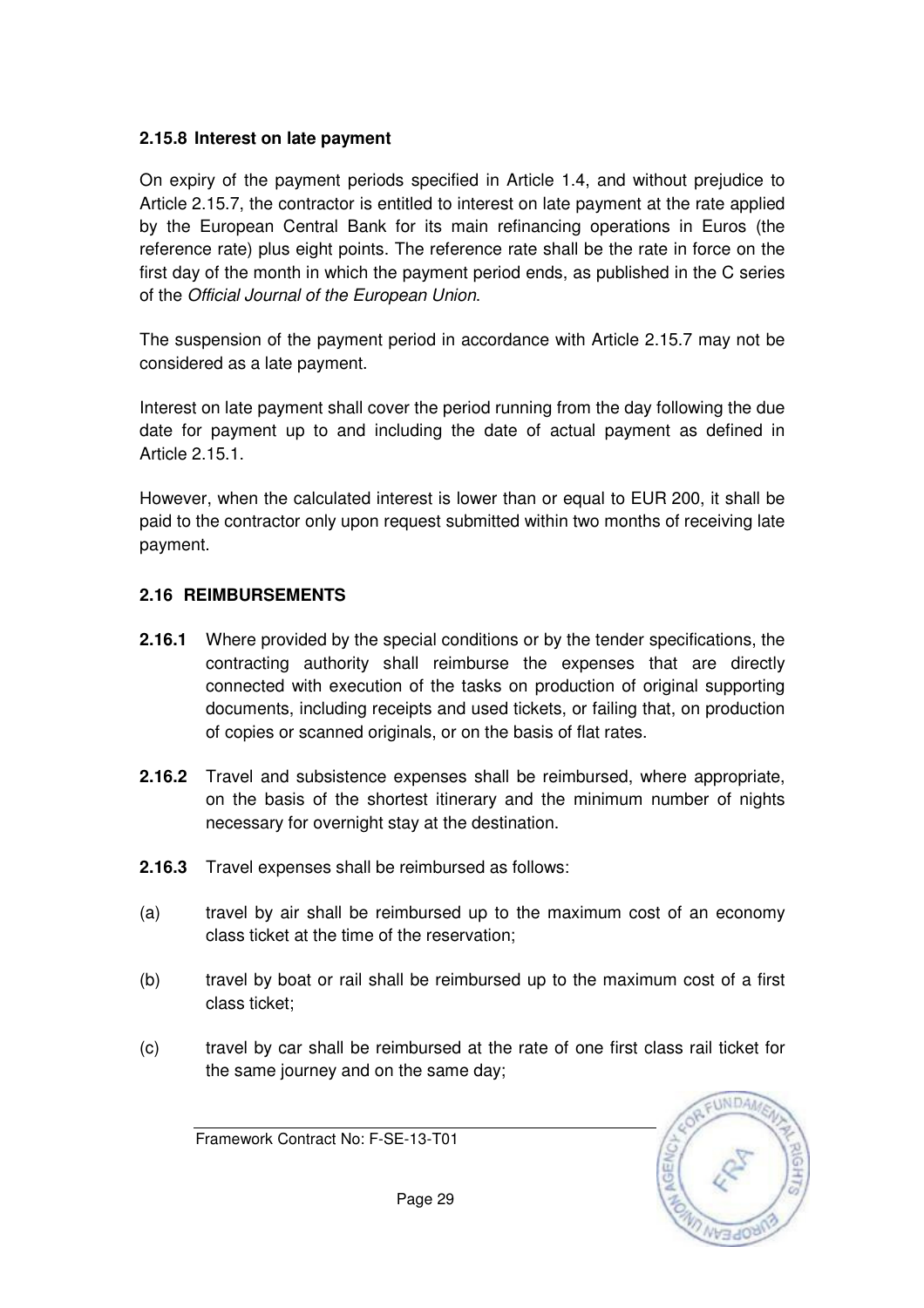In addition, travel outside Union territory shall be reimbursed provided the contracting authority has given its prior written consent.

- **2.16.4** Subsistence expenses shall be reimbursed on the basis of a daily subsistence allowance as follows:
- (a) for journeys of less than 200 km for a return trip, no subsistence allowance shall be payable;
- (b) daily subsistence allowance shall be payable only on receipt of supporting documents proving that the person concerned was present at the destination;
- (c) daily subsistence allowance shall take the form of a flat-rate payment to cover all subsistence expenses, including meals, local transport which includes transport to and from the airport or station, insurance and sundries;
- (d) daily subsistence allowance shall be reimbursed at the flat rates specified in Article 1.3;
- (e) accommodation shall be reimbursed on receipt of supporting documents proving the necessary overnight stay at the destination, up to the flat-rate ceilings specified in Article 1.3.
- **2.16.5** The cost of shipment of equipment or unaccompanied luggage shall be reimbursed provided the contracting authority has given prior written authorisation.
- **2.16.6.** Conversion between the euro and another currency shall be made as specified in Article 2.15.2.

## **2.17 RECOVERY**

- **2.17.1** If an amount is to be recovered under the terms of the FWC, the contractor shall repay the contracting authority the amount in question according to the terms and by the date specified in the debit note.
- **2.17.2** If the obligation to pay the amount due is not honoured by the date set by the contracting authority in the debit note, the amount due shall bear interest at the rate indicated in Article 2.15.8. Interest on late payments shall cover the period from the day following the due date for payment up to and including the date when the contracting authority receives the full amount owed.



Framework Contract No: F-SE-13-T01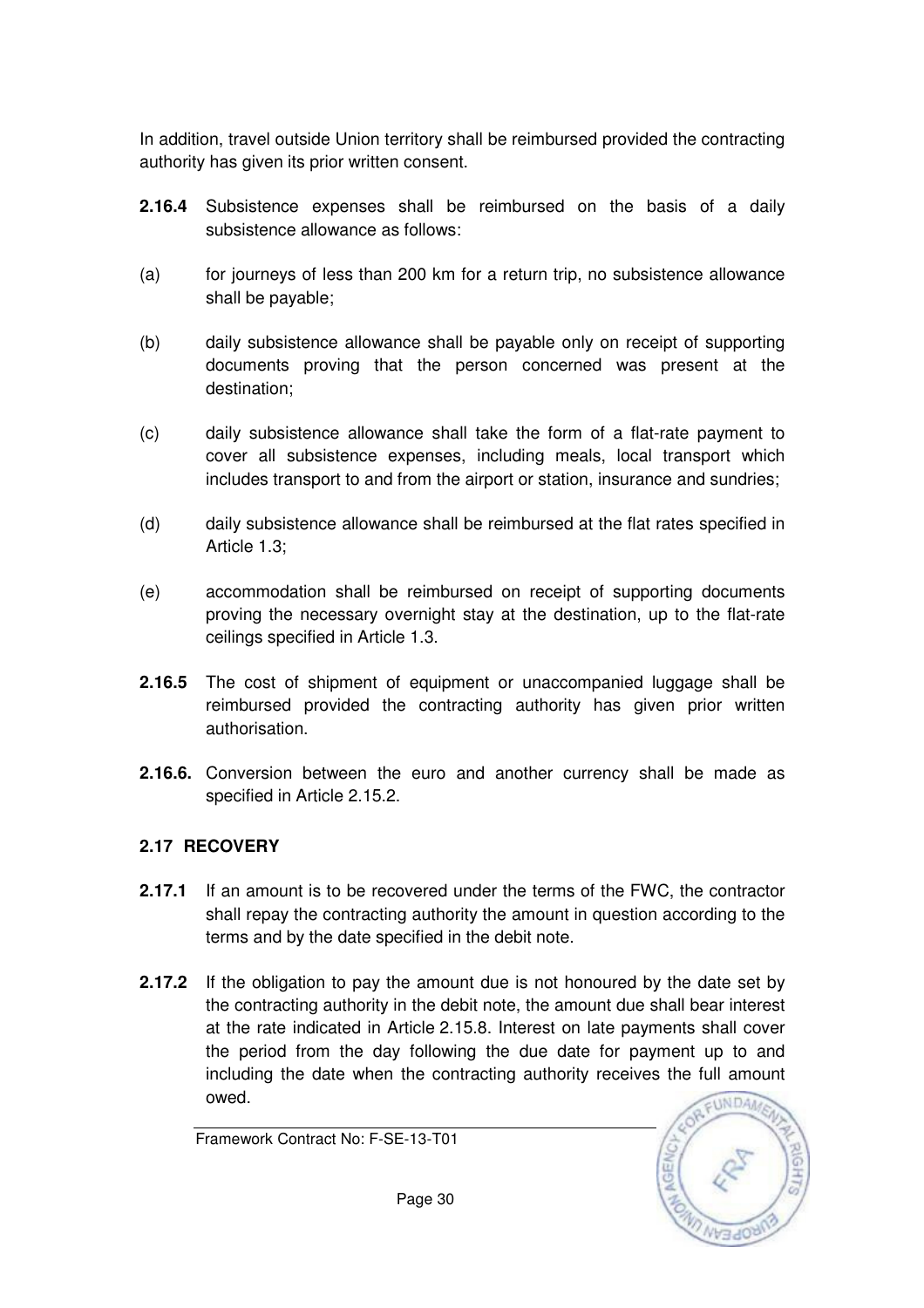Any partial payment shall first be entered against charges and interest on late payment and then against the principal amount.

**2.17.3** If payment has not been made by the due date, the contracting authority may, after informing the contractor in writing, recover the amounts due by offsetting them against any amounts owed to the contractor by the Union or by the European Atomic Energy Community or by calling in the financial guarantee, where provided for in Article 1.4 or in the specific contract.

## **2.18 CHECKS AND AUDITS**

**2.18.1** The contracting authority and the European Anti-Fraud Office may check or have an audit on the performance of the FWC. It may be carried out either directly by its own staff or by any other outside body authorised to do so on its behalf.

> Such checks and audits may be initiated during the performance of the FWC and during a period of five years which starts running from the date of expiry of the FWC.

> The audit procedure shall be deemed to be initiated on the date of receipt of the relevant letter sent by the contracting authority. Audits shall be carried out on a confidential basis.

- **2.18.2** The contractor shall keep all original documents stored on any appropriate medium, including digitised originals when they are authorised by national law and under the conditions laid down therein, for a period of five years which starts running from the date of expiry of the FWC.
- **2.18.3** The contractor shall allow the contracting authority's staff and outside personnel authorised by the contracting authority the appropriate right of access to sites and premises where the FWC is performed and to all the information, including information in electronic format, needed in order to conduct such checks and audits. The contractor shall ensure that the information is readily available at the moment of the check or audit and, if so requested, that information be handed over in an appropriate form.
- **2.18.4** On the basis of the findings made during the audit, a provisional report shall be drawn up. It shall be sent to the contractor, which shall have 30 days following the date of receipt to submit observations. The final report shall be sent to the contractor within 60 days following the expiry of that deadline.



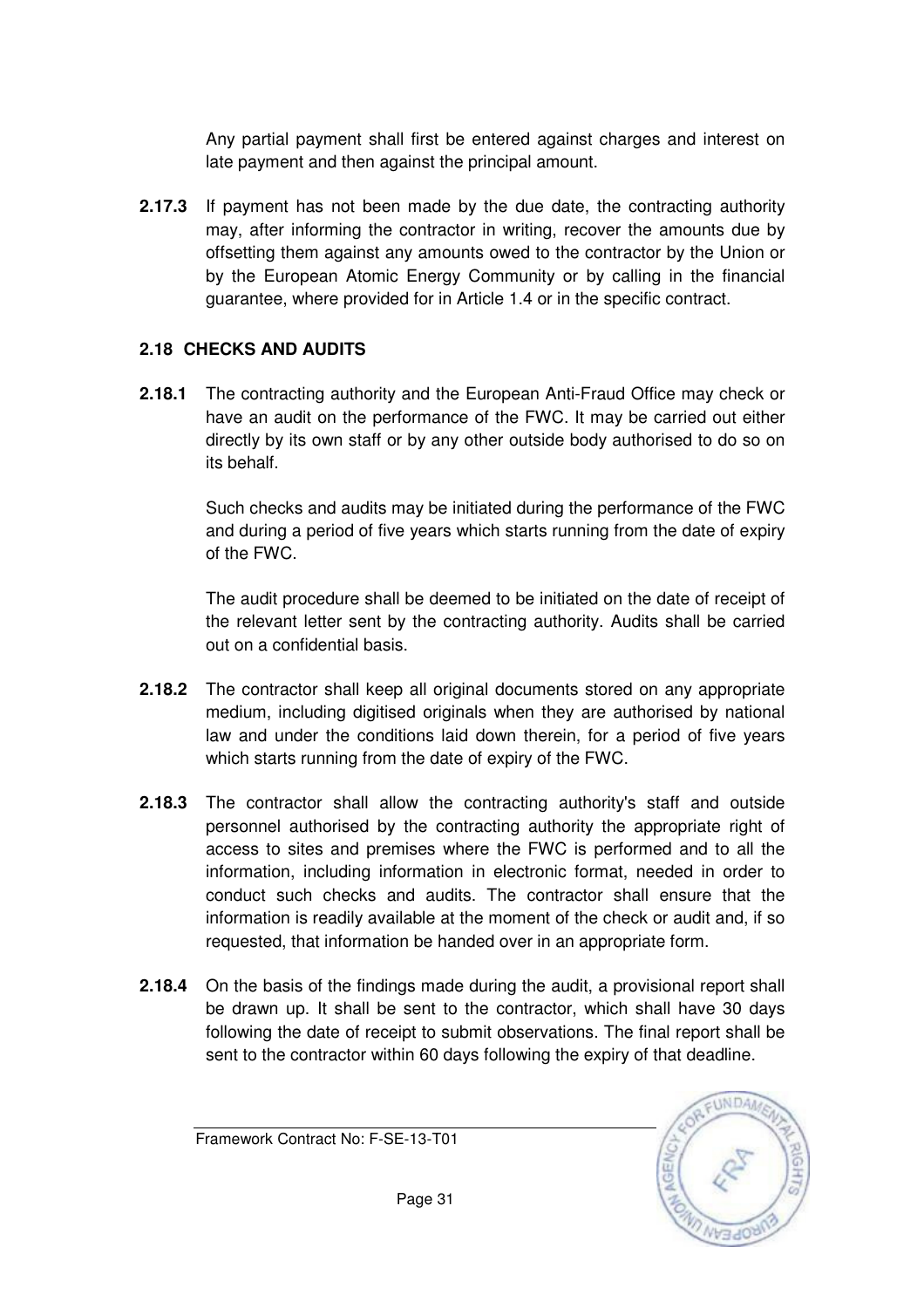On the basis of the final audit findings, the contracting authority may recover all or part of the payments made and may take any other measures which it considers necessary.

- **2.18.5** By virtue of Council Regulation (Euratom, EC) No 2185/96 of 11 November 1996 concerning on-the-spot checks and inspection carried out by the Commission in order to protect the European Communities' financial interests against fraud and other irregularities and Regulation (EC) No 1073/1999 of the European Parliament and the Council of 25 May 1999 concerning investigation conducted by the European Anti-Fraud Office (OLAF), the OLAF may also carry out on-the-spot checks and inspections in accordance with the procedures laid down by Union law for the protection of the financial interests of the Union against fraud and other irregularities. Where appropriate, the findings may lead to recovery by the contracting authority.
- **2.18.6** The Court of Auditors shall have the same rights as the contracting authority, notably right of access, for the purpose of checks and audits.



Framework Contract No: F-SE-13-T01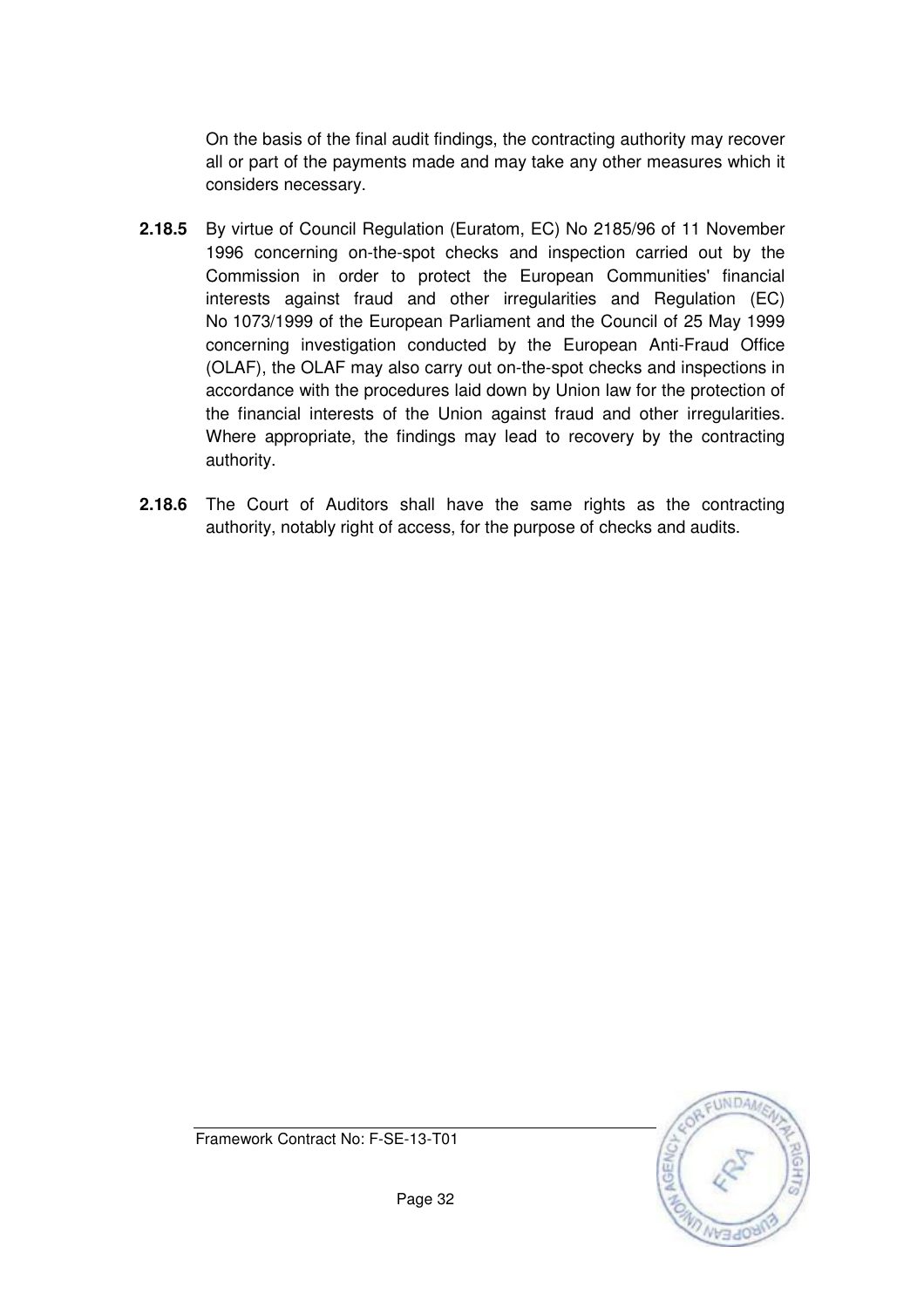## **3. FIXED PRICE DRAFT SPECIFIC CONTRACT No [complete]**

### **Implementing Framework Contract No F-SE-13-T01**

The [insert name of the contracting authority] (hereinafter referred to as "the contracting authority"), with its seat at [complete], which is represented for the purposes of the signature of this contract by [forename, surname and function]

of the one part

#### **[official name in full]**

[official legal form]

[statutory registration number]

[official address in full]

[VAT registration number]

[(hereinafter referred to as "the contractor"), [represented for the purposes of the signature of this framework contract by [forename, surname and function]

[The parties identified above and collectively referred to as 'the contractor' shall be jointly and severally liable vis-à-vis the contracting authority for the performance of this specific contract']

of the other part

## **HAVE AGREED**

#### **3.1 SUBJECT MATTER**

- **3.1.1** This specific contract implements Framework Contract (FWC) No [*complete*] signed by the contracting authority and the contractor on [*complete date*].
- **3.1.2** The subject matter of this specific contract is [short description of subject]. [This specific contract relates to lot [complete] of the FWC.]
- **3.1.3** The contractor undertakes, in accordance with the terms set out in the FWC and in this specific contract and the annex[es] thereto, which form an integral part thereof, to perform the tasks specified in Annex I.

## **3.2 ENTRY INTO FORCE AND DURATION**

**3.2.1** This specific contract shall enter into force on the date on which it is signed by the last party.



Framework Contract No: F-SE-13-T01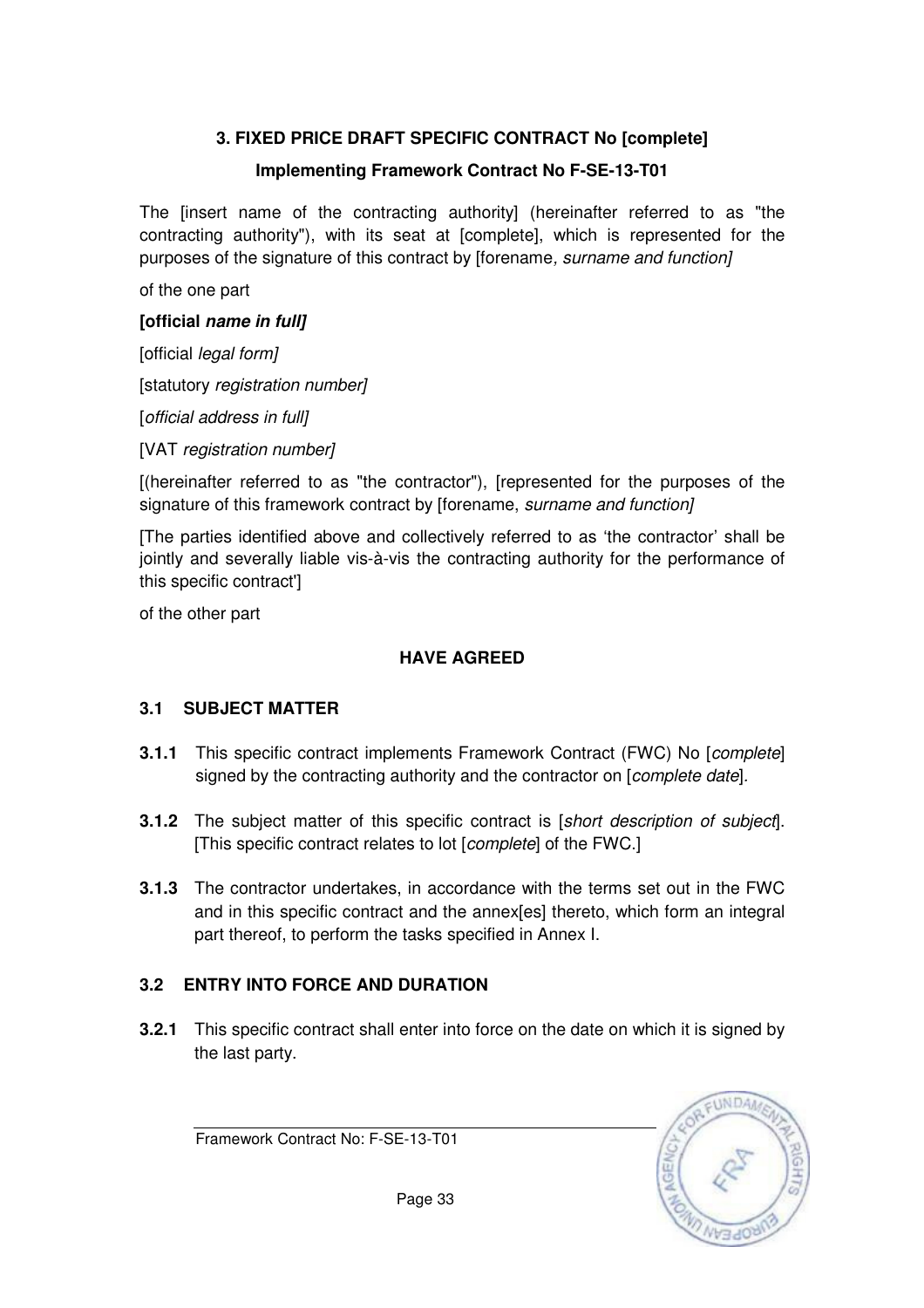**3.2.2** The duration of the execution of the tasks shall not exceed [complete] [days][months]. Execution of the tasks shall start from [the date of entry into force of this specific contract] or [insert date].

The period of execution of the tasks may be extended only with the express written agreement of the parties before such period elapses.

#### **3.3 PERFORMANCE AND LOCATION**

**3.3.1** The tasks performed by the contractor under this specific contract shall result in deliverables, defined according to the provisions of Annex I.

 Signature by the contracting authority of the Task Acceptance Form attached in Annex III shall provide evidence of the work performed.

**3.3.2** The tasks shall be performed at the contractor's premises, unless otherwise specified in Annex I.

#### **3.4 PRICE AND PAYMENTS**

- **3.4.1** The maximum total price to be paid under this specific contract shall be EUR [amount in figures and in words] covering all tasks executed.
- **3.4.2** This amount shall cover all expenditure incurred by the contractor in performing this specific contract. No reimbursable expenses are foreseen.
- **3.4.3** In conformity with Articles 1.4 of the special conditions and 2.15 of the general conditions of the FWC, the invoicing procedures for the services, once accepted by the contracting authority, are as follows:

For specific contracts or order forms of a contract amount below EUR 25,000.00:

- 100% on completion of the work, based on a Tasks Acceptance Form signed by the contracting authority in accordance with the form in Annex III (to be attached to the invoice)

For specific contracts or order forms of a contract amount above EUR 25,000.00:

- maximum of 20% of the contract amount upon receipt of the first deliverable
- 80% of the contract amount on completion of the work, based on Tasks Acceptance Form signed by the contracting authority in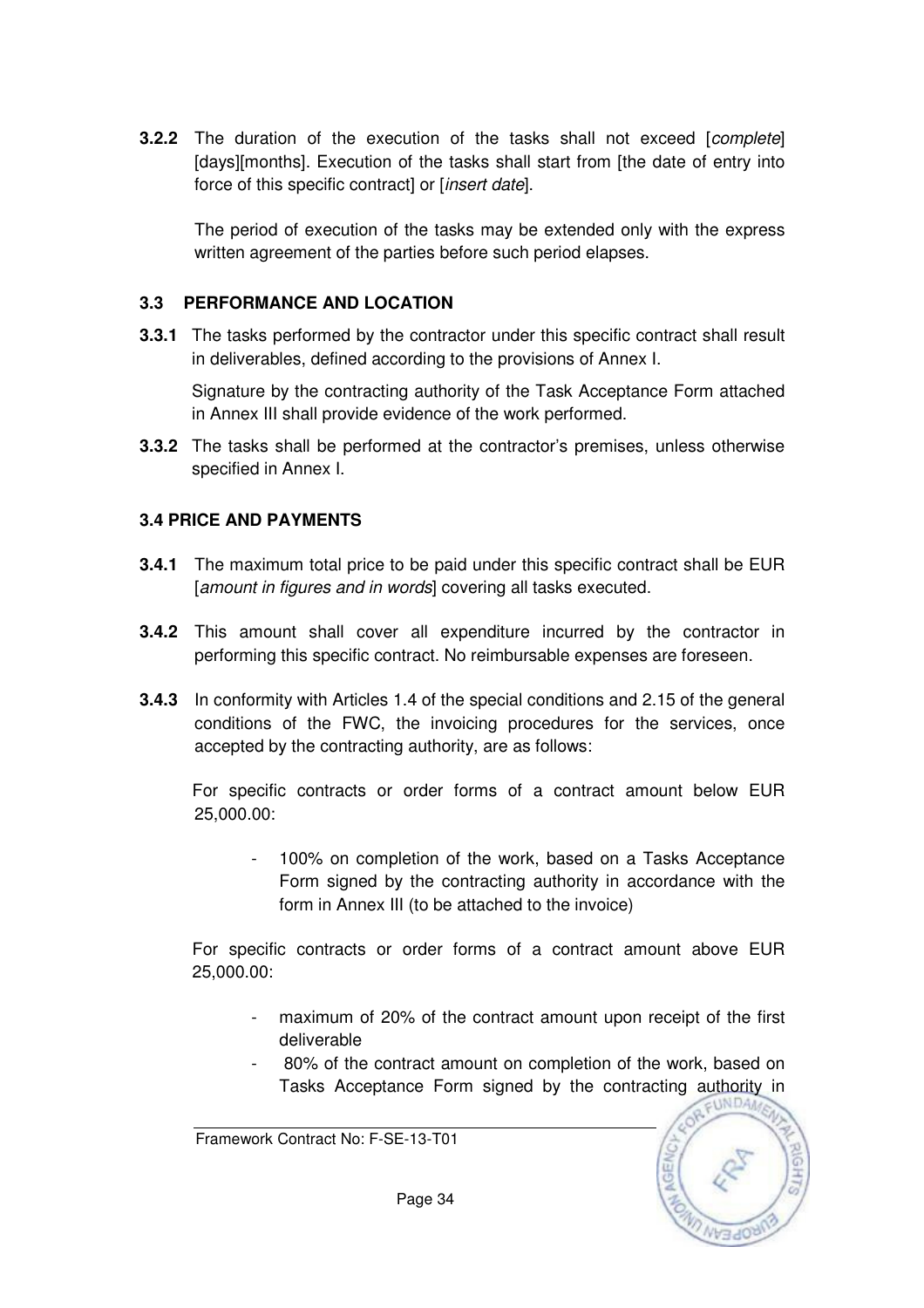accordance with the form in Annex III (to be attached to the invoice)

**3.4.4** Payments shall be made to account No [to be completed] held with [to be completed] on production of the invoice showing separately the amount of the fees and the VAT applied and within no more than  $[30]$   $[60]$ <sup>1</sup> calendar days from the date the invoice is received by the department indicated in article 3.4.5 below. Invoices presented by the contractor shall indicate his place of taxation for VAT purposes and shall specify separately the amounts not including VAT from those amounts including VAT. The payment shall be deemed to have been effected on the day the Contracting Authority's financial account is debited.

**3.4.5** The address for invoices is:

European Union Agency for Fundamental Rights to the attention of Unit 1 Schwarzenbergplatz 11, Vienna 1040, Austria

\*\*\*\*

### [Option: for contractors for which VAT is due in Belgium]

[Where VAT is due in Belgium, the provisions of this specific contract constitute a request for VAT exemption No 450, Article 42, paragraph 3.3 of the VAT code (circular 2/1978), provided the contractor includes the following statement in the invoice(s): "Exonération de la TVA, Article 42, paragraphe 3.3 du code de la TVA (circulaire 2/1978)" or an equivalent statement in the Dutch or German language.]

## [Option: for contractors for which VAT is due in Luxembourg]

[Where VAT is due in Luxembourg, the contractor shall include the following statement in the invoices: "Commande destinée à l'usage officiel de l'Union européenne. Exonération de la TVA Article 43 § 1 k 2ième tiret de la loi modifiée du 12.02.79." In case of intra-Community purchases, the statement to be included in the invoices is: "For the official use of the European Union. VAT Exemption / European Union/ Article 151 of Council Directive 2006/112/EC."]

<sup>1</sup> 30 days if there are no reports/deliverables; 60 if there are reports/deliverables.

Framework Contract No: F-SE-13-T01

 $\overline{a}$ 

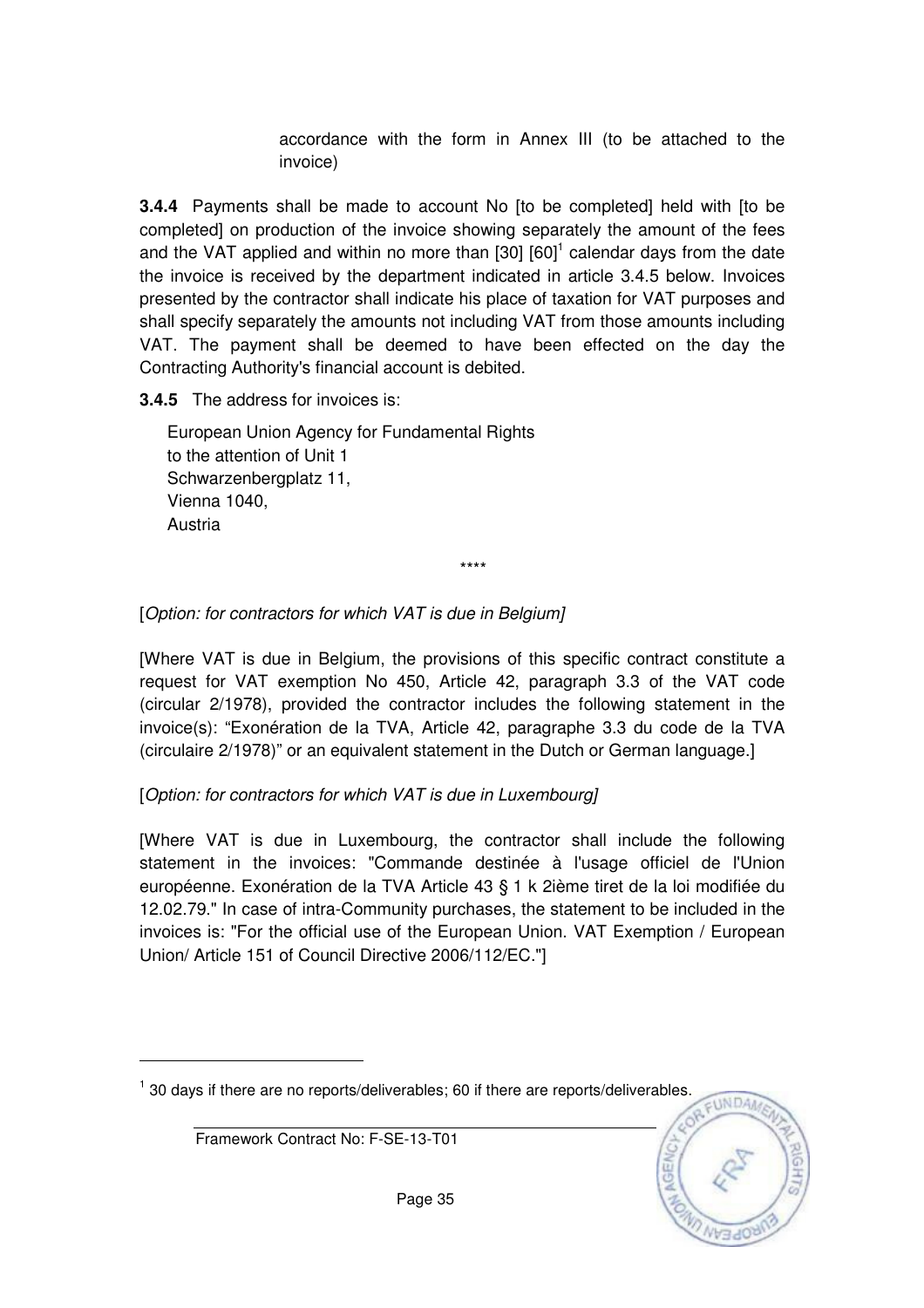## **3.5 SUBCONTRACTING**

[Subcontracting is not allowed]

[In accordance with article 2.7 of the general conditions, the contractor has been permitted to subcontract.

Tasks stated in Annex A may be performed by the subcontractor [name subcontractor, address], entirely at the risk of the contractor.

Without prejudice to the contracting authority's other rights under article 2.7 of the general conditions, if the contractor fails to meet his obligations, the specific contract with the contracting authority may be terminated in accordance with Article 2.14.1 c) of the general conditions. This clause applies throughout the terms of the specific contract.]

## **3.6 PERFORMANCE GUARANTEE**

[Not applicable]

## **3.7 USE OF RESULTS**

## [Not applicable]

[Insert details on the intended use of results linked to the specific request for service supplementing or replacing clause 1.8 of the special conditions]

## **3.8 ADMINISTRATIVE PROVISIONS**

The persons responsible for implementing this specific contract are:

For the contracting authority: Administrative matters: [name and telephone number] Technical matters: [name and telephone number] For the contractor: Administrative matters: [name and telephone number] Technical matters: [name and telephone number]



Framework Contract No: F-SE-13-T01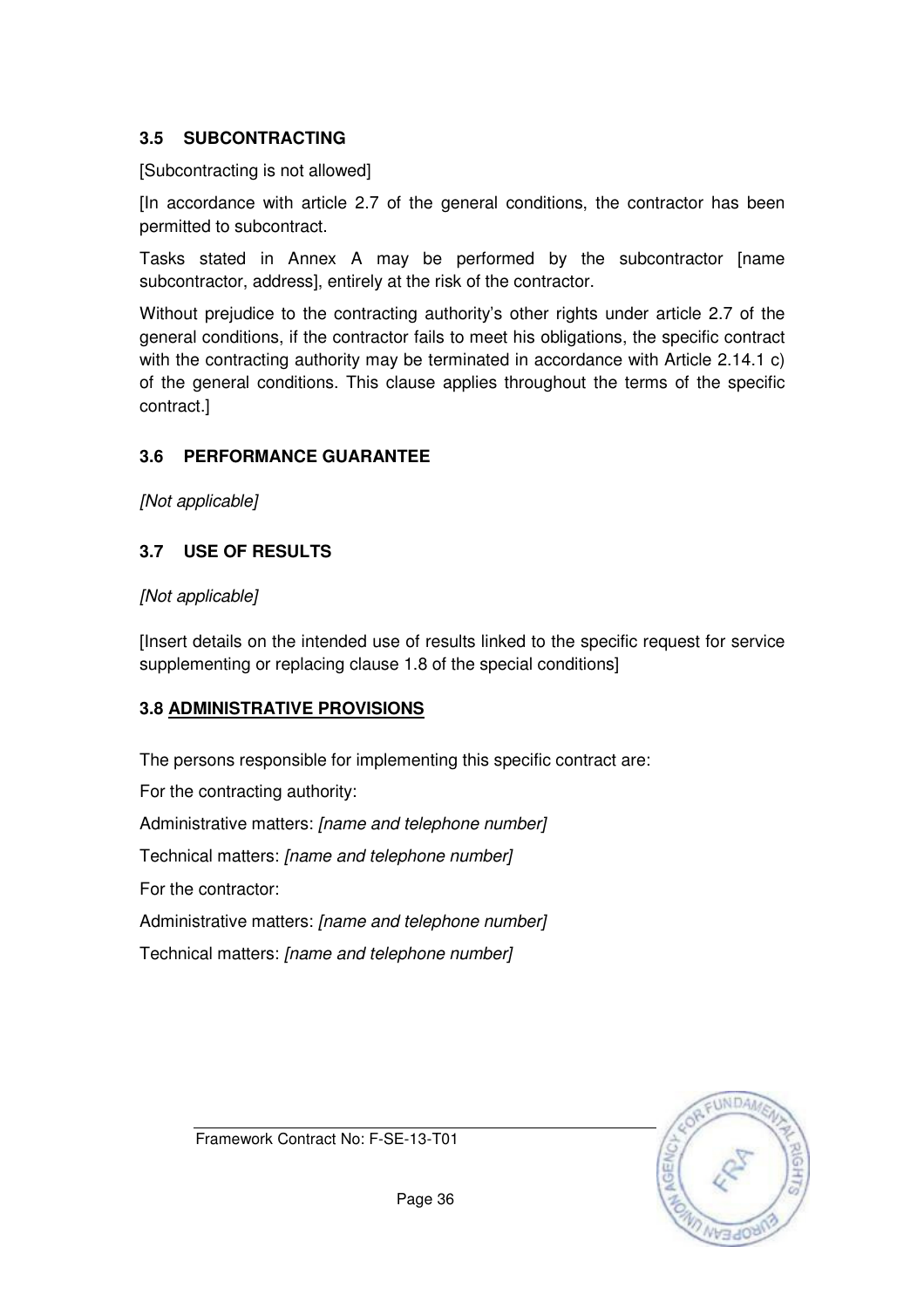All communication relating to the implementation of this specific contract must be in the form of written correspondence and be sent to the appropriate responsible persons.

### **3.9 ANNEXES**

The following documents are annexed to the specific contract and form an integral part of it:

| Annex I:   | Request for service                                           |
|------------|---------------------------------------------------------------|
| Annex II:  | Contractor's specific tender (No [complete] of [insert date]) |
| Annex III: | Task Acceptance Form                                          |

#### **SIGNATURES**

| For the Contractor,      | For the Contracting Authority, |
|--------------------------|--------------------------------|
| [name]                   | [name]                         |
| [function]               | [function]                     |
|                          |                                |
| Done at date:            | Done at [ ] date:              |
| In duplicate in English. |                                |

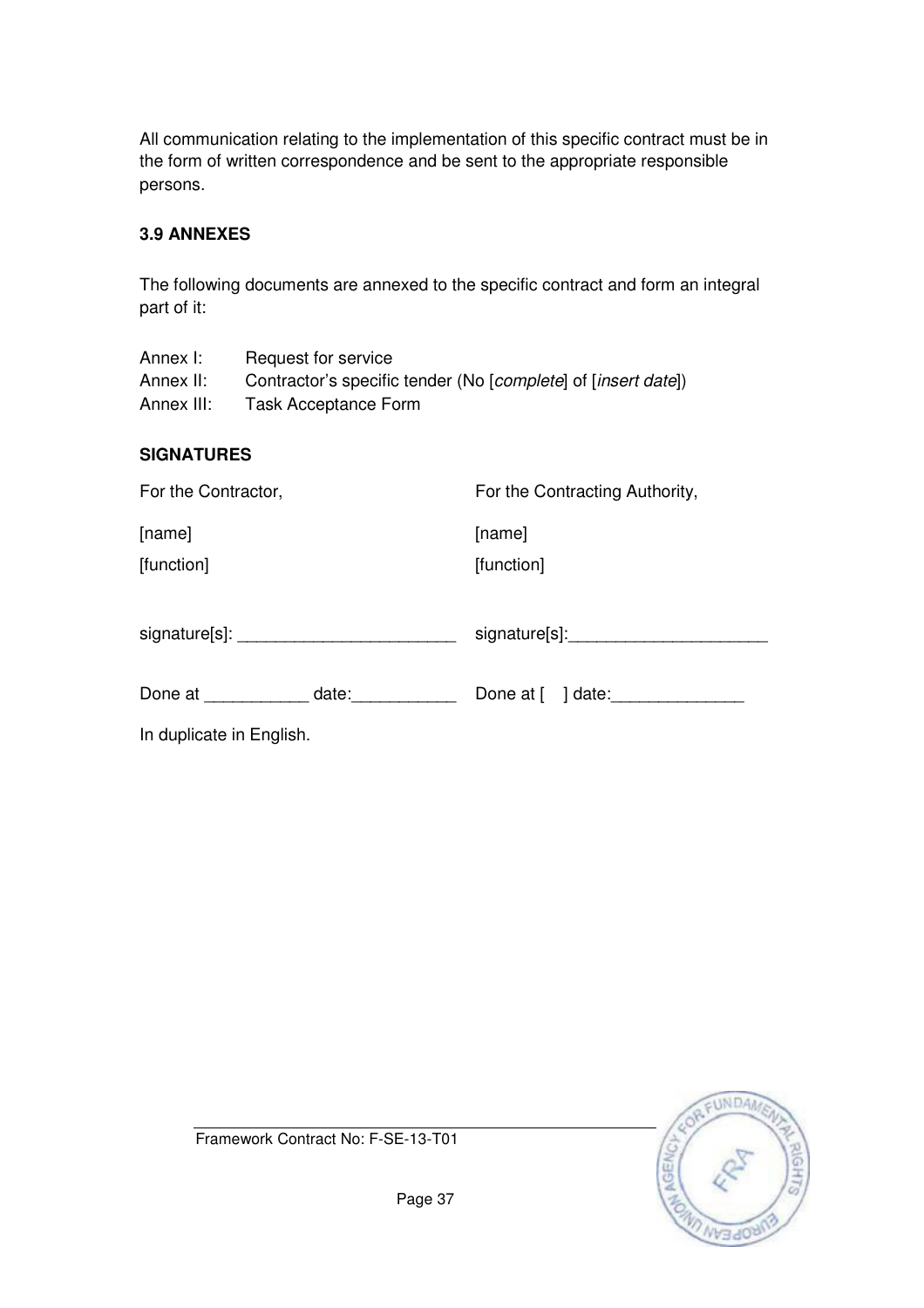## **ANNEX I**

## **Technical Annex/Description of the Tasks**



Framework Contract No: F-SE-13-T01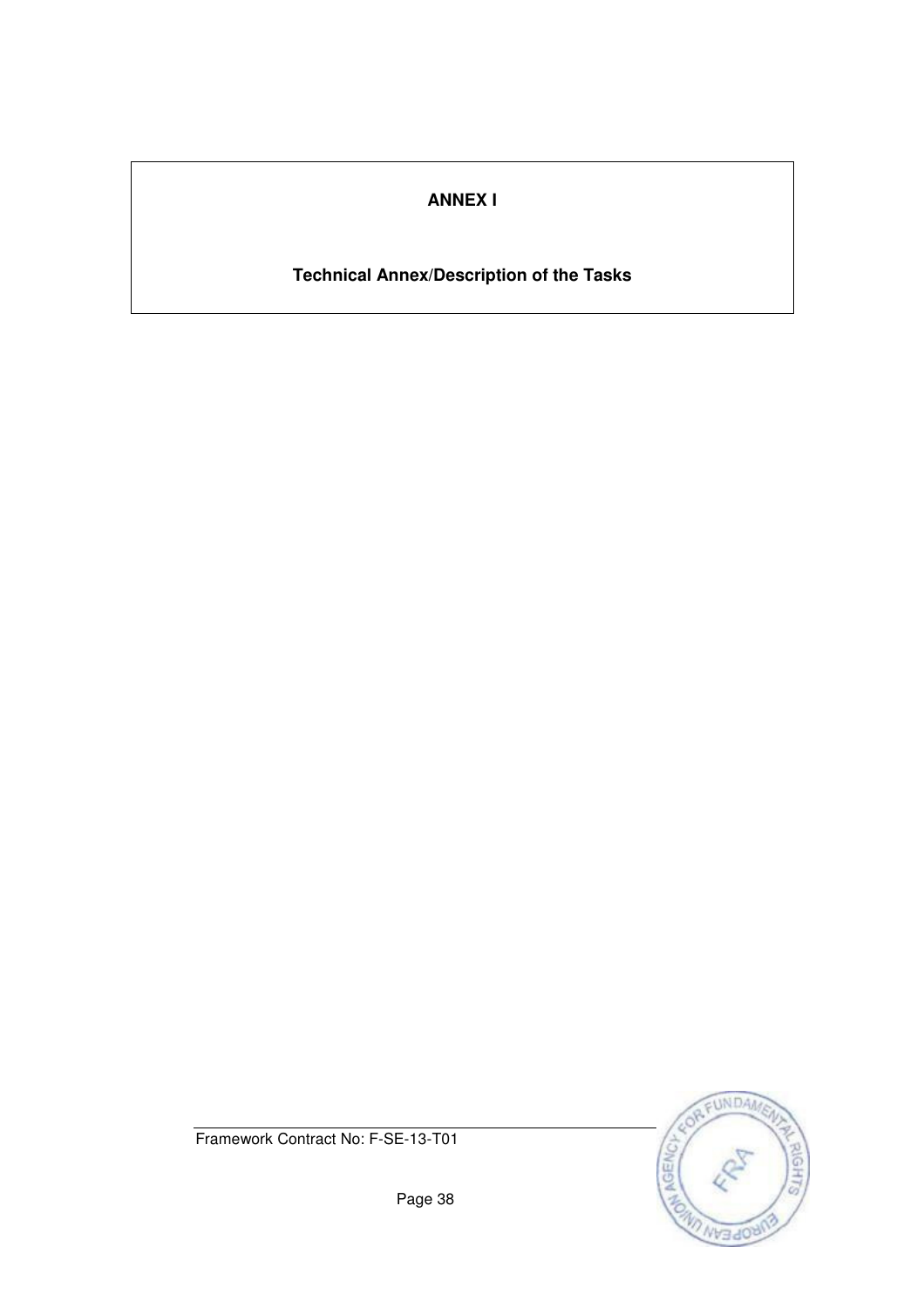## **ANNEX II**

## **Contractor's specific tender**



Framework Contract No: F-SE-13-T01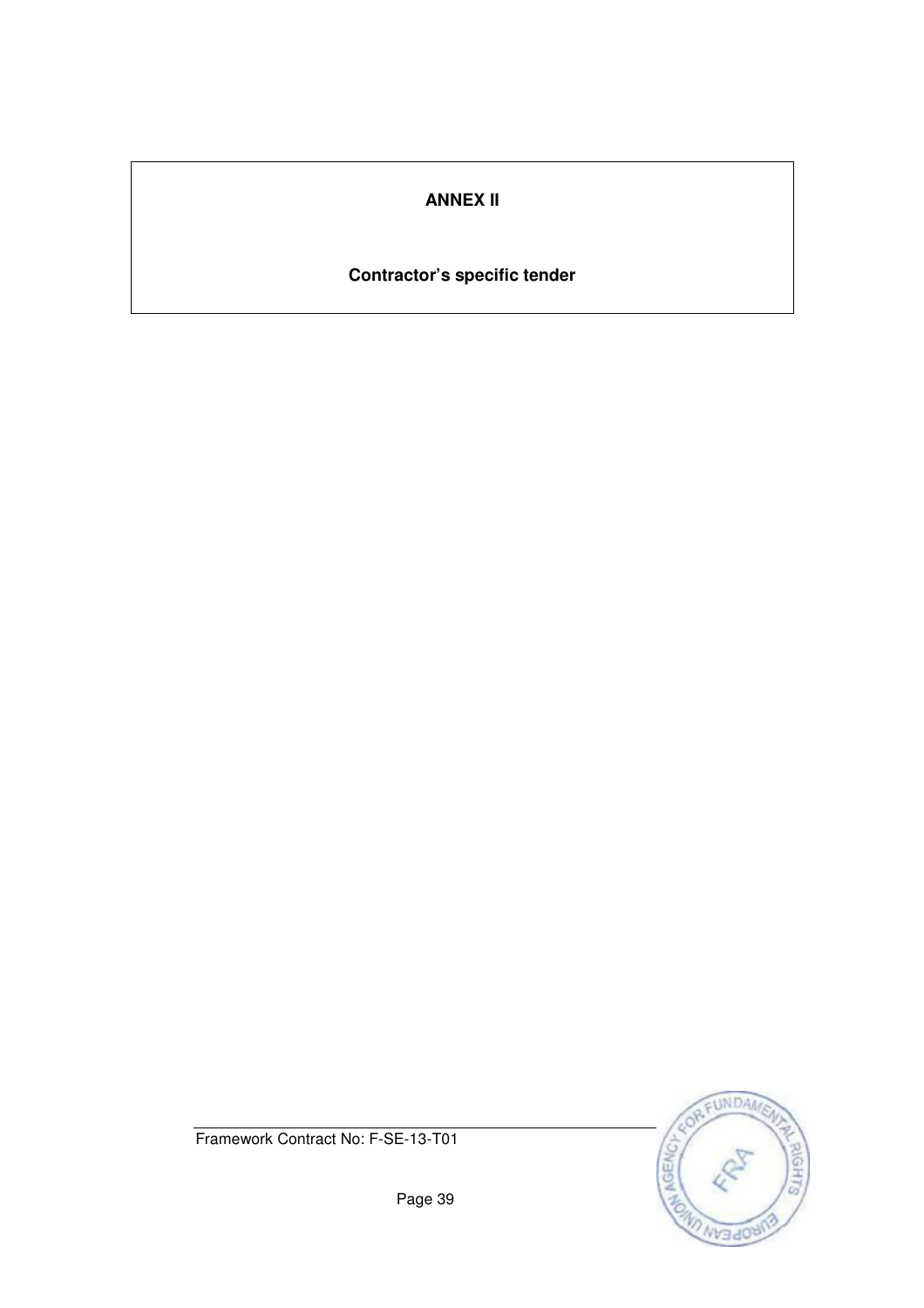## **ANNEX III**

## **Task Acceptance Form**



Framework Contract No: F-SE-13-T01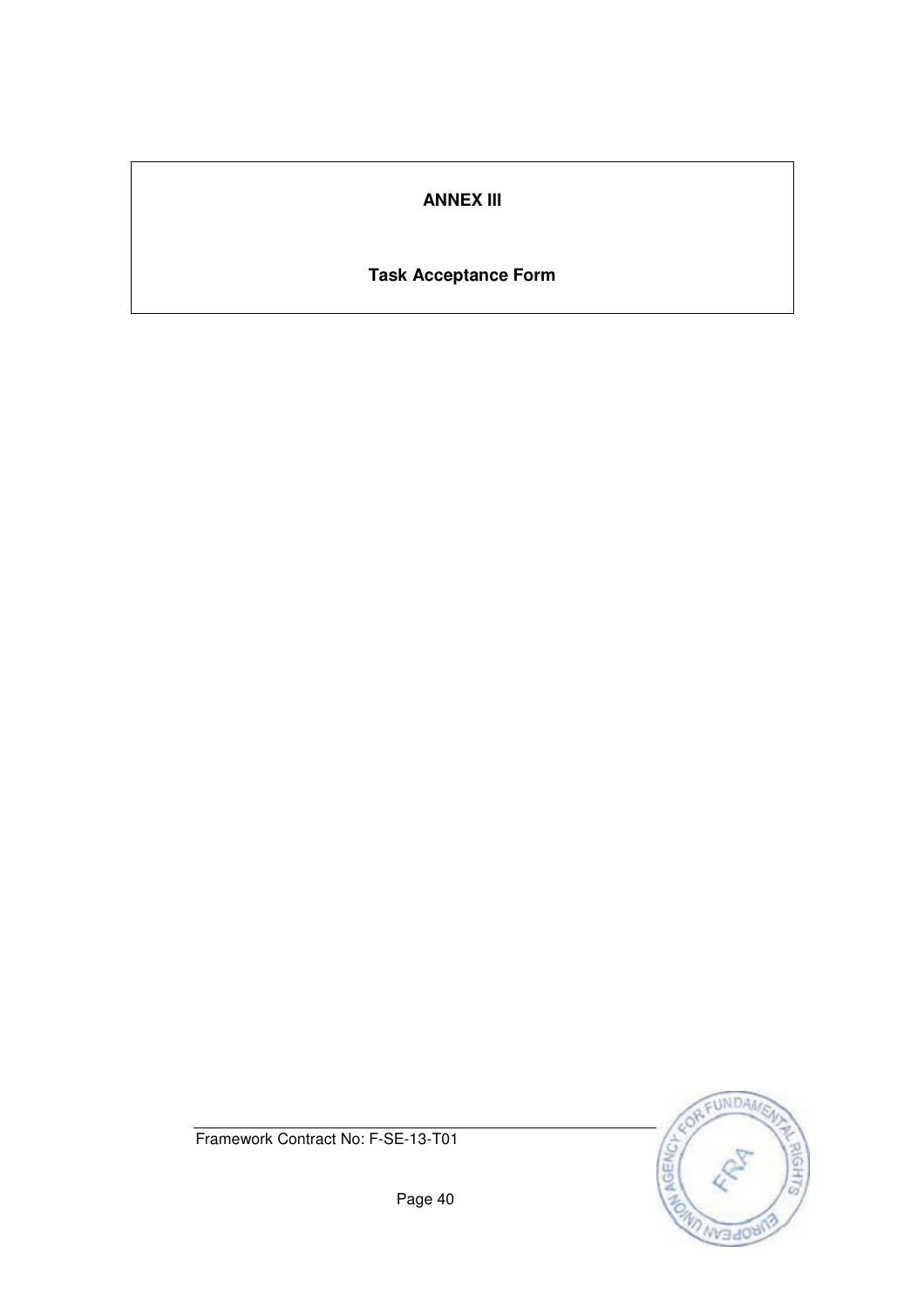## **ANNEX III –TASK ACCEPTANCE FORM**

## **FOR SPECIFIC CONTRACT No [** ]

### **UNDER FRAMEWORK CONTRACT No F-SE-13-T01**

One original - duly signed - to be attached to the invoice.

| Deliverable: |  |
|--------------|--|
|              |  |

## **SIGNING FOR WORK**

To be filled in by the Contractor and the FRA:

|                                                                                      | <b>Contractor</b> | <b>FRA</b> |
|--------------------------------------------------------------------------------------|-------------------|------------|
| Date of delivery/signing:                                                            |                   |            |
| responsible for checking<br>Person<br>compliance with the SC (in block<br>capitals): |                   |            |
| <b>Comments:</b>                                                                     |                   |            |
| Date and signature:                                                                  |                   |            |

#### **ACCEPTANCE OF WORK**

To be filled in by the FRA:

| Person responsible for accepting the<br>work:                     |  |
|-------------------------------------------------------------------|--|
| Date and signature denoting<br>final<br>acceptance and invoicing: |  |

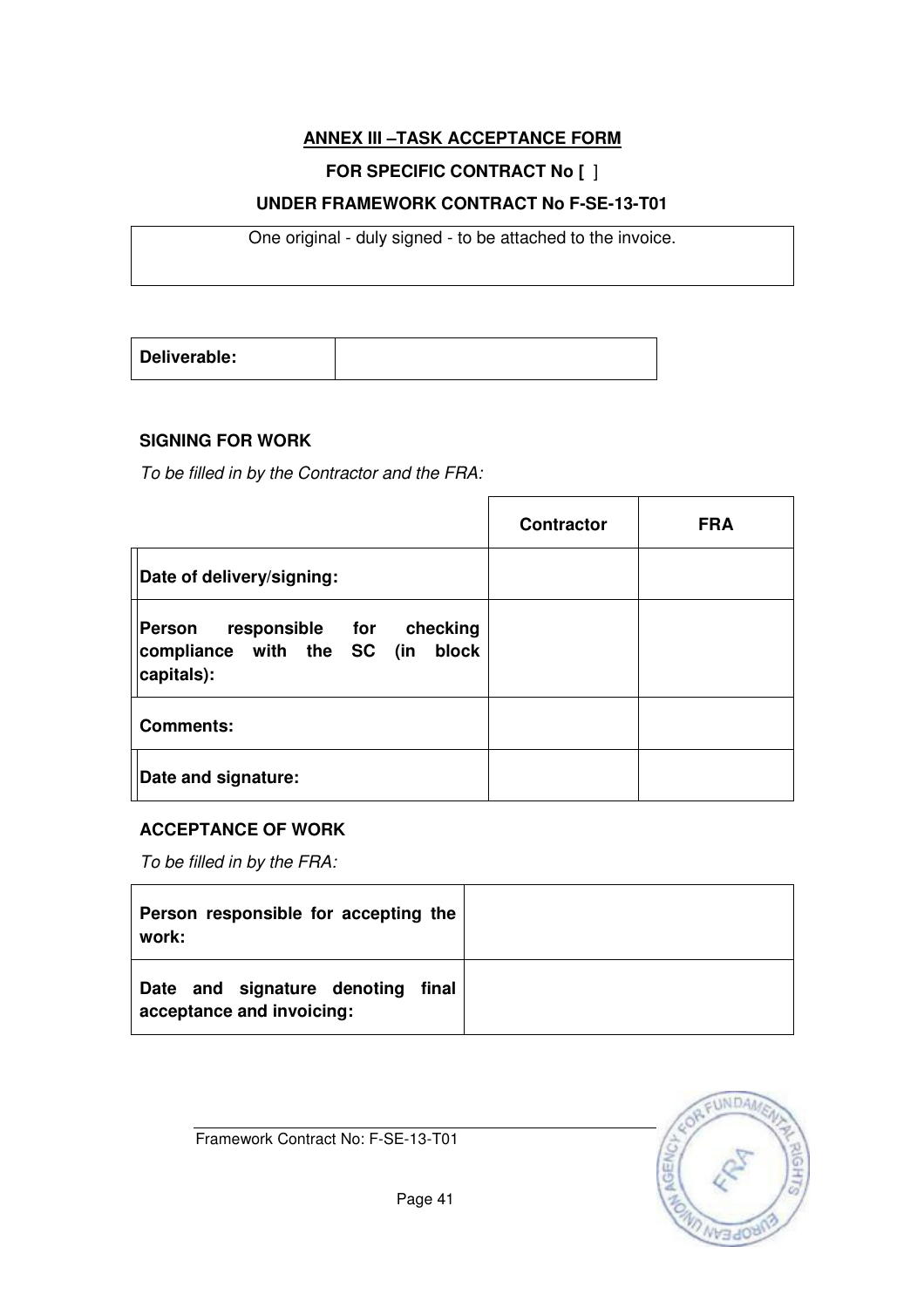## **TIMES AND MEANS DRAFT SPECIFIC CONTRACT No [complete]**

### **Implementing Framework Contract No F-SE-13-T01**

The [insert name of the contracting authority] (hereinafter referred to as "the contracting authority"), with its seat at [complete], which is represented for the purposes of the signature of this contract by [forename, surname and function]

of the one part

#### **[official name in full]**

[official *legal form]* 

[statutory registration number]

[official address in full]

[VAT registration number]

[(hereinafter referred to as "the contractor"), [represented for the purposes of the signature of this framework contract by [forename, surname and function]

[The parties identified above and collectively referred to as 'the contractor' shall be jointly and severally liable vis-à-vis the contracting authority for the performance of this specific contract']

of the other part

#### **HAVE AGREED**

#### **3.1 SUBJECT MATTER**

- **3.1.1** This specific contract implements Framework Contract (FWC) No [*complete*] signed by the contracting authority and the contractor on [*complete date*].
- **3.1.2** The subject matter of this specific contract is [short description of subject]. [This specific contract relates to lot [complete] of the FWC.]
- **3.1.3** The contractor undertakes, in accordance with the terms set out in the FWC and in this specific contract and the annex[es] thereto, which form an integral part thereof, to perform the tasks specified in Annex I.

## **3.2 ENTRY INTO FORCE AND DURATION**

**3.2.1** This specific contract shall enter into force on the date on which it is signed by the last party.

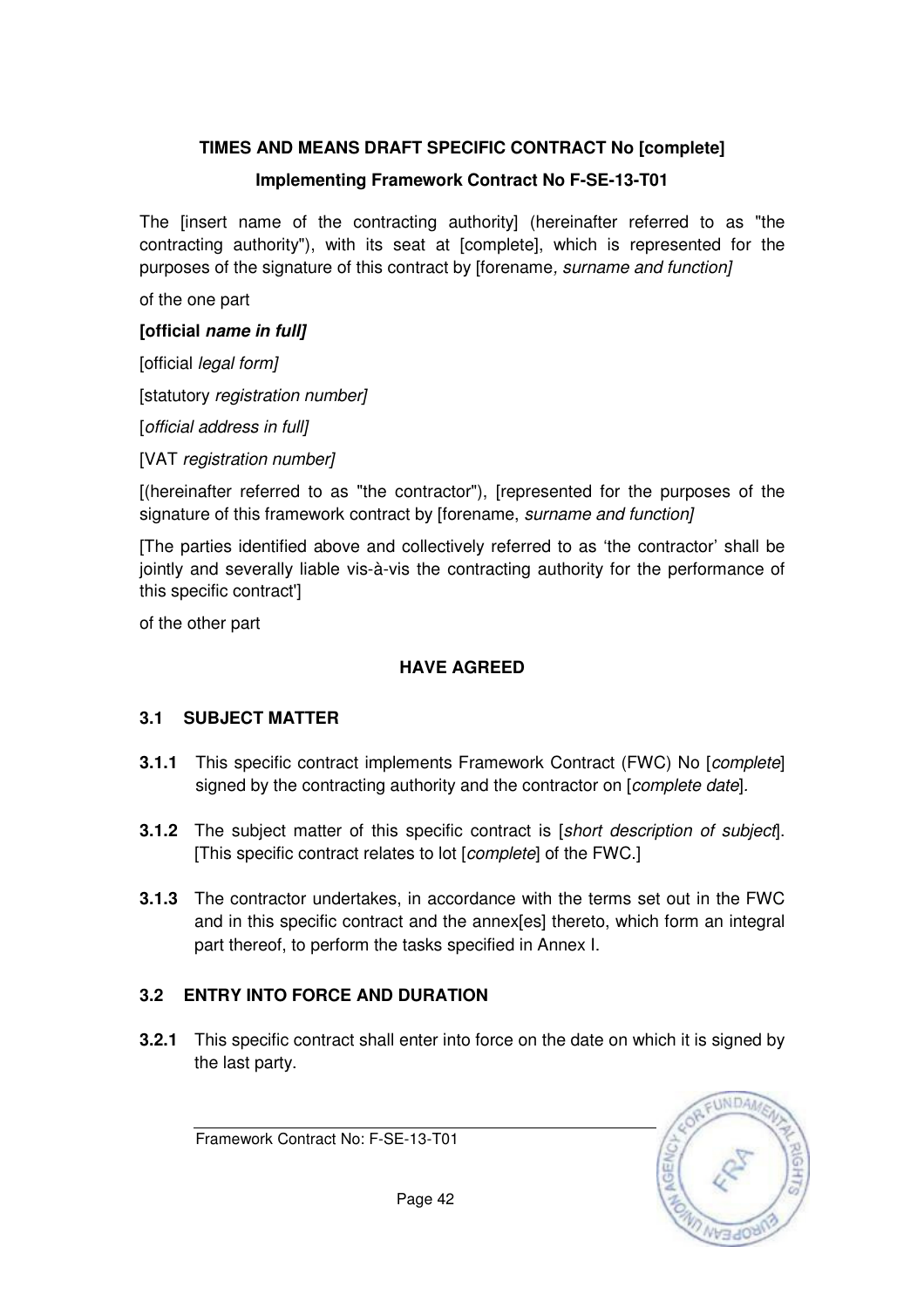**3.2.2** The duration of the execution of the tasks shall not exceed [complete] [days][months]. Execution of the tasks shall start from [the date of entry into force of this specific contract] or [insert date].

The period of execution of the tasks may be extended only with the express written agreement of the parties before such period elapses.

### **3.3 PERFORMANCE AND LOCATION**

**3.3.1** The tasks to be performed by the contractor under this specific contract are described in detail in Annex I.

Every day the contractor shall notify the contracting authority of the time spent by the consultants/service providers working under the specific contract. At the end of every month, the contractor shall complete and sign the time sheet contained in Annex III and send it to the responsible technical person in the contracting authority for verification.

The consultants/services providers are: [to be completed]

 Signature by the contracting authority of the time sheets shall provide evidence of the work performed.

**3.3.2** The tasks shall be performed at the contracting authority's premises.

## **3.4 PRICE AND PAYMENTS**

**3.4.1** The contracting authority undertakes to pay the contractor, in consideration for the services rendered under this specific contract, a maximum amount of [to be completed] per actual day of services rendered, for [to be completed] days per [specify the profile of the consultant/service provider in accordance with the profiles listed in Annex II of the Framework Contract].

When a profile includes more than one consultant/service provider and a number of days has been indicated for each consultant/service provided, the total number of days executed by each consultant/service provider can be modified, provided that the total number of days for profile is not exceeded and following a written agreement or notification by mail, fax or e-mail by the contracting authority's responsible person indicated below, or other authorised contracting authority representative.

**3.4.2** The maximum total price to be paid under this specific contract shall be EUR [amount in figures and in words] covering all tasks executed. This amount shall cover all expenditure incurred by the contractor in performing this specific contract. No reimbursable expenses are foreseen.

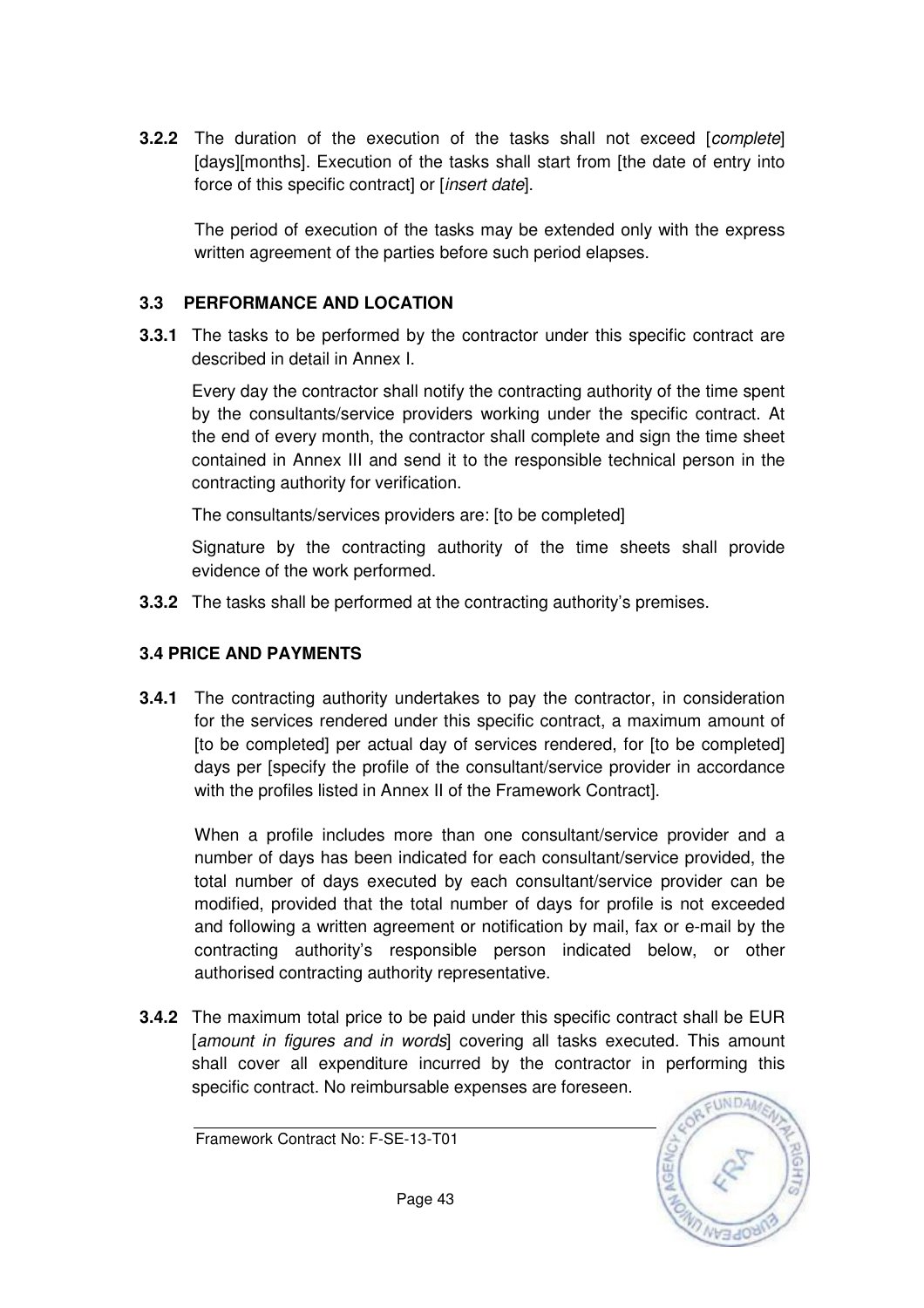**3.4.3** In conformity with Articles 1.4 of the special conditions and 2.15 of the general conditions of the FWC, the invoicing procedures for the services, once accepted by the contracting authority, are as follows:

- at the end of each calendar quarter, on the basis of time sheets signed by the contracting authority and the consultant/service provider using the form in Annex III (these timesheets must be attached to the invoice)

**3.4.4** Payments shall be made to account No [to be completed] held with [to be completed] on production of the invoice showing separately the amount of the fees and the VAT applied and within no more than  $[30]$   $[60]^2$  calendar days from the date the invoice is received by the department indicated in article 3.4.5 below. Invoices presented by the contractor shall indicate his place of taxation for VAT purposes and shall specify separately the amounts not including VAT from those amounts including VAT. The payment shall be deemed to have been effected on the day the contracting authority's financial account is debited.

**3.4.5** The address for invoices is:

European Union Agency for Fundamental Rights to the attention of Unit 1 Schwarzenbergplatz 11, Vienna 1040, Austria

[Option: for contractors for which VAT is due in Belgium]

[Where VAT is due in Belgium, the provisions of this specific contract constitute a request for VAT exemption No 450, Article 42, paragraph 3.3 of the VAT code (circular 2/1978), provided the contractor includes the following statement in the invoice(s): "Exonération de la TVA, Article 42, paragraphe 3.3 du code de la TVA (circulaire 2/1978)" or an equivalent statement in the Dutch or German language.]

\*\*\*\*

[Option: for contractors for which VAT is due in Luxembourg]

[Where VAT is due in Luxembourg, the contractor shall include the following statement in the invoices: "Commande destinée à l'usage officiel de l'Union européenne. Exonération de la TVA Article 43 § 1 k 2ième tiret de la loi modifiée du 12.02.79." In case of intra-Community purchases, the statement to be included in the

CUNDA

 $2$  30 days if there are no reports/deliverables; 60 if there are reports/deliverables.

Framework Contract No: F-SE-13-T01

 $\overline{a}$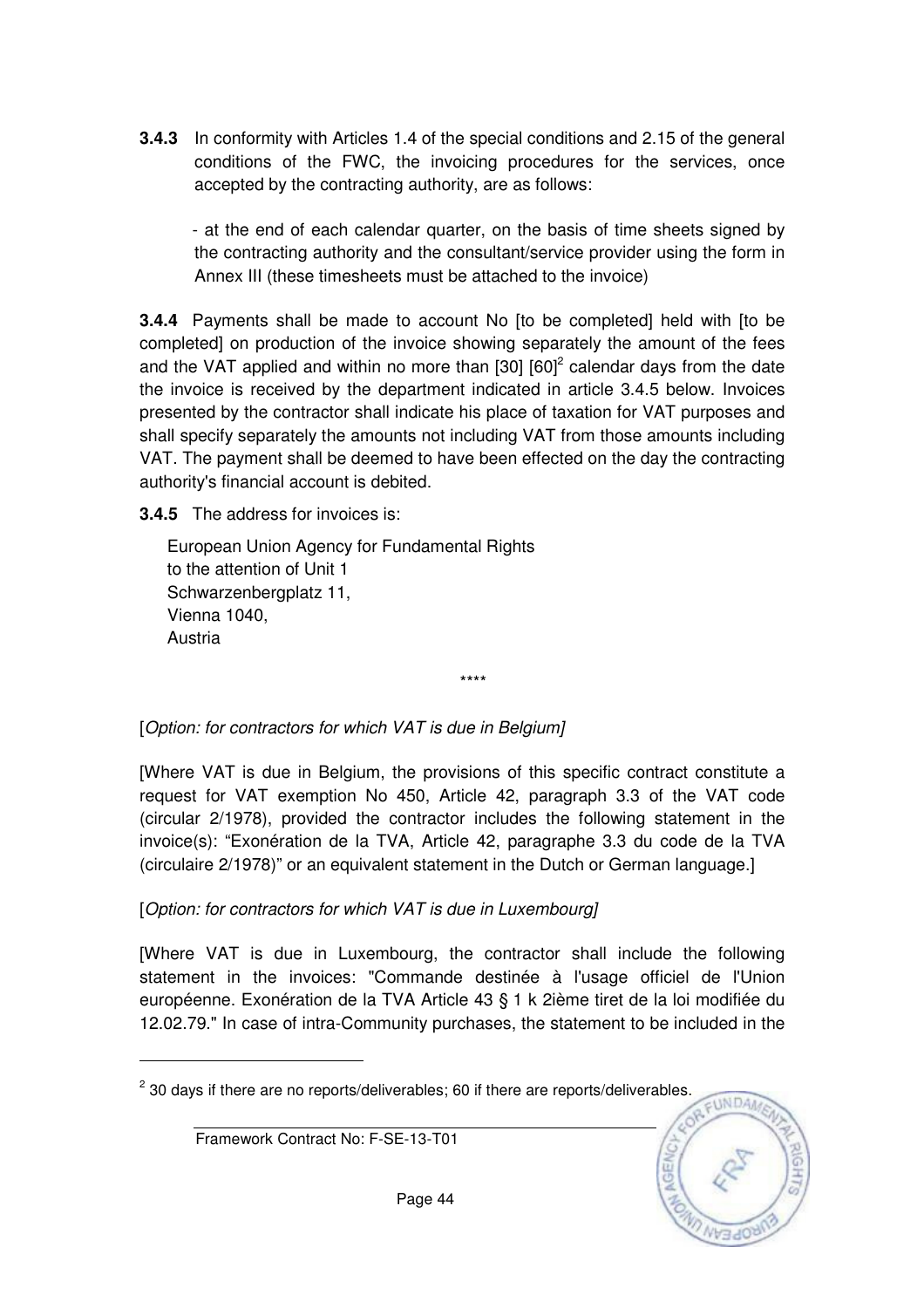invoices is: "For the official use of the European Union. VAT Exemption / European Union/ Article 151 of Council Directive 2006/112/EC."]

## **3.5 PERFORMANCE GUARANTEE**

[Not applicable]

## **3.6 SUBCONTRACTING**

[Subcontracting is not allowed]

[In accordance with article 2.7 of the general conditions, the contractor has been permitted to subcontract.

Tasks stated in Annex A may be performed by the subcontractor [name subcontractor, address], entirely at the risk of the contractor.

Without prejudice to the contracting authority's other rights under article 2.7 of the general conditions, if the contractor fails to meet his obligations, the specific contract with the contracting authority may be terminated in accordance with Article 2.14.1 c) of the general conditions. This clause applies throughout the terms of the specific contract.]

## **3.7 USE OF RESULTS**

#### [Not applicable]

[Insert details on the intended use of results linked to the specific request for service supplementing or replacing clause 1.8 of the special conditions]

## **3.8 ADMINISTRATIVE PROVISIONS**

The persons responsible for implementing this specific contract are:

For the contracting authority:

Administrative matters: [name and telephone number]

Technical matters: [name and telephone number]

For the contractor:

Administrative matters: [name and telephone number]

Technical matters: [name and telephone number]



Framework Contract No: F-SE-13-T01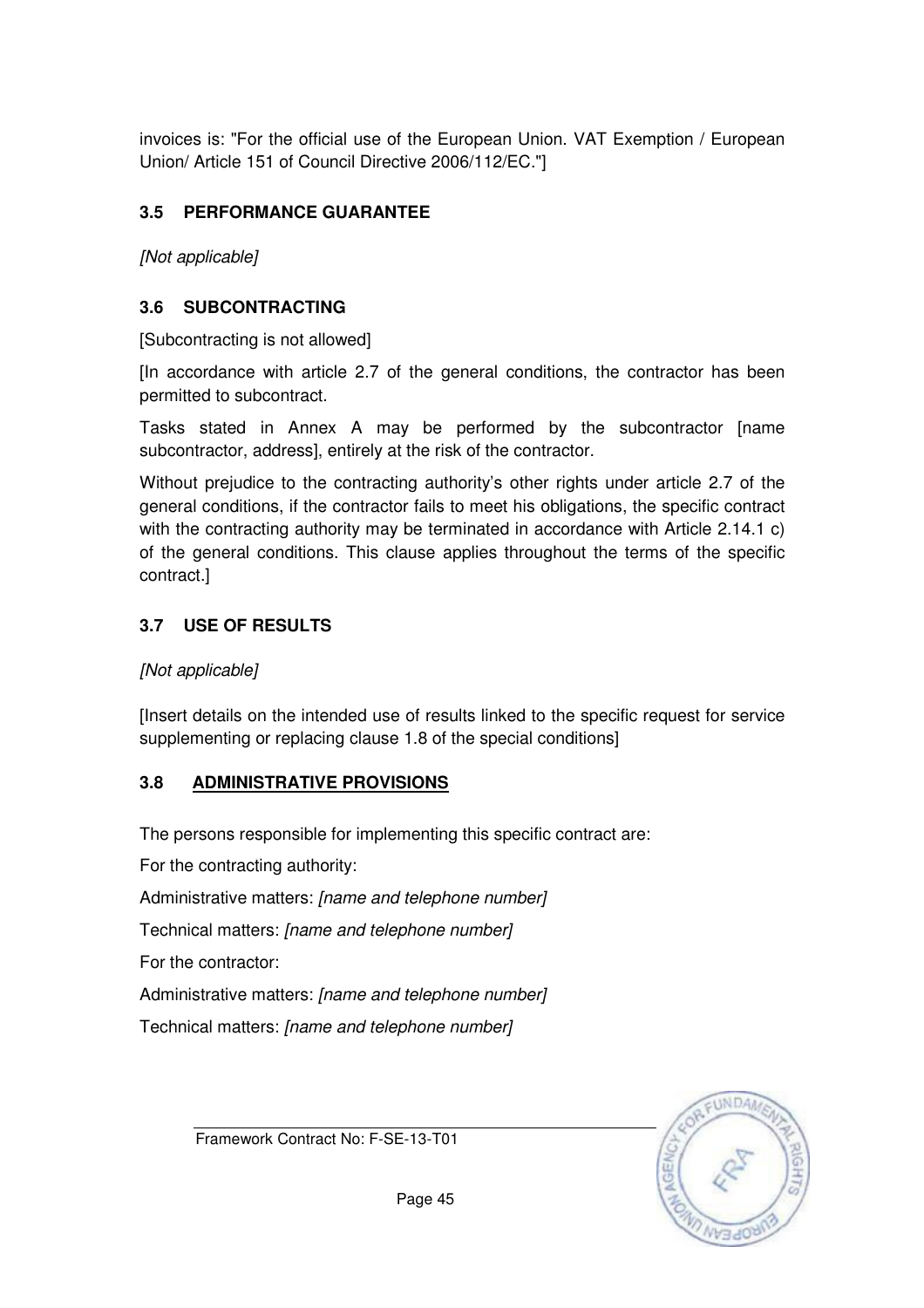All communication relating to the implementation of this specific contract must be in the form of written correspondence and be sent to the appropriate responsible persons.

### **3.9 ANNEXES**

The following documents are annexed to the specific contract and form an integral part of it:

Annex I: Request for service Annex II: Contractor's specific tender (No [complete] of [insert date]) Annex III: Time sheets form

#### **SIGNATURES**

| For the Contractor,      |       | For the Contracting Authority, |  |
|--------------------------|-------|--------------------------------|--|
| [name]                   |       | [name]                         |  |
| [function]               |       | [function]                     |  |
|                          |       |                                |  |
|                          |       | signature[s]: ______________   |  |
| Done at                  | date: | Done at Vienna date:           |  |
| In duplicate in English. |       |                                |  |



Framework Contract No: F-SE-13-T01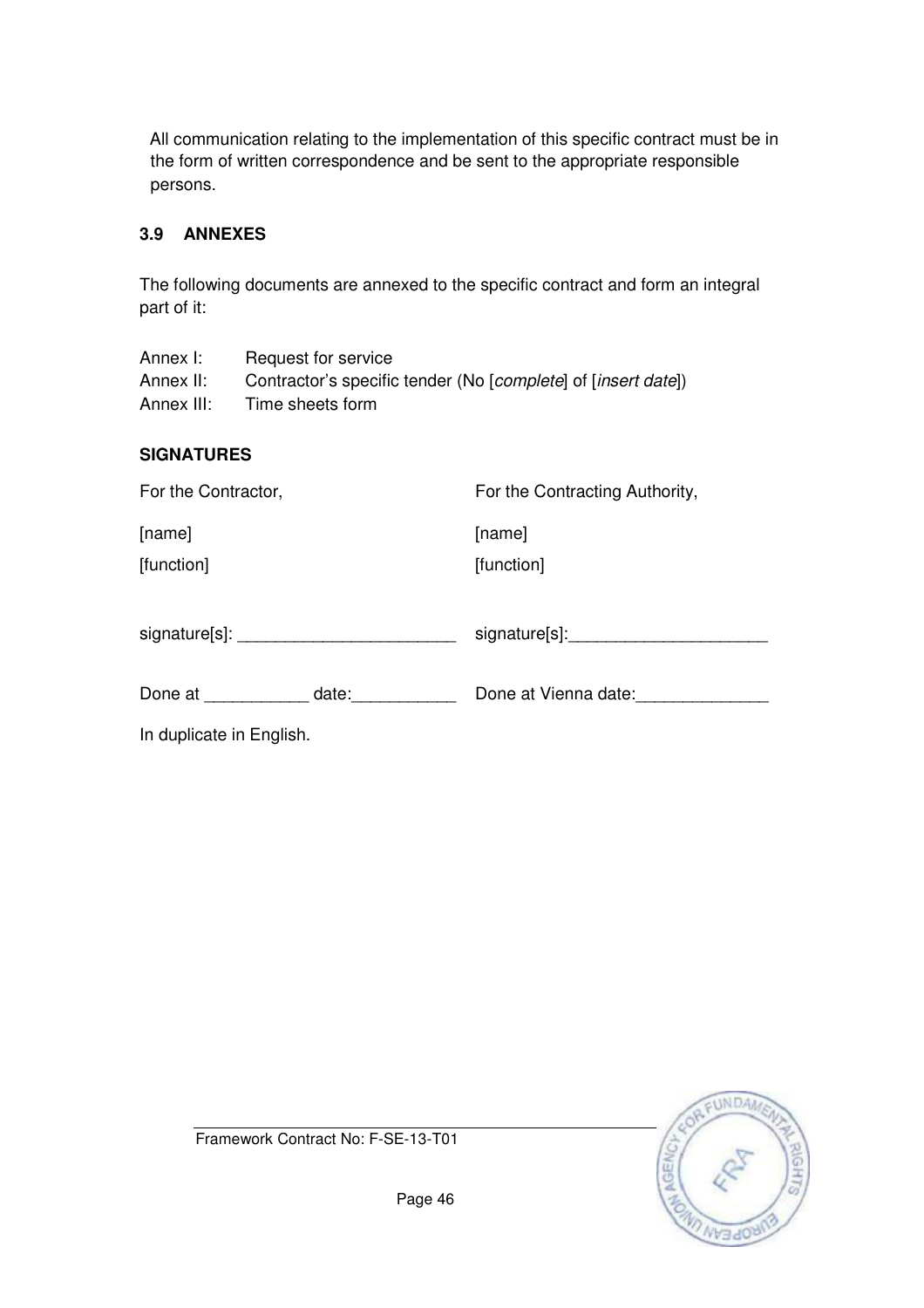## **ANNEX I**

## **Technical Annex/Description of the Tasks**



Framework Contract No: F-SE-13-T01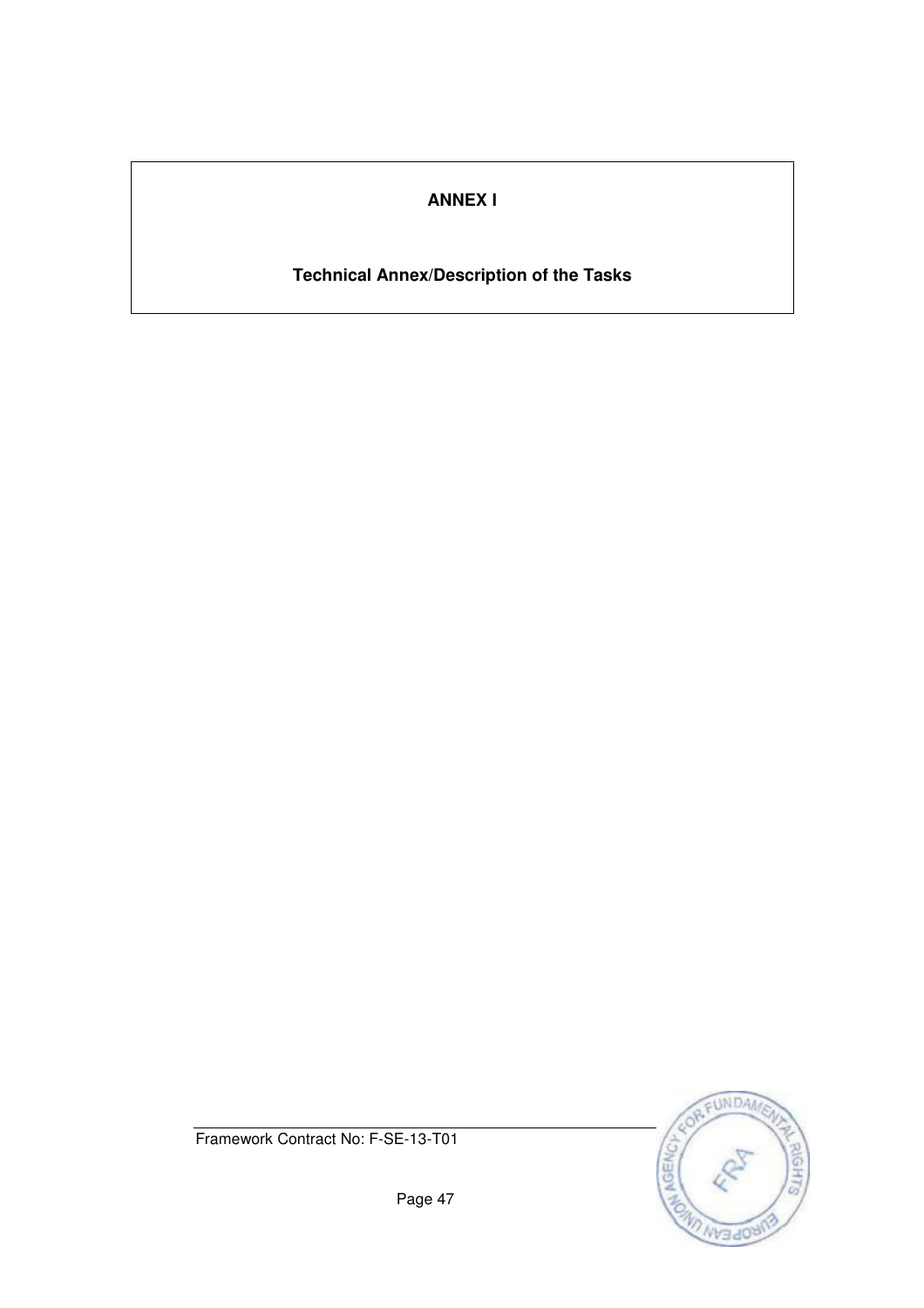## **ANNEX II**

## **Contractor's specific tender**



Framework Contract No: F-SE-13-T01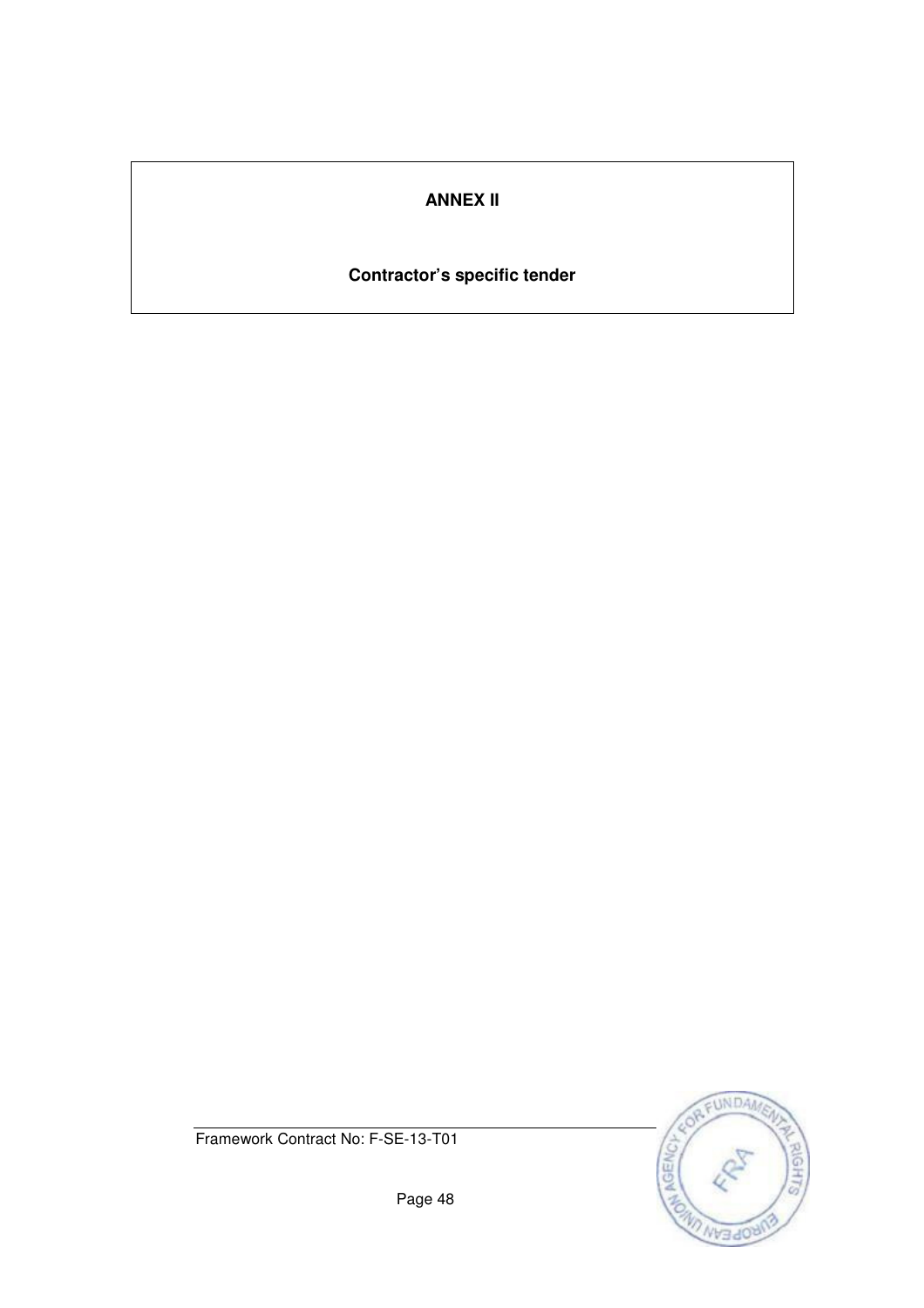## **ANNEX III**

### **Time sheet form**

(Provided in a separate document/file)



Framework Contract No: F-SE-13-T01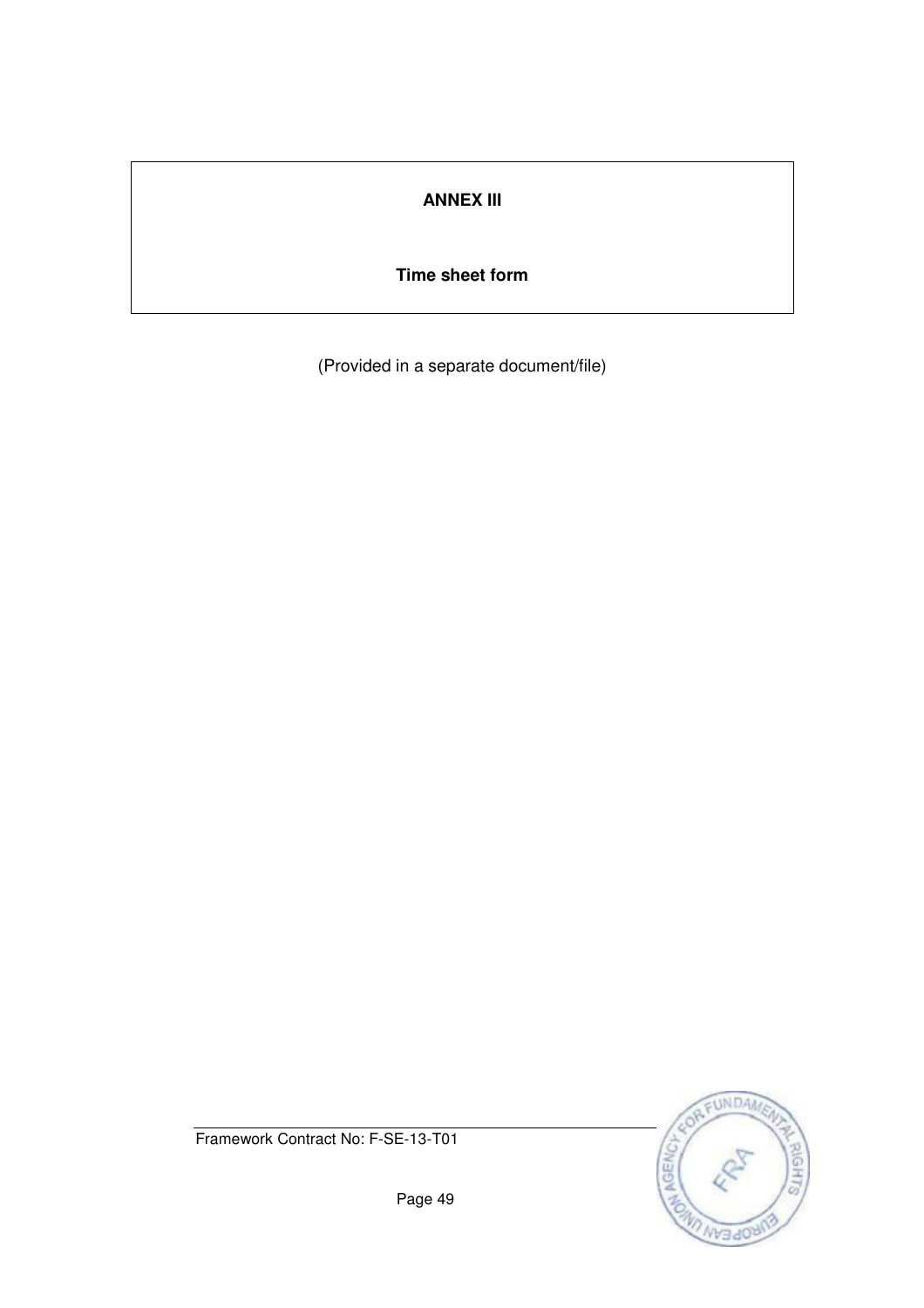## **QUOTED TIMES AND MEANS DRAFT SPECIFIC CONTRACT No [complete]**

## **Implementing Framework Contract No F-SE-13-T01**

The [insert name of the contracting authority] (hereinafter referred to as "the contracting authority"), with its seat at [complete], which is represented for the purposes of the signature of this contract by [forename, surname and function]

of the one part

## **[official name in full]**

[official *legal form]* 

[statutory registration number]

[official address in full]

[VAT registration number]

[(hereinafter referred to as "the contractor"), [represented for the purposes of the signature of this framework contract by [forename, surname and function]

[The parties identified above and collectively referred to as 'the contractor' shall be jointly and severally liable vis-à-vis the contracting authority for the performance of this specific contract']

of the other part

## **HAVE AGREED**

## **3.1 SUBJECT MATTER**

- **3.1.1** This specific contract implements Framework Contract (FWC) No [*complete*] signed by the contracting authority and the contractor on [*complete date*].
- **3.1.2** The subject matter of this specific contract is [short description of subject]. [This specific contract relates to lot [*complete*] of the FWC.]
- **3.1.3** The contractor undertakes, in accordance with the terms set out in the FWC and in this specific contract and the annex[es] thereto, which form an integral part thereof, to perform the tasks specified in Annex I.

## **3.2 ENTRY INTO FORCE AND DURATION**

**3.2.1** This specific contract shall enter into force on the date on which it is signed by the last party.

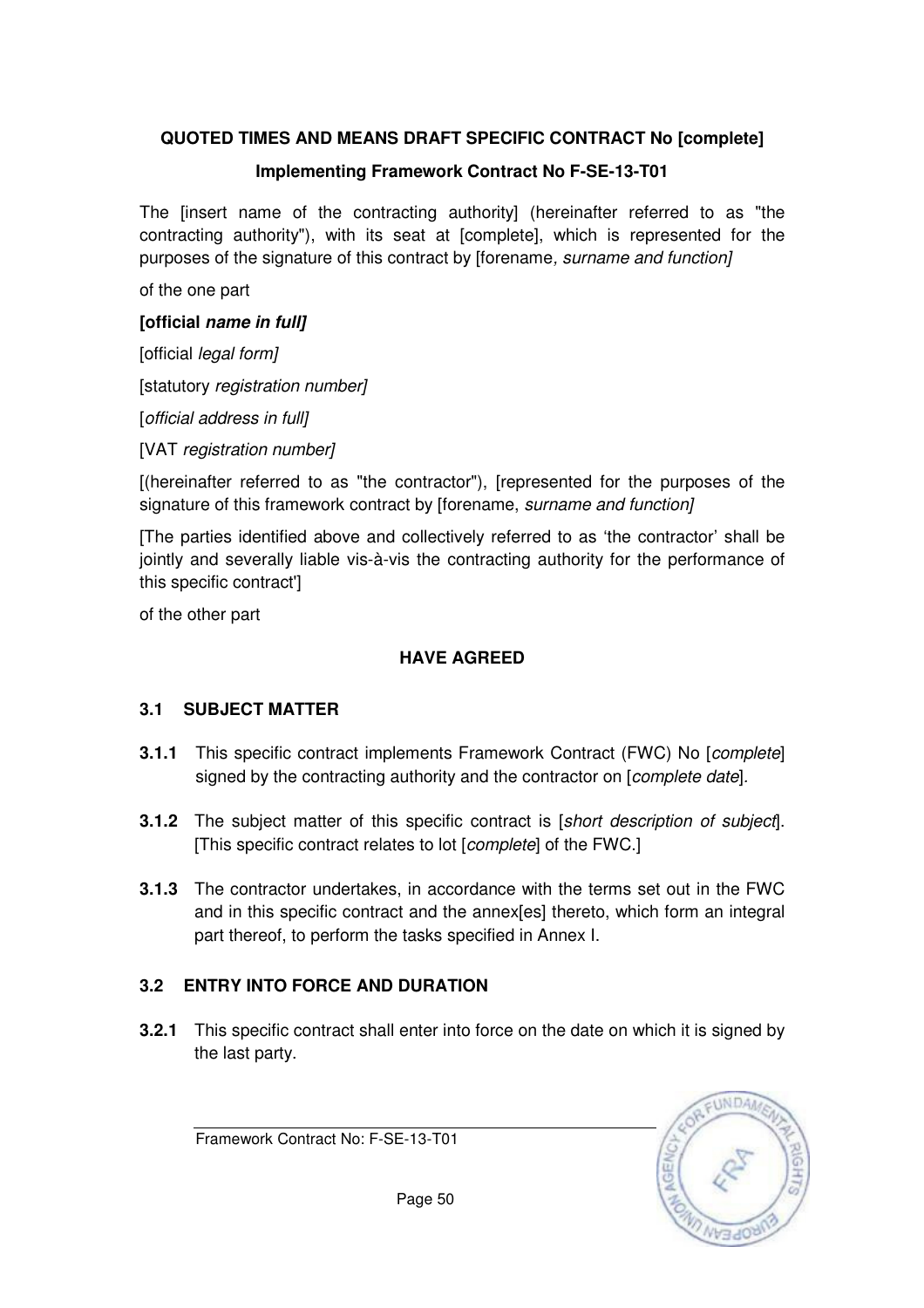**3.2.2** The duration of the execution of the tasks shall not exceed [complete] [days][months]. Execution of the tasks shall start from [the date of entry into force of this specific contract] or [insert date].

The period of execution of the tasks may be extended only with the express written agreement of the parties before such period elapses.

### **3.3 PERFORMANCE AND LOCATION**

**3.3.1** The tasks to be performed by the contractor under this specific contract are described in detail in Annex I**.** These tasks shall be executed on the basis of 'quotations' or 'sub-tasks' drawn up using the Form in Annex III.

Within five (5) working days from the date on which the contracting authority sends the request by means of the form attached in Annex IV, the contractor shall return it to the contracting authority duly completed. If the contractor fails to meet the above-mentioned deadline, liquidated damages according to Article 2.12 of the general conditions of the contract may apply.

 The time estimated for the execution of the relevant sub-task shall be approved by the contracting authority within a maximum of 10 working days from the date on which the contracting authority received the estimate. If no approval has been sent by the end of the above-mentioned period, the contracting authority shall be deemed to have approved that estimate.

If the number of days agreed has not been fully taken up, the contracting authority shall not be obliged either to use or to pay for the days not worked and the contractor shall not be entitled to claim damages for them.

Signature by the contracting authority of the Task Acceptance Form attached in Annex III shall provide evidence of work performed.

**3.3.2** The tasks shall be performed at the contractor's premises.

## **3.4 PRICE AND PAYMENTS**

**3.4.1** The contracting authority undertakes to pay the contractor, in consideration of the services actually rendered under the specific contract, in according with the following breakdown of prices:

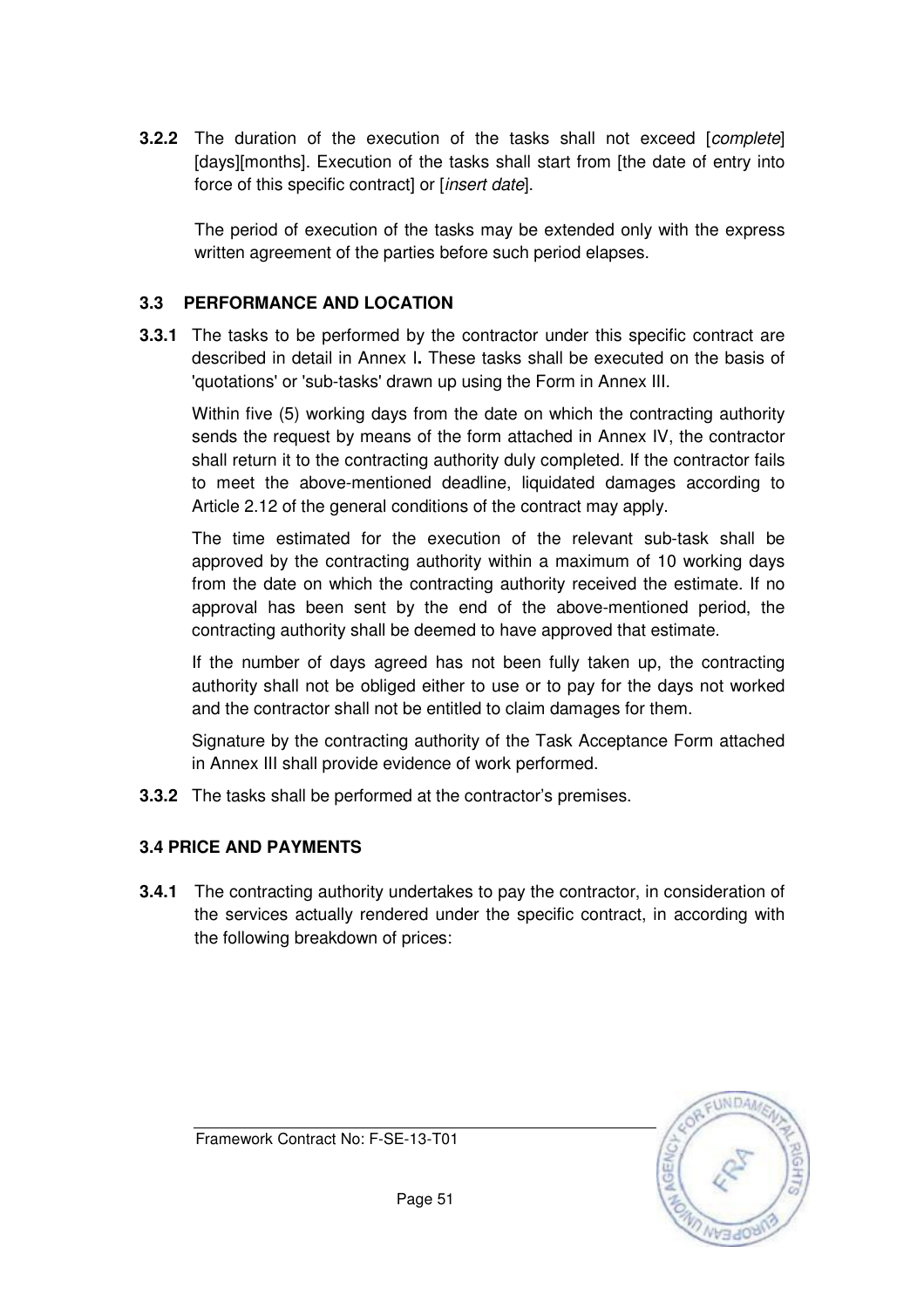| <b>Profiles</b> | Number of Cost<br>person-days   person-day | per | <b>Total</b><br>(Prices<br>in<br>EUR) |
|-----------------|--------------------------------------------|-----|---------------------------------------|
|                 |                                            |     |                                       |
|                 |                                            |     |                                       |
|                 |                                            |     |                                       |
|                 |                                            |     |                                       |
| <b>TOTAL</b>    |                                            |     |                                       |

- **3.4.2** The maximum total amount to be paid under this specific contract shall be EUR [amount in figures and in words] covering all tasks executed. This amount shall cover all expenditure incurred by the contractor in performing this specific contract. No reimbursable expenses are foreseen.
- **3.4.3** In conformity with Articles 1.4 of the special conditions and 2.15 of the general conditions of the FWC, the invoicing procedures for the services, once accepted by the contracting authority, are as follows:

- at the end of each calendar quarter, on the basis of tasks acceptance forms duly completed and signed by both the contracting authority and the contractor using the form in Annex III (these forms must be attached to the invoice)

**3.4.4** Payments shall be made to account No [to be completed] held with [to be completed] on production of the invoice showing separately the amount of the fees and the VAT applied and within no more than  $[30]$   $[60]$ <sup>3</sup> calendar days from the date the invoice is received by the department indicated in article 3.4.5 below. Invoices presented by the contractor shall indicate his place of taxation for VAT purposes and shall specify separately the amounts not including VAT from those amounts including VAT. The payment shall be deemed to have been effected on the day the contracting authority's financial account is debited.

**3.4.5** The address for invoices is:

 $\overline{a}$ 

European Union Agency for Fundamental Rights to the attention of Unit 1

 $^3$  30 days if there are no reports/deliverables; 60 days if there are reports/deliverables.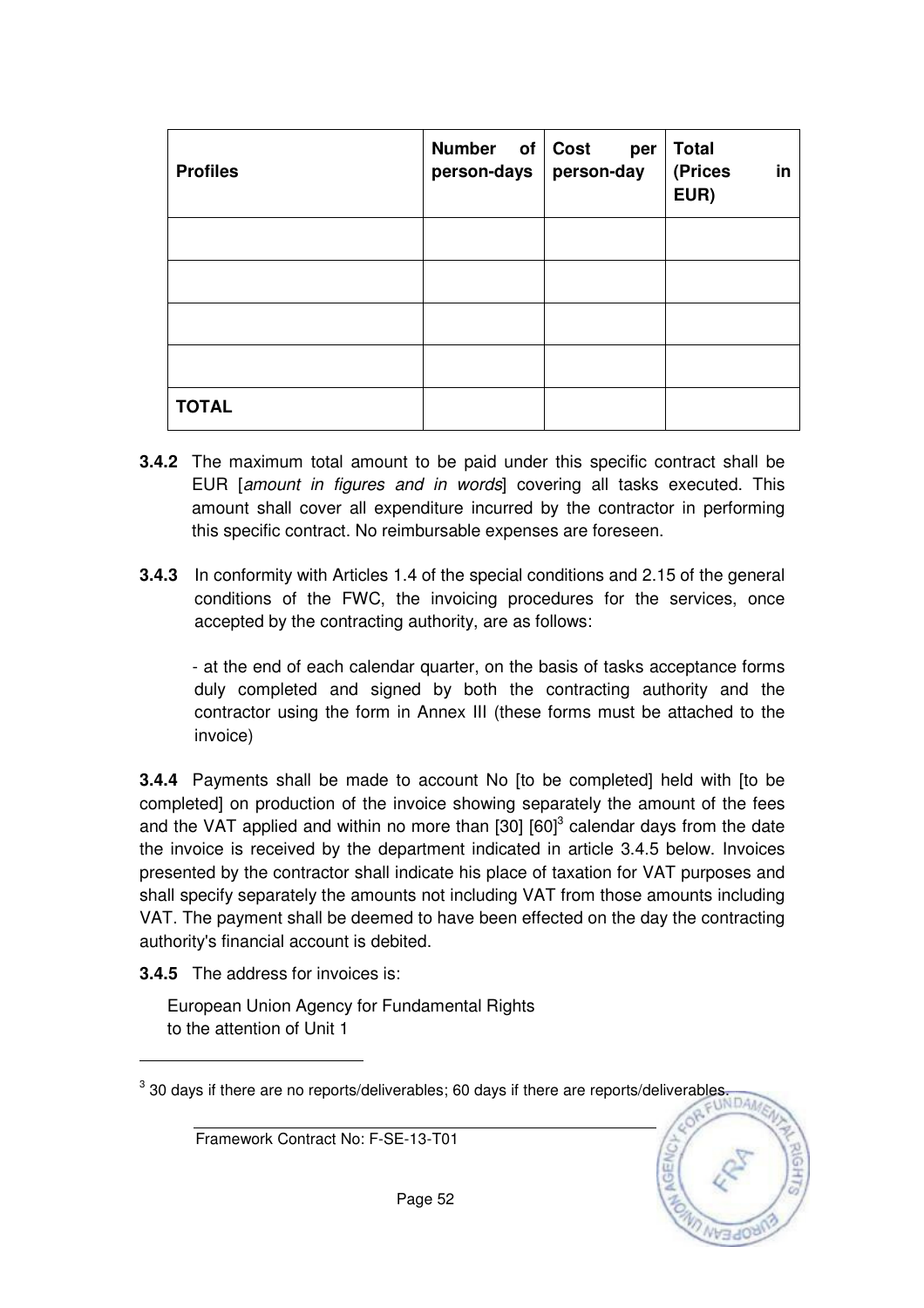Schwarzenbergplatz 11, Vienna 1040, Austria

\*\*\*\*

[Option: for contractors for which VAT is due in Belgium]

[Where VAT is due in Belgium, the provisions of this specific contract constitute a request for VAT exemption No 450, Article 42, paragraph 3.3 of the VAT code (circular 2/1978), provided the contractor includes the following statement in the invoice(s): "Exonération de la TVA, Article 42, paragraphe 3.3 du code de la TVA (circulaire 2/1978)" or an equivalent statement in the Dutch or German language.]

## [Option: for contractors for which VAT is due in Luxembourg]

[Where VAT is due in Luxembourg, the contractor shall include the following statement in the invoices: "Commande destinée à l'usage officiel de l'Union européenne. Exonération de la TVA Article 43 § 1 k 2ième tiret de la loi modifiée du 12.02.79." In case of intra-Community purchases, the statement to be included in the invoices is: "For the official use of the European Union. VAT Exemption / European Union/ Article 151 of Council Directive 2006/112/EC."]

## **3.4 PERFORMANCE GUARANTEE**

[Not applicable]

## **3.5 SUBCONTRACTING**

[Subcontracting is not allowed]

[In accordance with article 2.7 of the General Conditions, the Contractor has been permitted to subcontract.

Tasks stated in Annex A may be performed by the subcontractor [name subcontractor, address], entirely at the risk of the contractor.

Without prejudice to the contracting authority's other rights under article 2.7 of the General Conditions, if the contractor fails to meet his obligations, the specific contract with the contracting authority may be terminated in accordance with Article 2.14.1 c) of the General Conditions. This clause applies throughout the terms of the specific contract.]

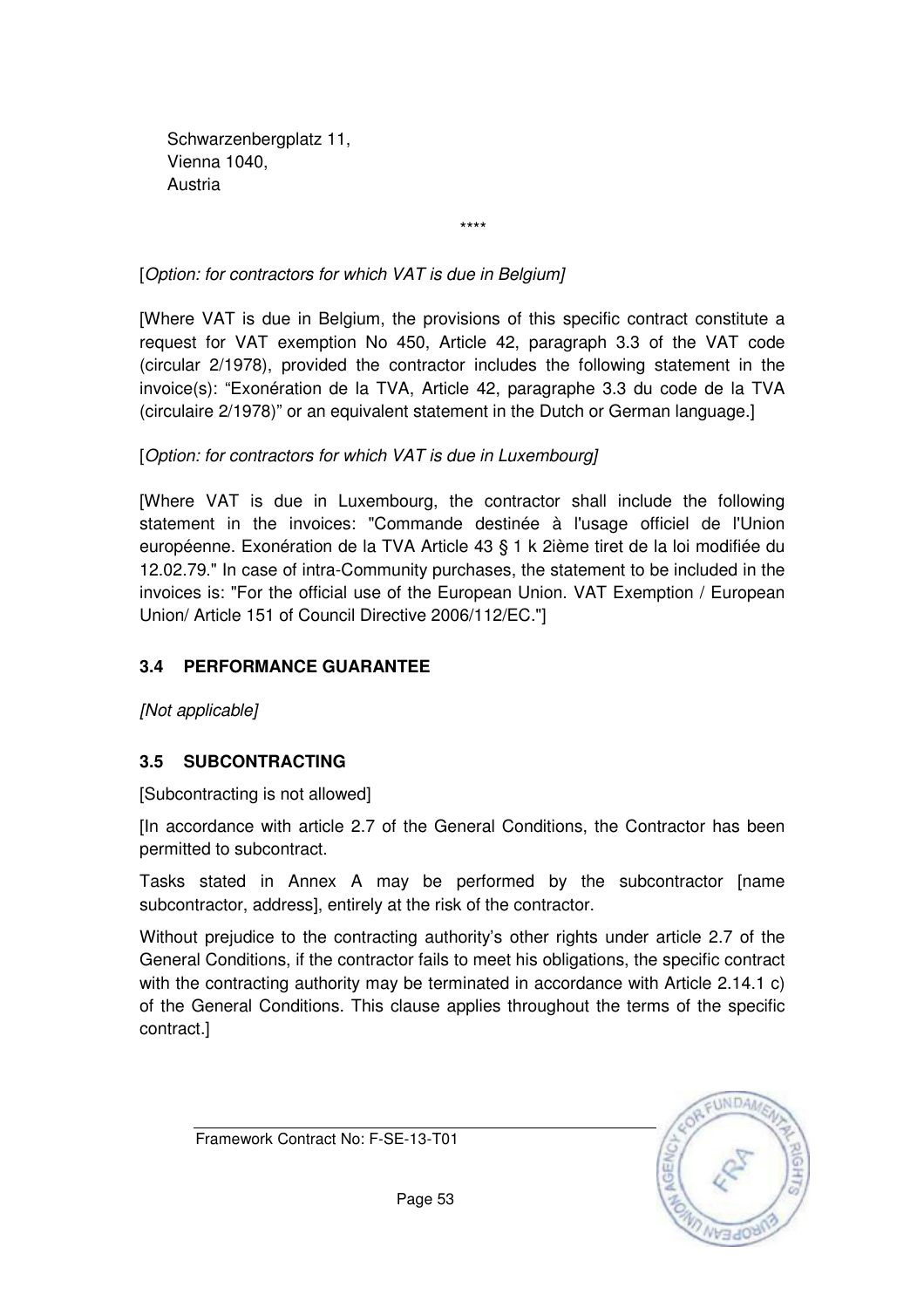## **3.6 USE OF RESULTS**

### [Not applicable]

[Insert details on the intended use of results linked to the specific request for service supplementing or replacing clause 1.8 of the special conditions]

### **3.7 ADMINISTRATIVE PROVISIONS**

The persons responsible for implementing this specific contract are:

For the contracting authority:

Administrative matters: [name and telephone number]

Technical matters: [name and telephone number]

For the contractor:

Administrative matters: [name and telephone number]

Technical matters: [name and telephone number]

All communication relating to the implementation of this specific contract must be in the form of written correspondence and be sent to the appropriate responsible persons.

#### **3.8 ANNEXES**

The following documents are annexed to the specific contract and form an integral part of it:

| Annex I:   | Request for service                                                             |
|------------|---------------------------------------------------------------------------------|
| Annex II:  | Contractor's specific tender (No [ <i>complete</i> ] of [ <i>insert date</i> ]) |
| Annex III: | <b>Task Acceptance Form</b>                                                     |
| Annex IV:  | <b>Quotation Form</b>                                                           |

#### **SIGNATURES**

For the Contractor, **For the Contracting Authority**,

[name]

[function]

[name] [function]

Framework Contract No: F-SE-13-T01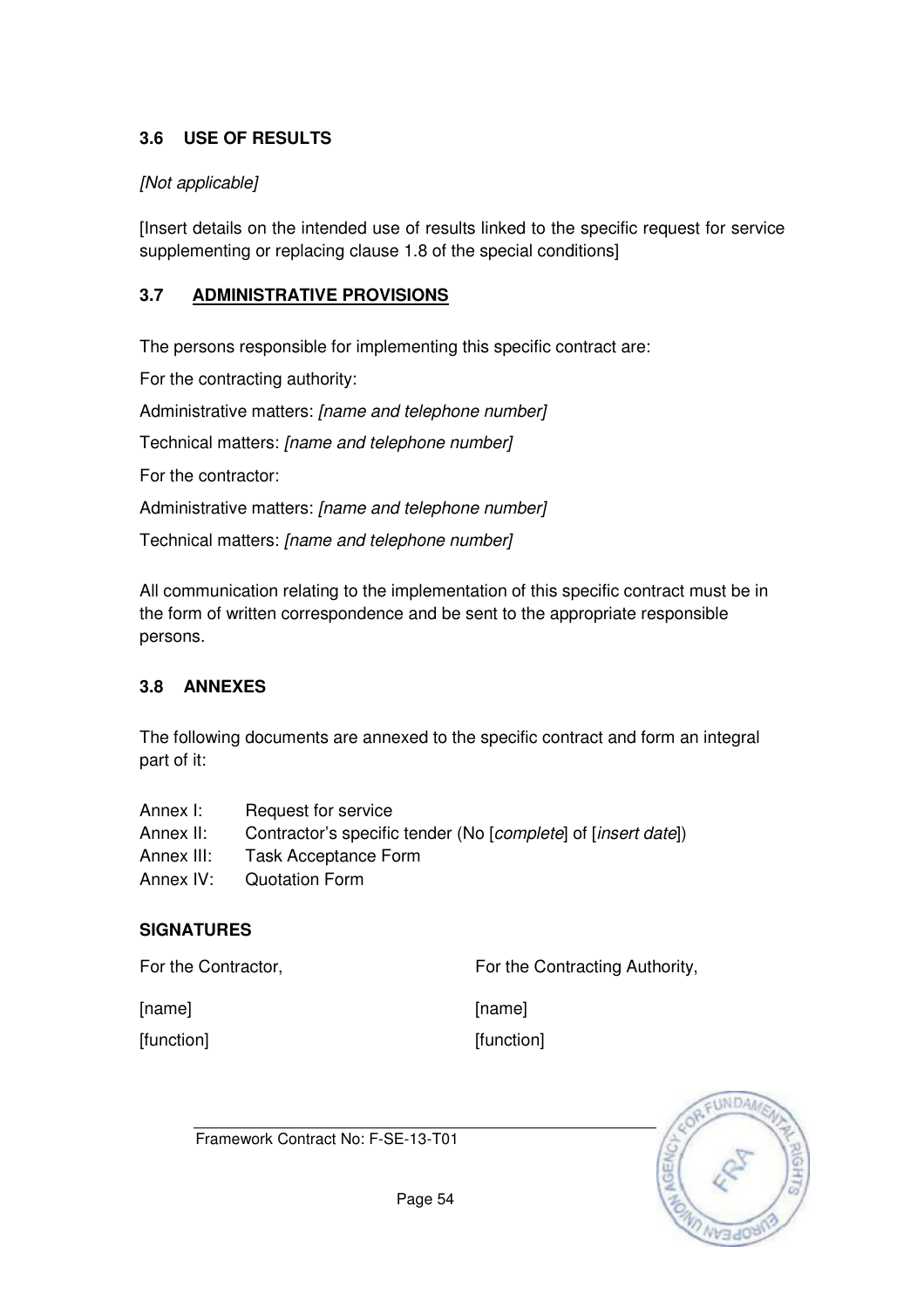signature[s]: \_\_\_\_\_\_\_\_\_\_\_\_\_\_\_\_\_\_\_\_\_\_\_\_\_\_\_\_\_\_\_\_\_\_ signature[s]: \_\_\_\_\_\_\_\_\_\_\_\_\_\_\_\_\_\_ Done at \_\_\_\_\_\_\_\_\_\_\_\_\_ date:\_\_\_\_\_\_\_\_\_\_\_\_\_\_\_\_\_\_\_\_\_ Done at Vienna date:\_\_\_\_\_\_\_\_\_\_\_\_ In duplicate in English.



Framework Contract No: F-SE-13-T01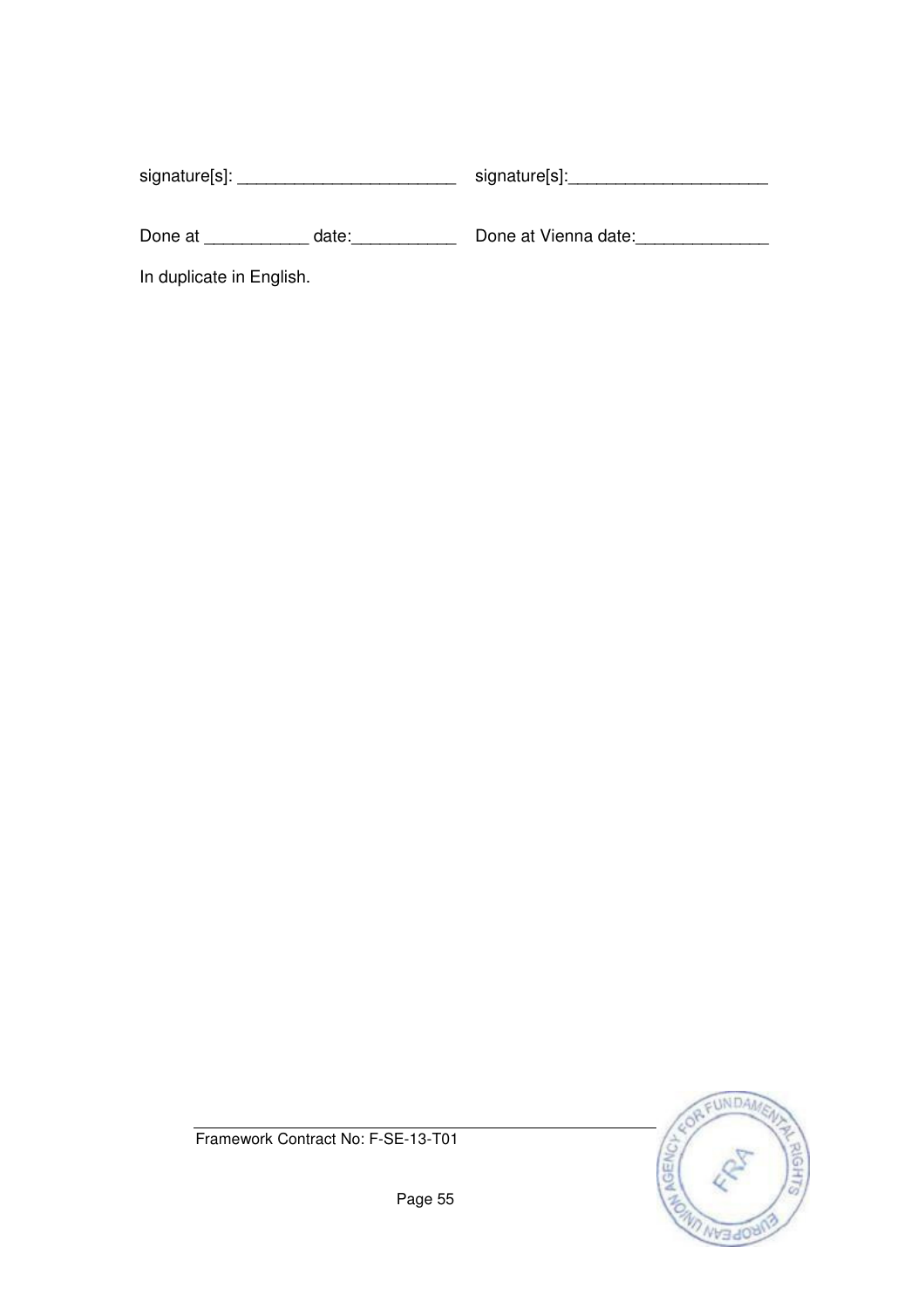## **ANNEX I**

## **Technical Annex/Description of the Tasks**



Framework Contract No: F-SE-13-T01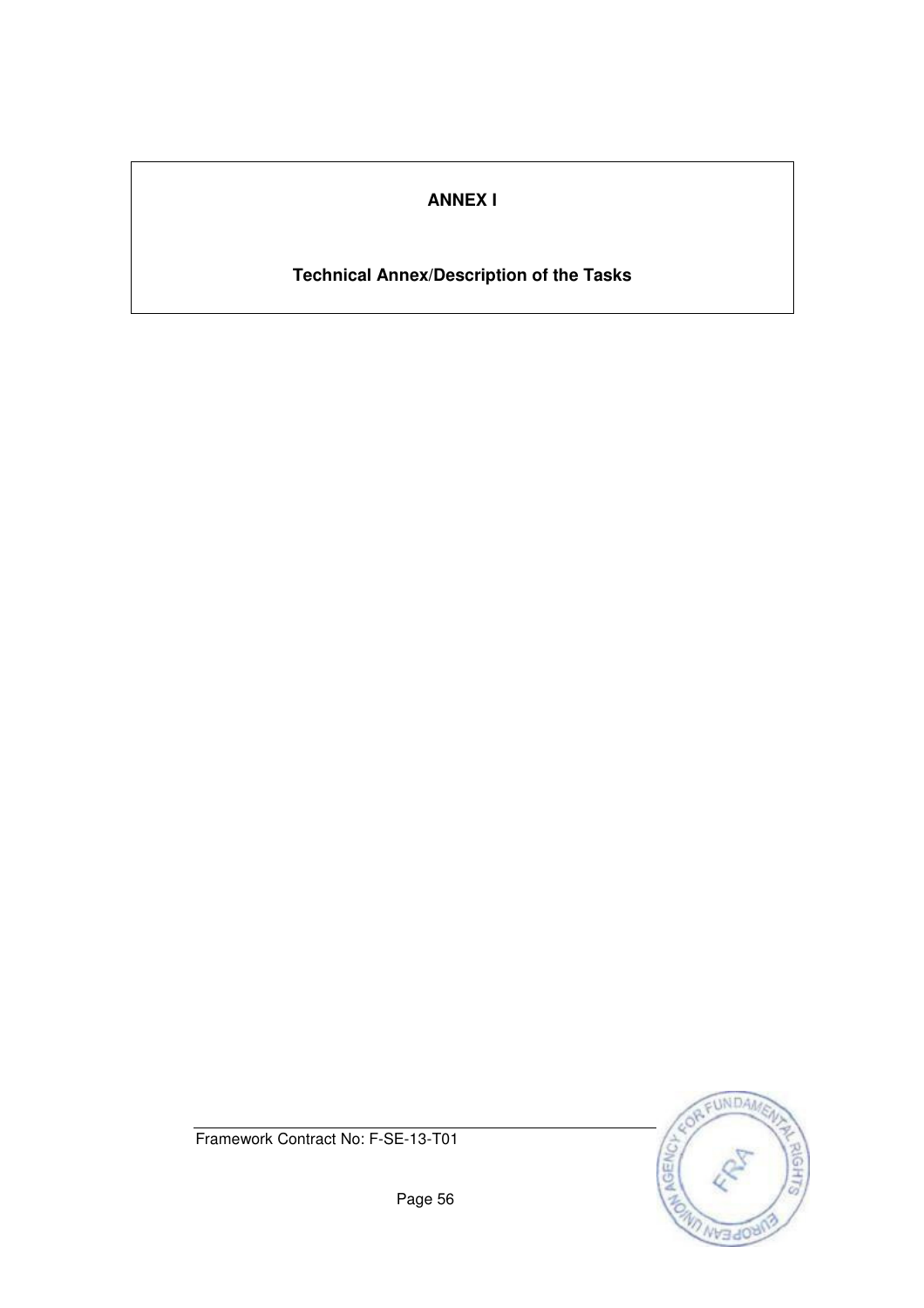## **ANNEX II**

## **Contractor's specific tender**



Framework Contract No: F-SE-13-T01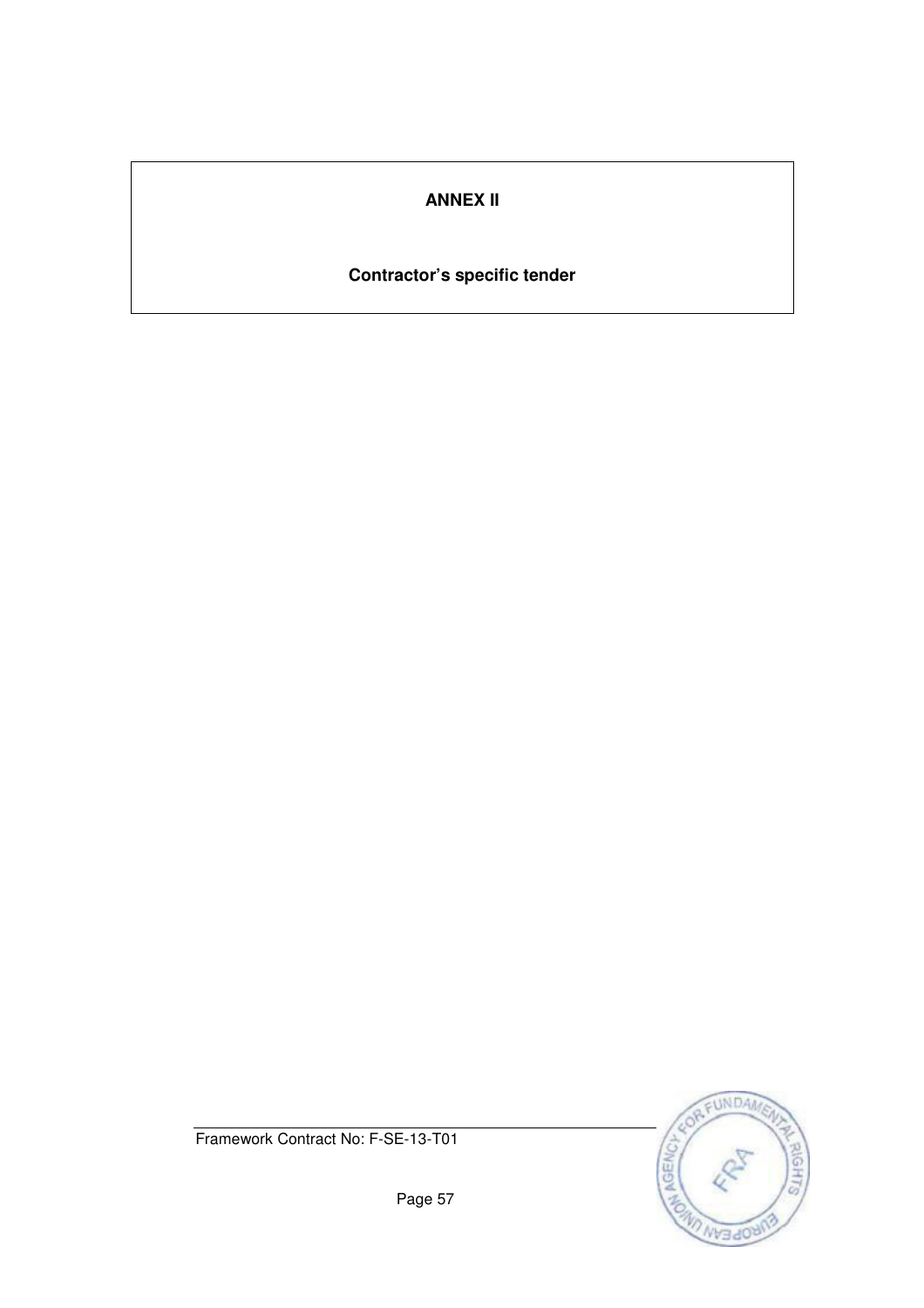## **ANNEX III**

# **QTM Task Acceptance Form**



Framework Contract No: F-SE-13-T01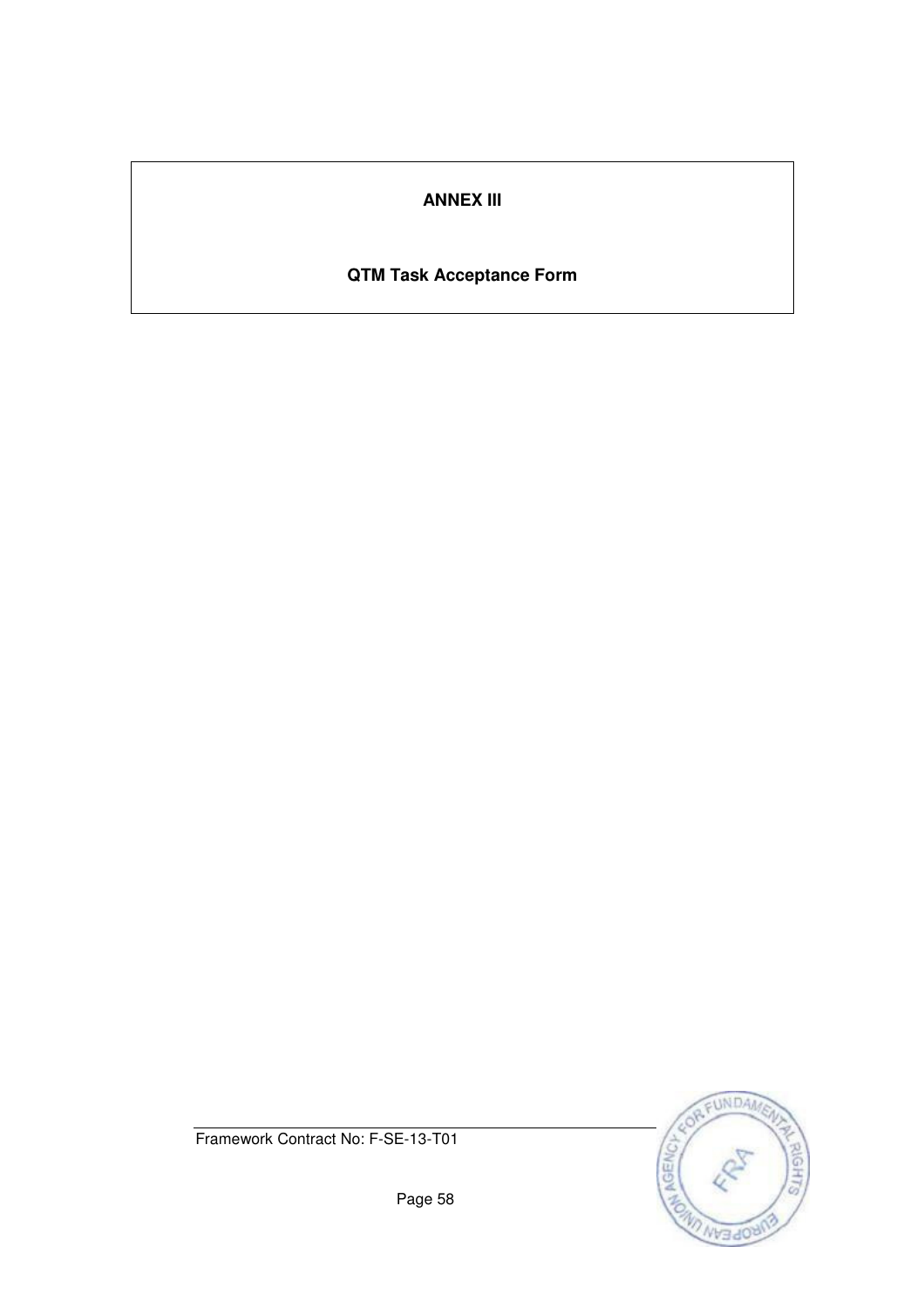## **ANNEX III –TASK ACCEPTANCE FORM**

## **FOR SPECIFIC CONTRACT No [** ]

### **UNDER FRAMEWORK CONTRACT No F-SE-13-T01**

One original - duly signed - to be attached to the invoice.

| Deliverable: |  |
|--------------|--|
|              |  |

## **SIGNING FOR WORK**

To be filled in by the Contractor and the FRA:

|                                                                                      | <b>Contractor</b> | <b>FRA</b> |
|--------------------------------------------------------------------------------------|-------------------|------------|
| Date of delivery/signing:                                                            |                   |            |
| responsible for checking<br>Person<br>compliance with the SC (in block<br>capitals): |                   |            |
| <b>Comments:</b>                                                                     |                   |            |
| Date and signature:                                                                  |                   |            |

#### **ACCEPTANCE OF WORK**

To be filled in by the FRA:

| Person responsible for accepting the<br>work:                     |  |
|-------------------------------------------------------------------|--|
| Date and signature denoting<br>final<br>acceptance and invoicing: |  |

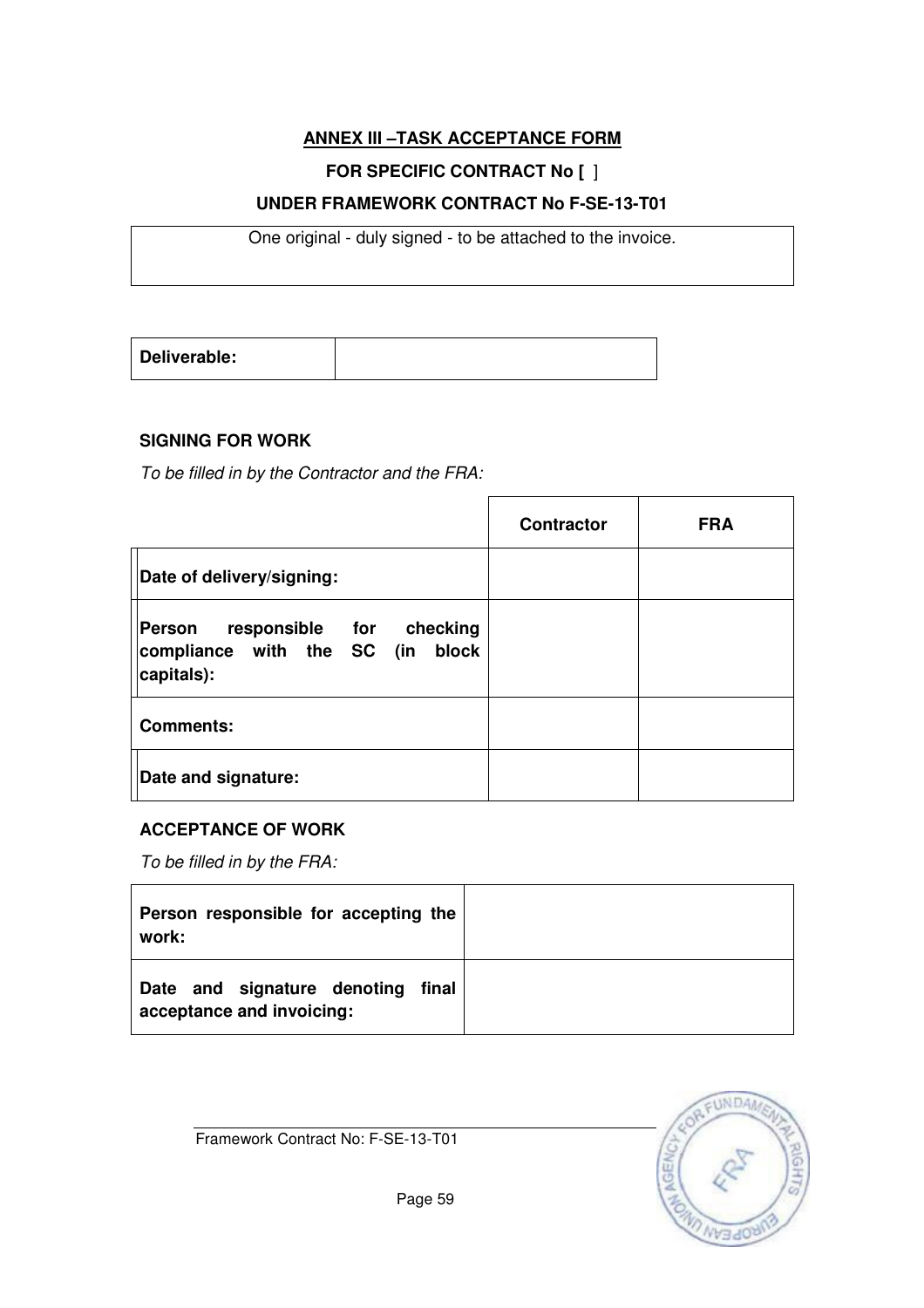## **ANNEX IV**

## **QTM Quotation's form**



Framework Contract No: F-SE-13-T01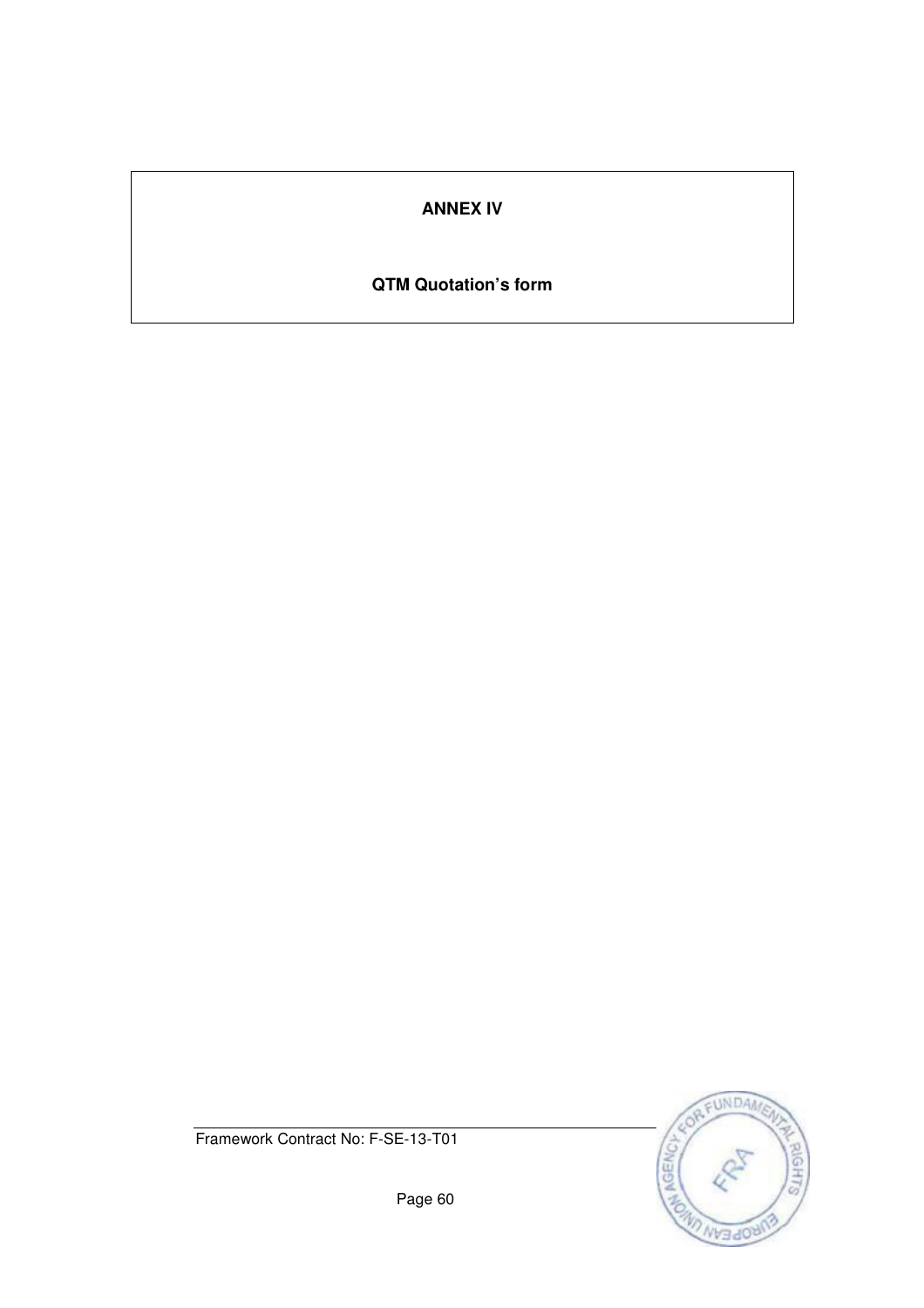# **ANNEX IV – QTM QUOTATION FORM FOR SPECIFIC CONTRACT No […] UNDER FRAMEWORK CONTRACT No F-SE-13-T01 Task (and Sub-Task) Number [….]**

Original document – duly signed – to be attached to the invoice

#### **REQUEST AND DESCRIPTION OF WORK**

To be filled in by the Contracting Authority:

**Title:** 

**Date of request:** 

**Responsible person at Contracting Authority:** 

**Description of work:** 

#### **WORKING DAYS ESTIMATE**

To be filled in by the Contractor:

| <b>PROFILE</b>                   | <b>PRICE/DAY</b> | <b>NUMBER</b><br><b>OF DAYS</b> | <b>LAST</b><br><b>POSSIBLE</b><br><b>DATE FOR</b><br><b>EXECUTION</b> | <b>TOTAL</b><br><b>PRICE</b> |
|----------------------------------|------------------|---------------------------------|-----------------------------------------------------------------------|------------------------------|
|                                  |                  |                                 |                                                                       |                              |
| Planned starting date of work:   |                  |                                 |                                                                       |                              |
| Planned delivery date for work   |                  |                                 |                                                                       |                              |
| Date and Contractor's signature: |                  |                                 |                                                                       |                              |

To be filled in by the Contracting Authority: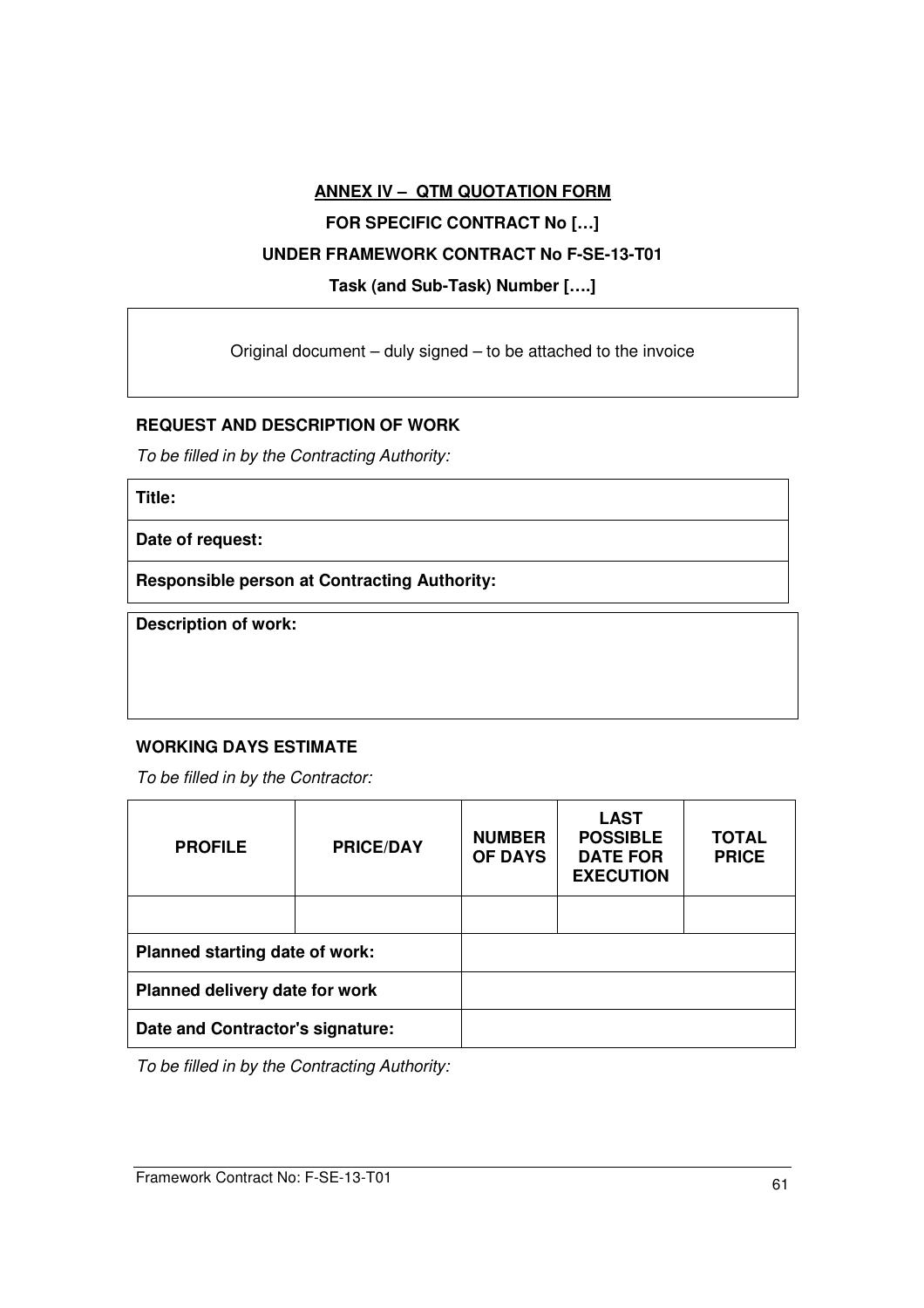| Date and signature denoting final |  |
|-----------------------------------|--|
| acceptance:                       |  |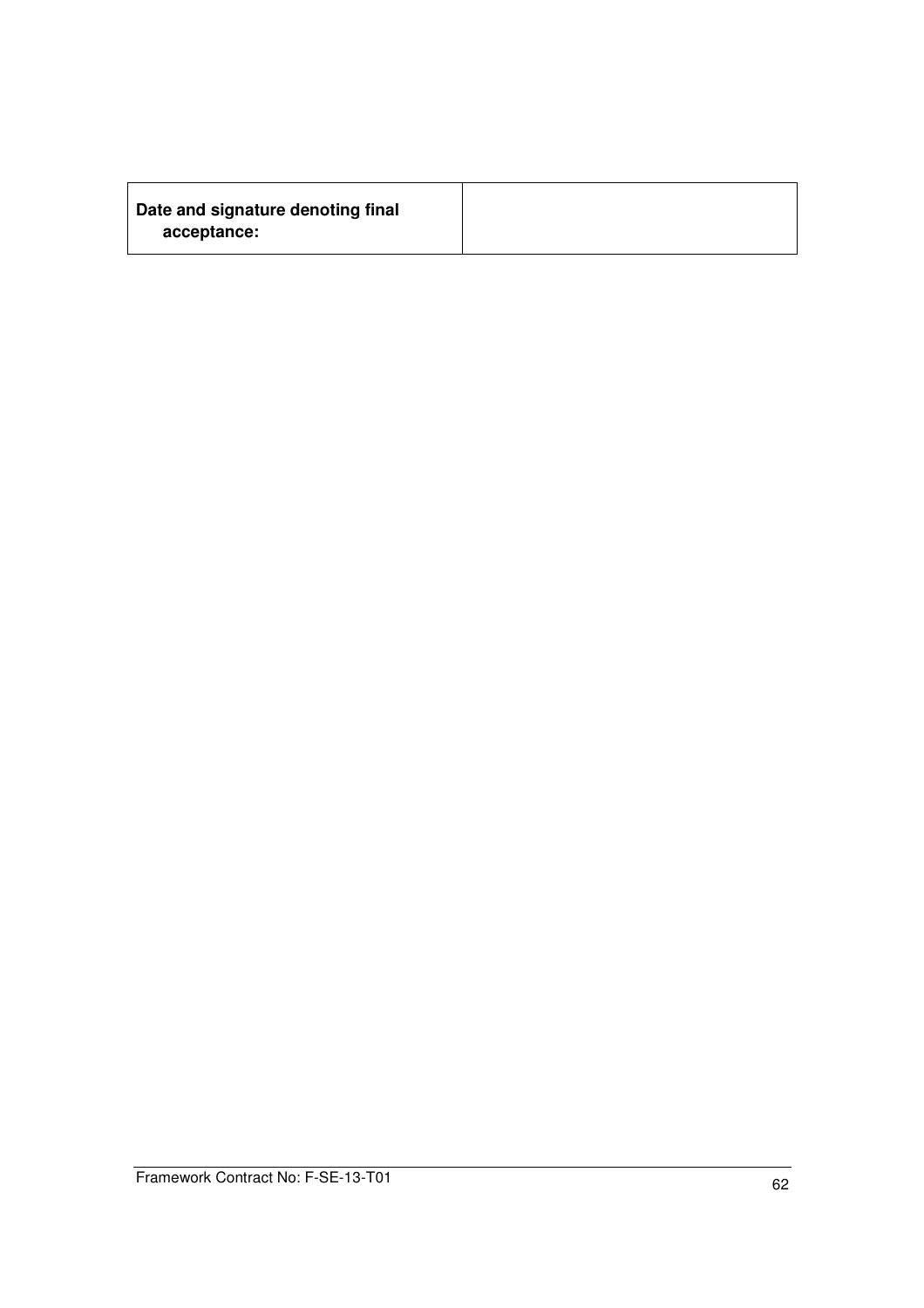## **ANNEX I**

**Tender and Technical Specifications, including clarifications during tendering**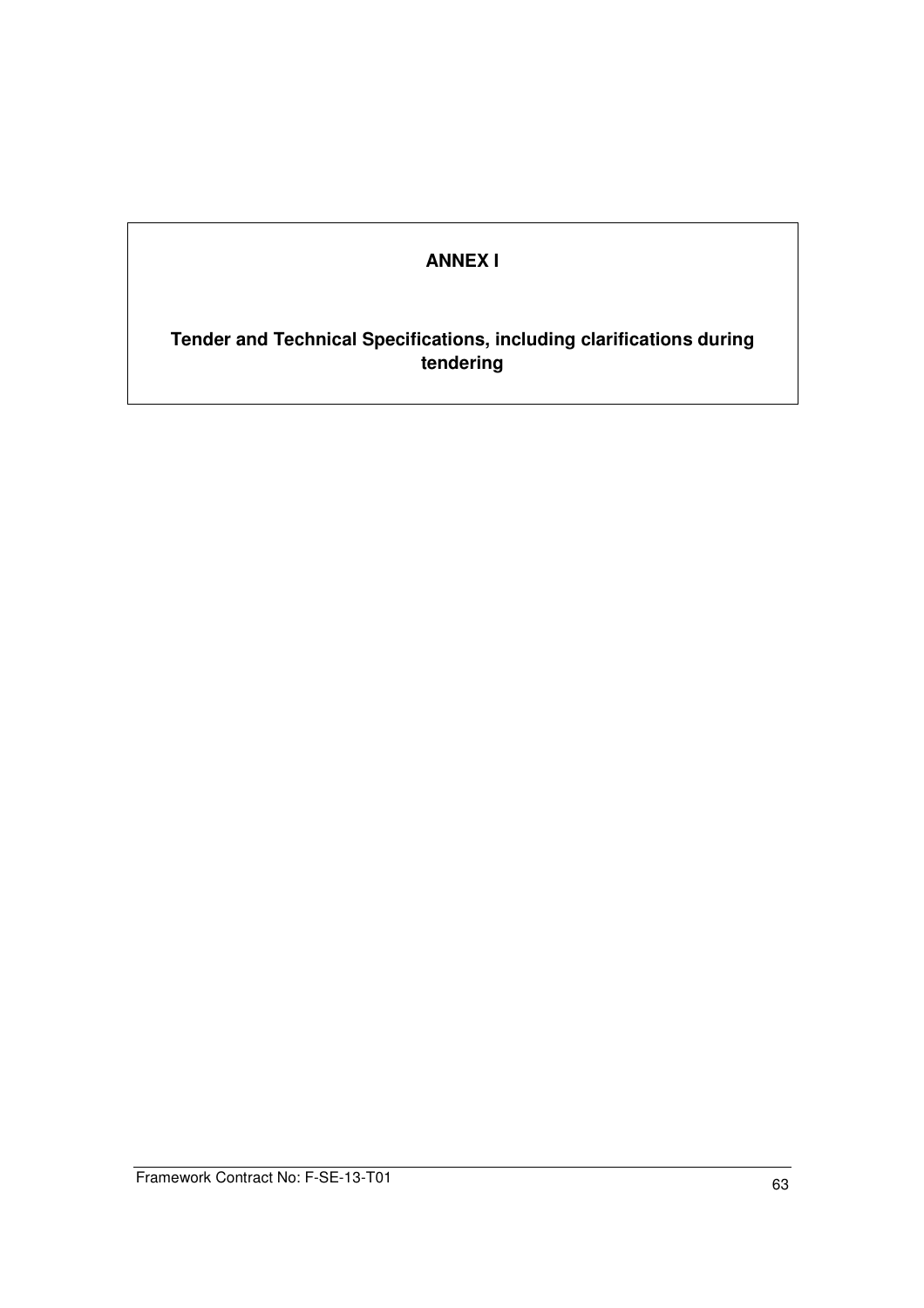## **ANNEX II**

**Contractor's Tender, including clarifications during evaluation of the tender**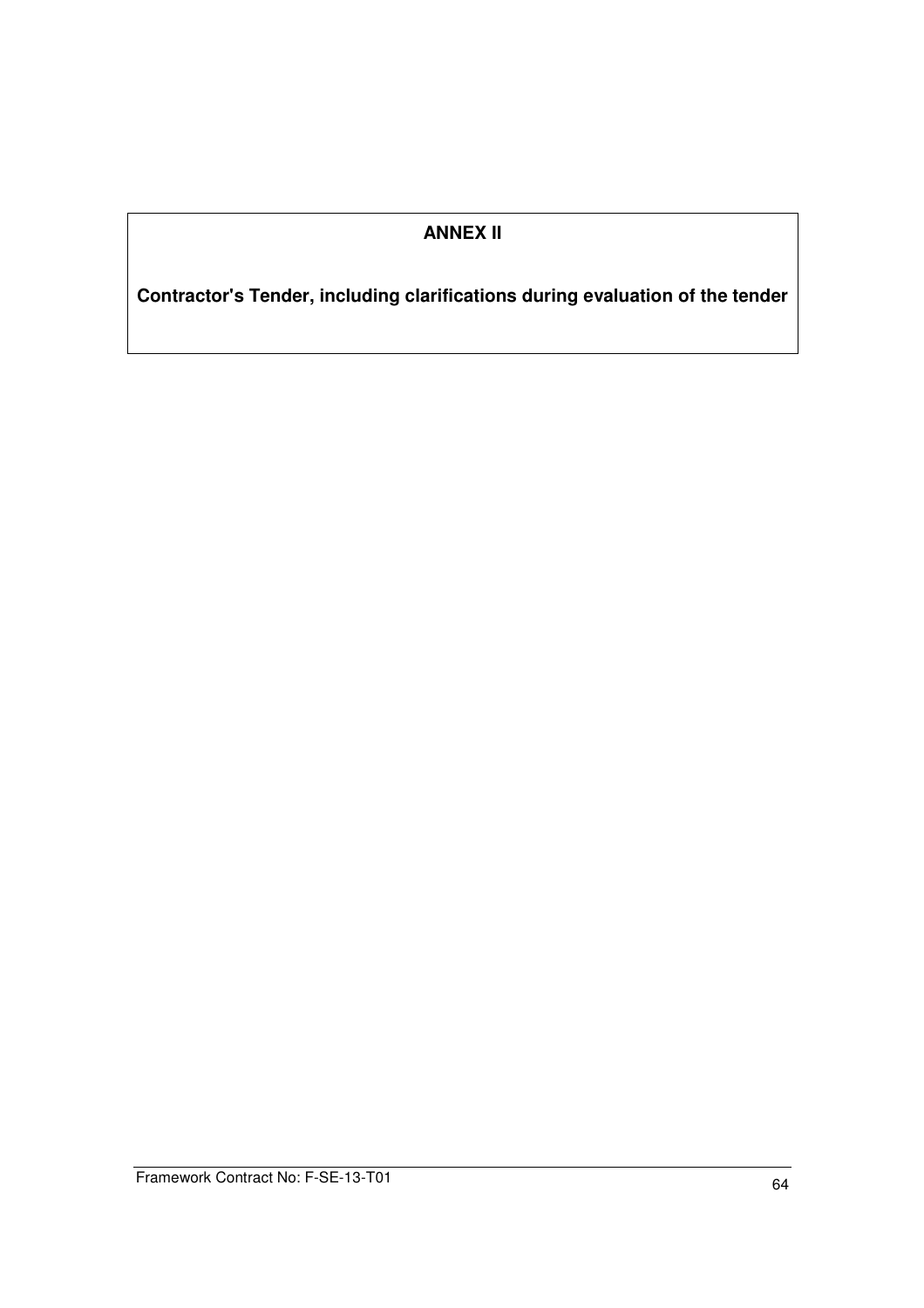## **ANNEX III**

# **Bank Identification Form and Legal Entities File**